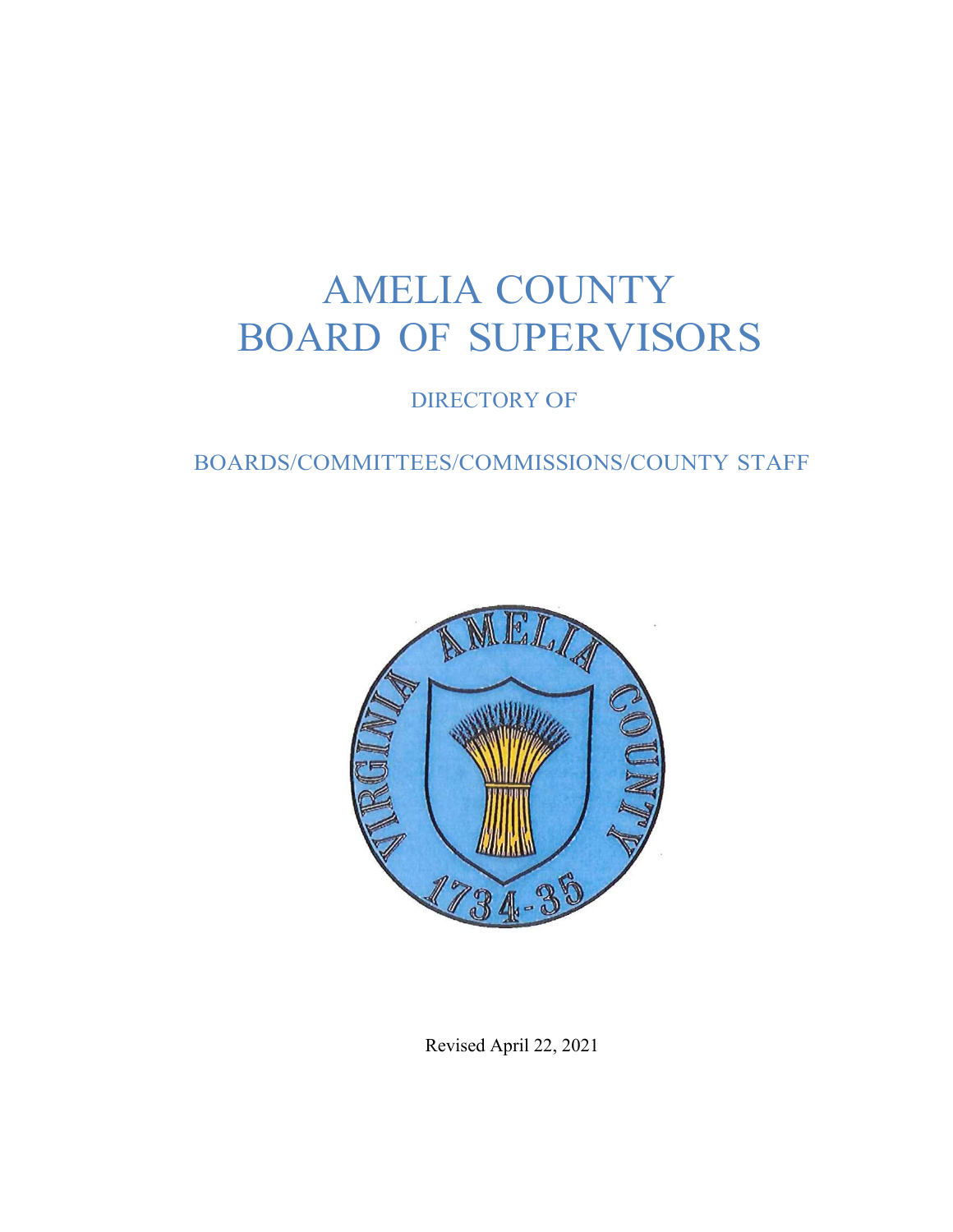### **TABLE OF CONTENTS**

| 41 |
|----|
|    |
|    |
|    |
|    |
|    |
|    |
|    |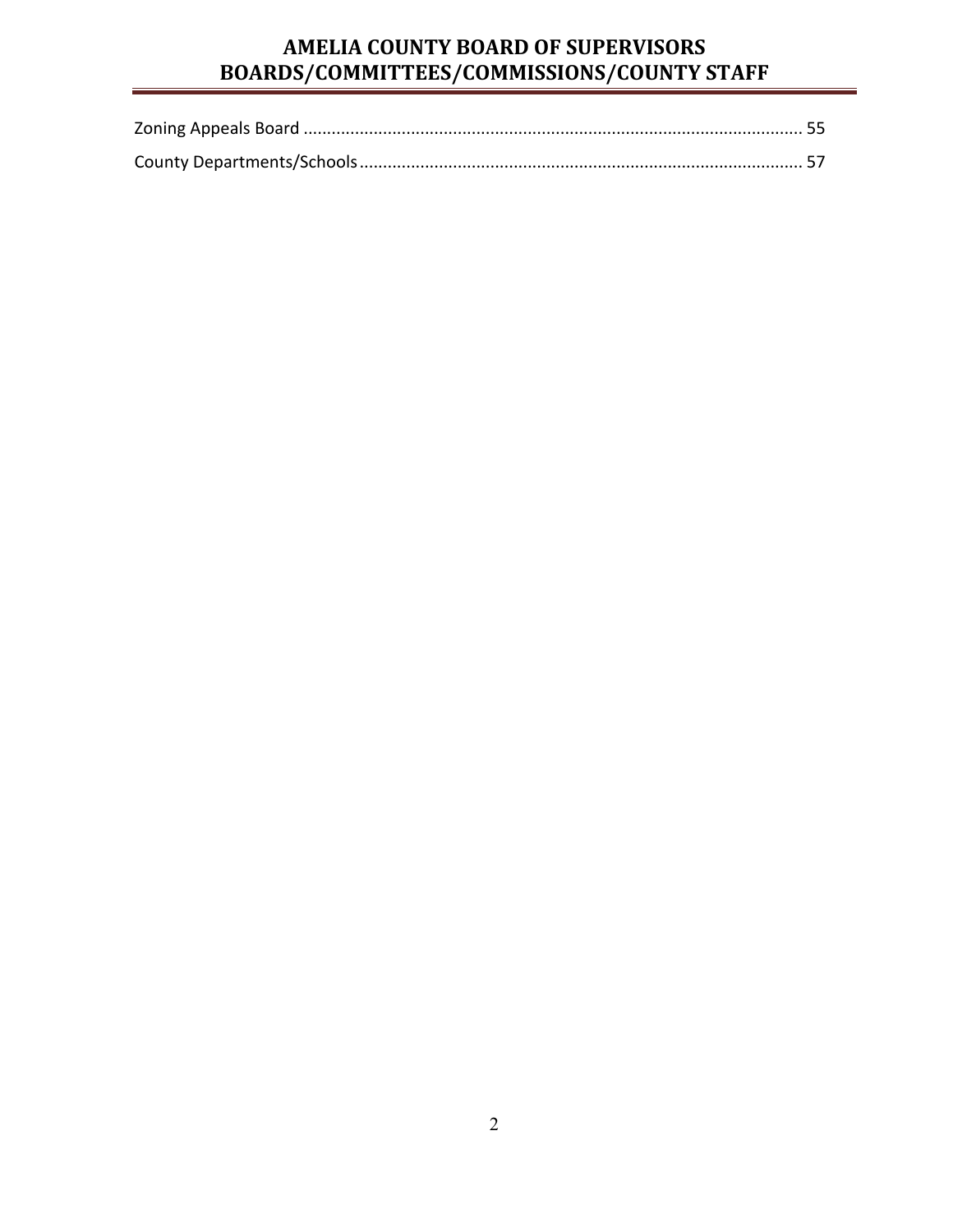## **BOARD OF SUPERVISORS**

**Purpose:** *Governing Body of Amelia County*

**Committee Founded/Initial Appointment:**

*Elected by citizens of Amelia County*

#### **Appointing Authority:**

**Authority for appointments** (State Code, Ad-Hoc, etc.):

#### **Committee Staffing:**

*County Administrator and Clerk to the Board 804-561-3039 (O) Post Office Box A, 16360 Dunn Street, Ste. 101 804-561-6039 (FAX)*

*Website: www.ameliacova.com* 

#### **Meeting Schedule:**

*3rd Wednesday of Each Month, 7:00 p.m. – General District Courtroom* 

#### **Committee Funding**:

*\$12,000 annual for each member, \$12,600 annual for Chairman, set by the Board of Supervisors.*

| <b>Member</b>                 | Term - 4 Years |               | <b>District</b> | <b>Contact Information</b> |
|-------------------------------|----------------|---------------|-----------------|----------------------------|
|                               | Begin          | <b>Expire</b> |                 |                            |
| David M. Felts, Jr.           |                |               |                 |                            |
| 11351 Reed Rock Road          | 1/01/2020      | 12/31/2023    |                 | 804-731-8254               |
| Amelia, VA 23002              |                |               |                 |                            |
| Roger A. Scott                |                |               |                 |                            |
| 13302 Chula Road              | 1/01/2018      | 12/31/2021    | 2               | 240-9886 (C)               |
| Amelia, VA 23002              |                |               |                 |                            |
| Shaun Weyant-Vice Chairman    |                |               |                 |                            |
| 18601 Patrick Henry Highway   | 1/01/2020      | 12/31/2023    | 3               | 804-561-7607               |
| Amelia, VA 23002              |                |               |                 |                            |
| H. Joseph Easter, IV-Chairman |                |               |                 |                            |
| 19281 Oakwood Lane            | 1/01/2020      | 12/31/2023    | 4               | 804-357-9452               |
| Jetersville, VA 23083         |                |               |                 |                            |
| Franklin D. Harris            |                |               |                 | 561-3209 (H)               |
| 2901 Crayton Lane             | 1/01/2018      | 12/31/2021    | 5               | 561-0206 Fax               |
| Amelia, VA 23002              |                |               |                 |                            |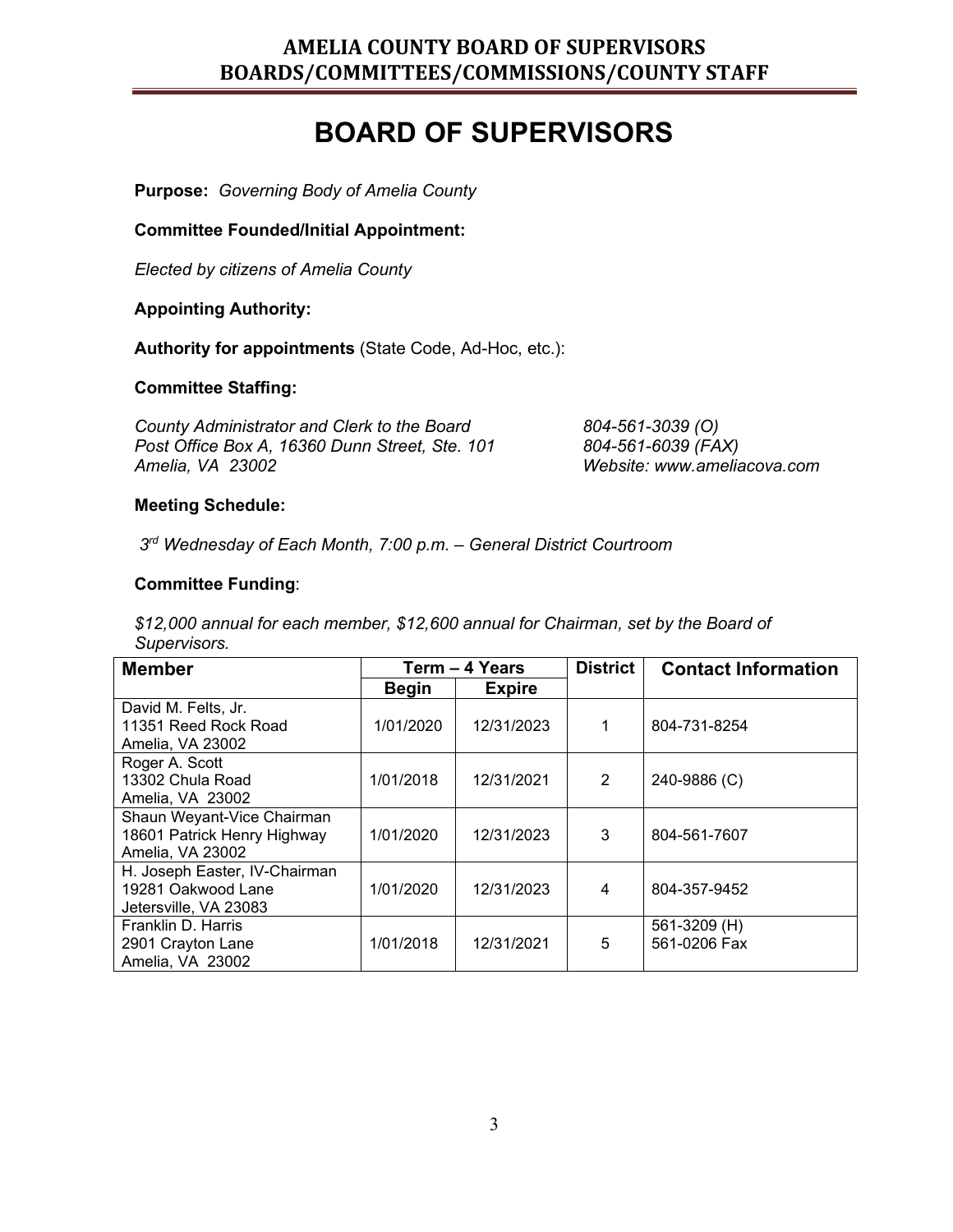## **AMELIA DAY COMMITTEE**

#### **Purpose:**

*The Amelia Day Committee is an outgrowth of the County's 250th Anniversary Committee. That committee was comprised of citizens plus ex officio members from County Administration and the Extension Service. The committee plans and conducts Amelia Day on the Saturday in May closest to the date of the County's founding, usually the second Saturday in May. Members conduct fundraisers to pay for entertainment and other expenses. They are charged with making Amelia Day a day for showcasing the best of Amelia County.*

#### **Committee Founded/Initial Appointment:**

*The Amelia Day Committee was established in1983.*

#### **Appointing Authority:**

*The Board of Supervisors appoints members.*

#### **Authority for appointments:**

*By the authority of the Board of Supervisors.*

#### *Meeting Schedule:*

*Meetings are as called. 7:30 p.m. in the Conference Room of the County Administration Building.*

#### **Committee Funding:**

*Donations, fundraisers and fees, including assistance from the Board of Supervisors. (In 1983 the Supervisors gave the committee \$5,000 to assist in financing the 250th Anniversary of the County). There is a time capsule in the Courthouse Square as a result of the 250th Anniversary.*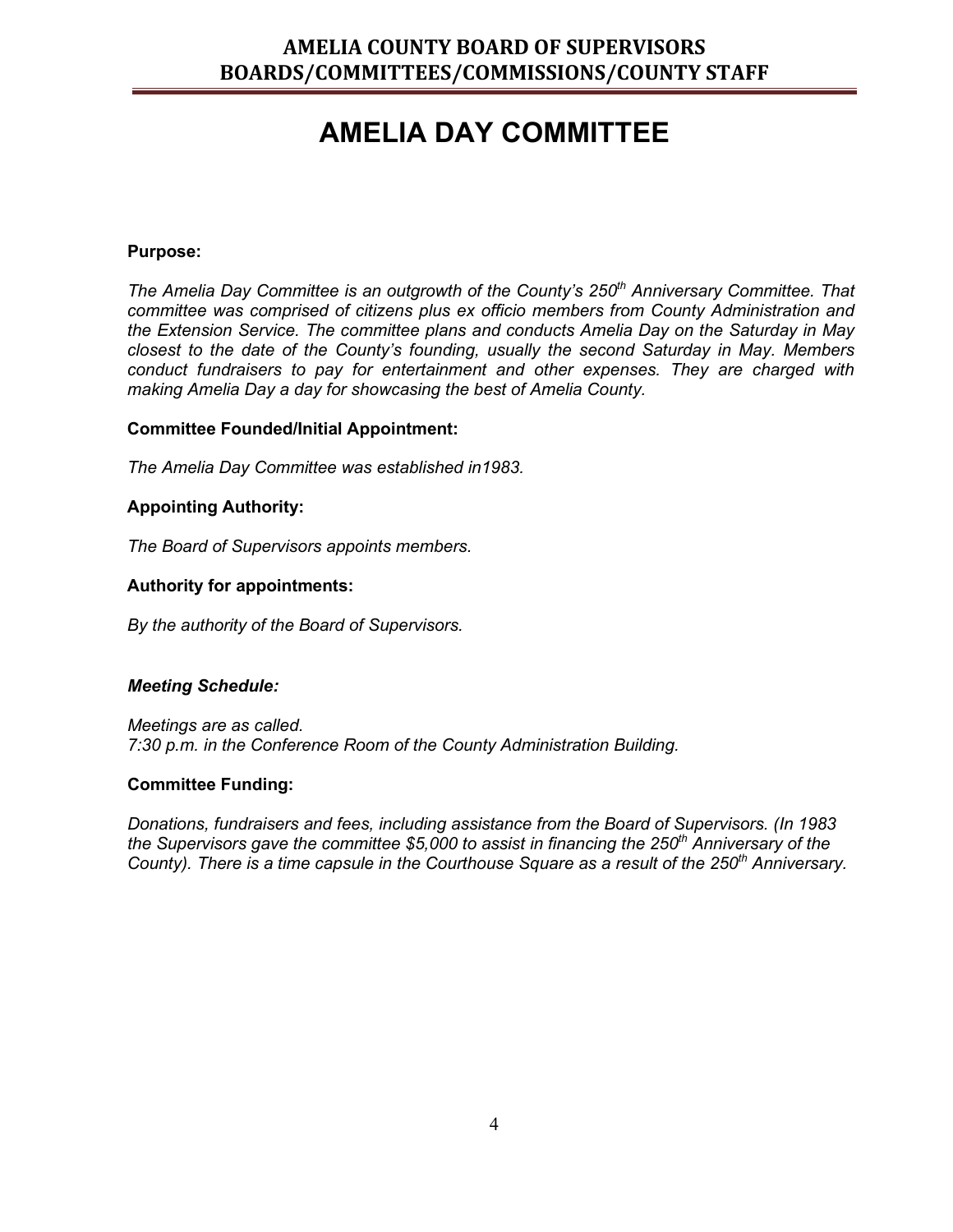| <b>Member</b>                                                       | <b>Term-2 Years</b> |               | <b>Contact Information</b>   |  |
|---------------------------------------------------------------------|---------------------|---------------|------------------------------|--|
|                                                                     | <b>Begin</b>        | <b>Expire</b> |                              |  |
| <b>Bekki Morris</b><br>24520 Price Drive<br>Amelia, VA 23002        | 7/1/2018            | 6/30/2020     | 561-3655 (O)<br>561-7228 (H) |  |
| Sheri L. Warren<br>9021 S. Genito Road<br>Jetersville, VA 23083     | 7/1/2018            | 6/30/2020     | 561-3522 (H)                 |  |
| <b>Crystal Holmes</b><br>11781 Putnam Place<br>Amelia, VA 23002     | 7/1/2019            | 6/30/2021     | 804-405-4094 (C)             |  |
| Jessica Gough<br>17636 W. Pridesville Road<br>Amelia, VA 23002      | 7/1/2019            | 6/30/2021     | 804-561-1905 (H)             |  |
| <b>Greg Faulkner</b><br>7812 Cheathams Road<br>Amelia, VA 23002     | 5/15/2019           | 6/30/2021     | 804-539-2995 (C)             |  |
| <b>Mary Anne Griles</b><br>17341 Poorhouse Road<br>Amelia, VA 23002 | 3/1/2018            | 6/30/2020     | 561-2530 (H)                 |  |
| Kristina Easter<br>19401 Oakwood Lane<br>Jetersville, VA 23083      | 7/1/2018            | 6/30/2020     | 804-314-5183 (C)             |  |
| Lee Kern, Jr.<br>8330 Daybreak Drive<br>Amelia, VA 23002            | 7/1/2019            | 6/30/2021     |                              |  |
| Virginia Whitaker<br>7001 Dennisville Road<br>Amelia, VA 23002      | 7/1/2019            | 6/30/2021     | 804-971-1563                 |  |
| Vacant                                                              |                     |               |                              |  |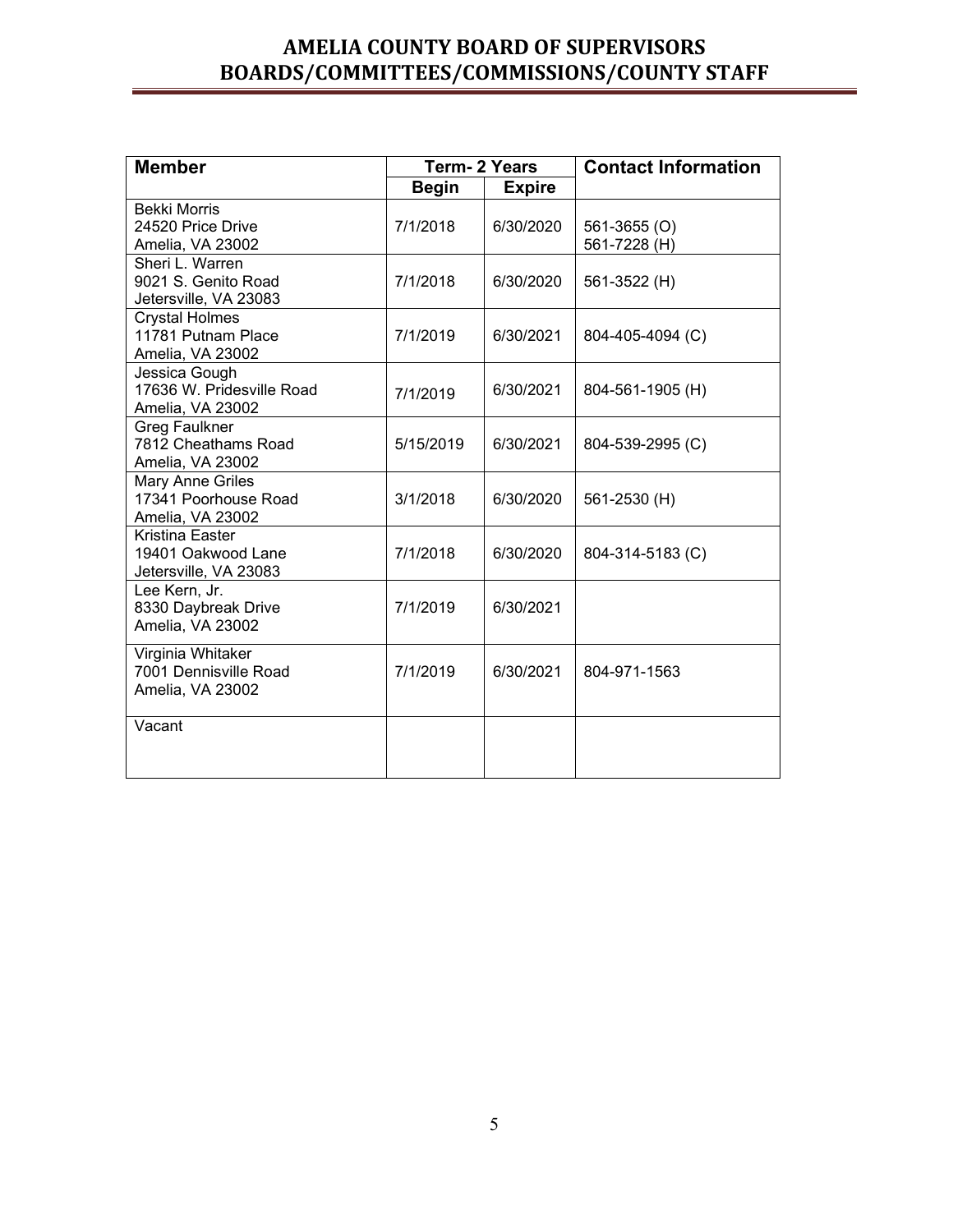## **BUILDING CODE APPEALS BOARD**

#### **Purpose:**

*The Building Code Appeals Board was established to hear appeals from enforcement actions under the Virginia Uniform Statewide Building Code (USBC). Any person aggrieved by the local building department's application of the USBC or the refusal to grant a modification to the provisions of the USBC may appeal to the local Building Code Appeals Board.*

#### **Committee Founded/Initial Appointment:**

*The initial founding of the Building Code Appeals Board is unknown; however, the Local Building Code Appeals Board consists of five members appointed by the locality for a five-year term of office established by written policy. Alternate members may be appointed to serve in the absence of any regular members and, as such, shall have the full power and authority of the*  regular members. Regular and alternate members may be reappointed. Written records of *current membership, including a record of the current chairman and secretary, shall be maintained in the office of the Building Official. In order to provide continuity, the terms of the members may be of different length so that less than half will expire in any one-year period.* 

#### **Appointing Authority:**

*Members of the Building Code Appeals Board are appointed by the Amelia County Board of Supervisors.*

#### **Authority for appointments:**

*Section 36-105 of the Code of Virginia, 1950, as amended*

#### **Committee Staffing:**

*Building Official*

| I Richard T. Jones                          | $561-3039$ (O) $-317-3158$ (C)  |
|---------------------------------------------|---------------------------------|
| l P.O. Box A • 16360 Dunn Street. Suite 101 | $  561-6039$ Fax - 561-5037 (H) |
| I Amelia. VA 23002 l                        | Richard.jones@ameliacova.com    |
|                                             |                                 |

#### **Meeting Schedule**:

*The Local Building Code Appeals Board shall meet at least once annually to assure a duly constituted board, appoint officers and receive training on the Building Code, as may be appropriate or necessary, from staff of Amelia County.*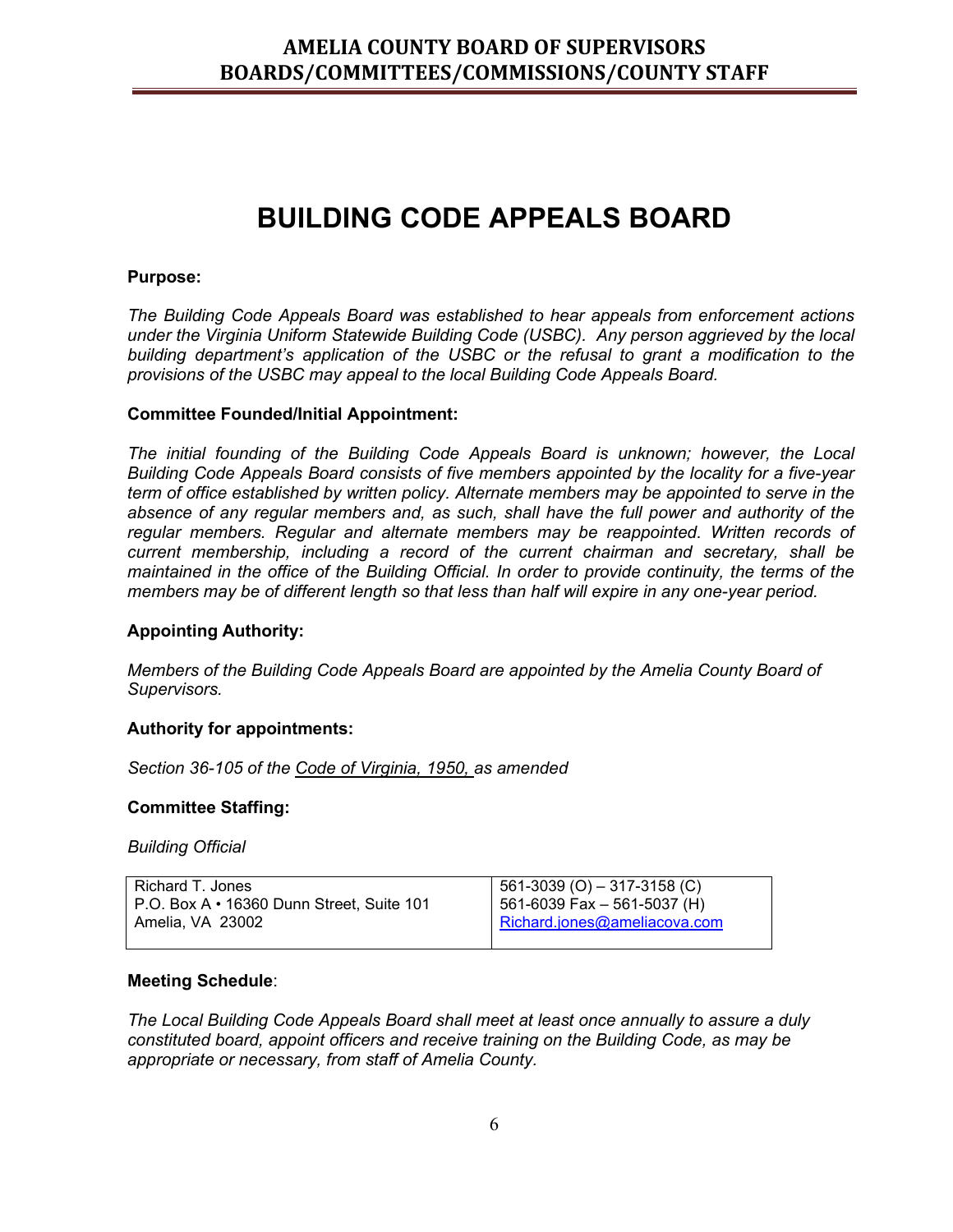## **Committee Funding**:

*\$20.00 per meeting attended*

| <b>Member</b>                                                        |              | Term - 5 Years | <b>District</b> | <b>Contact</b>               |
|----------------------------------------------------------------------|--------------|----------------|-----------------|------------------------------|
|                                                                      | <b>Begin</b> | <b>Expire</b>  |                 | <b>Information</b>           |
| Douglas W. Dawson<br>10900 Clementown Road<br>Amelia, VA 23002       | 3/01/2021    | 2/29/2026      | 1               | 561-2781(H)                  |
| <b>Garland Hicks</b><br>16861 Archers Creek Lane<br>Amelia, VA 23002 | 7/15/2020    | 2/28/2025      | $\overline{2}$  | $561 - 5003$ (H)             |
| Marvin M. James<br>15141 Five Forks Road<br>Amelia, VA 23002         | 3/01/2019    | 2/28/2024      | 3               | 561-2036 (H)                 |
| Thomas L. Wade<br>11300 Winterham Road<br>Amelia, VA 23002           | 3/01/2018    | 2/28/2023      | 4               | 561-3038 (H)<br>221-0776 (C) |
| Diane H. Martin<br>4300 Richmond Road<br>Amelia, VA 23002            | 3/01/2017    | 2/28/2022      | 5               | 561-4094 (O)<br>561-4557 (H) |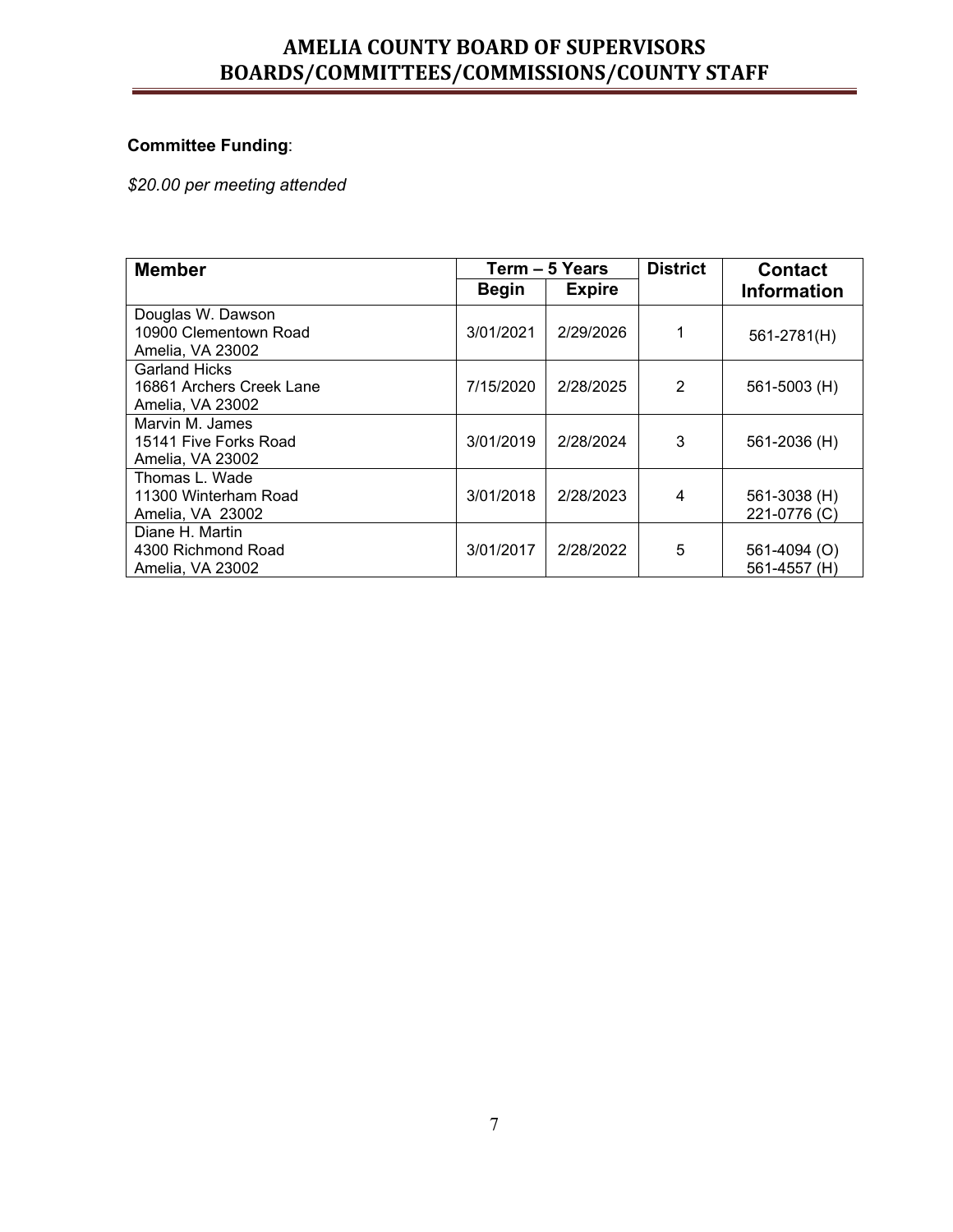## **COMMONWEALTH REGIONAL COUNCIL (CRC) (Regional Planning Office)**

#### **Purpose:**

*Planning District 14 "The Commonwealth Regional Council (CRC)" is one of twenty-one regional Planning District Commissions serving Virginia. The purpose of Planning District Commissions, as set out in the Code of Virginia, Section 15.2-4207, is to encourage and facilitate local government collaboration and cooperation as well as state-local cooperation in addressing, on a regional basis, problems and opportunities of greater than local significance. Furthermore, Planning District Commissions assist in evaluating and promoting the future of each region within the Commonwealth in a collaborative, professional and planned process. The CRC's two current operating focuses for its member jurisdictions is planning and economic development (marketing/tourism).* 

#### **Committee Founded/Initial Appointment:**

*The Commonwealth Regional Council (CRC) was created in 2005 by bringing two (2) entities vital to this region under one umbrella to effectively and collaboratively serve the Heartland Region. The Council (CRC) resulted when the duties and responsibilities of the former Piedmont Planning District Commission (the regional planning district commission) and the former Virginia's Heartland Regional Partnership (the regional economic development organization) were combined and merged.*

#### **Appointing Authority:**

*As a paying member of the Commonwealth Regional Council, the Amelia County Board of Supervisors annually appoints a Board Representative to the Council. The appointed CRC Representative's primary responsibility is to represent the interests of Amelia County in all business brought before the Council, while balancing the current and future needs of the Heartland Region. To this end, each member locality that is party to the CRC Charter Agreement shall appoint, in writing, one Representative and one Alternate.* 

#### **Authority for appointments:**

*Section 15.2-4207 of the Code of Virginia, 1950, as amended*

#### **Committee Staffing:**

*Commonwealth Regional Council (CRC) Staff:*

| <b>Melody Foster</b> | <b>Executive Director</b>     |
|----------------------|-------------------------------|
| Andre Gilliam        | Community Development Planner |
| Todd Fortune         | Community Development Planner |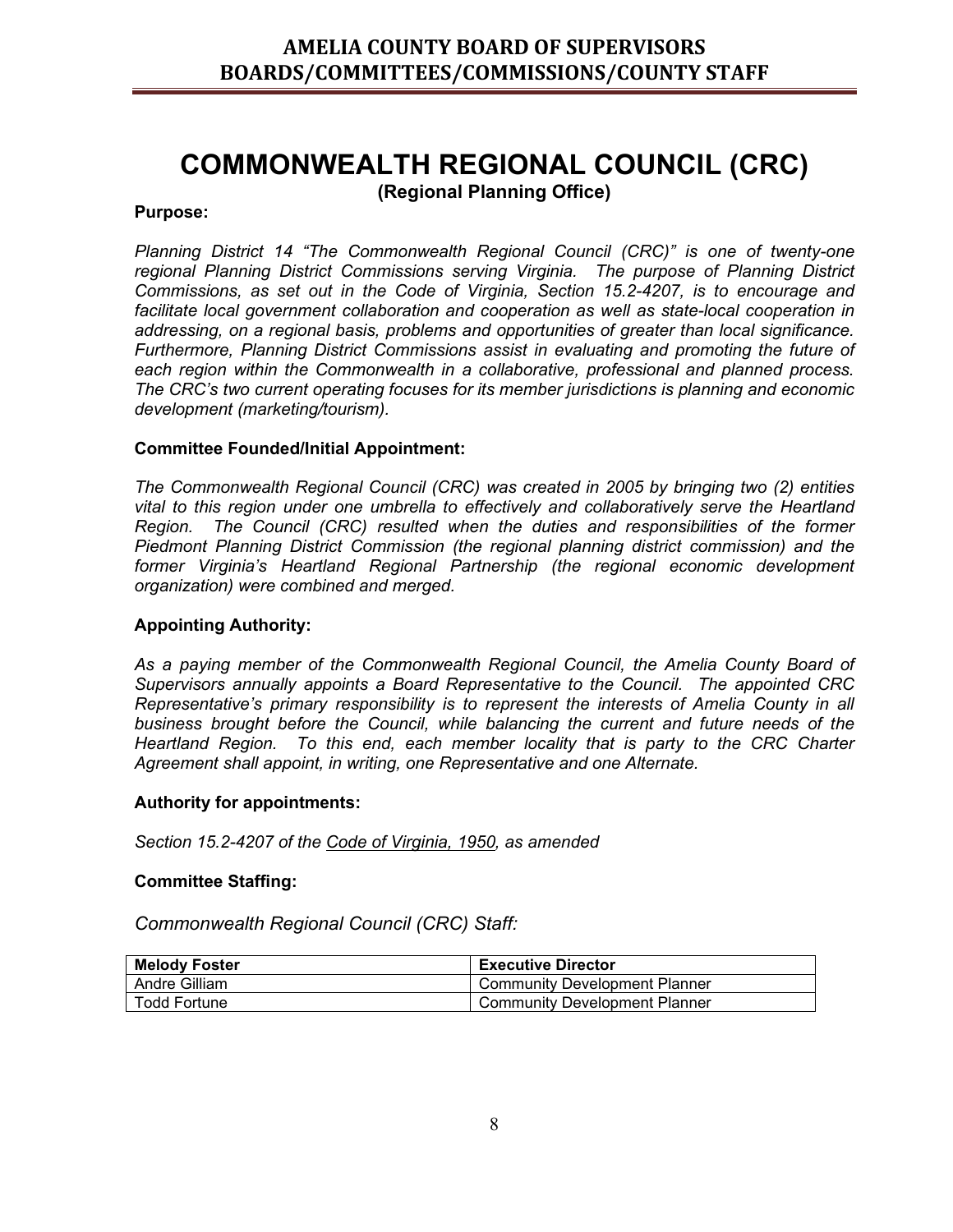#### **Meeting Schedule:**

*The regular meetings of the Council are held at the office of the Council on the third Wednesday of each month at 9:30 a.m.* 

#### **Committee Funding:**

*Local Member Investment Dues (\$15,700 each member) State of Virginia – Virginia Regional Cooperation Act Federal Government – VDOT Rural Transportation Planning Funds Project Funding Grant Writing Fees Interest Income*

| <b>Member</b>                         |              | Term - 1 Year | <b>District</b> | Contact            |
|---------------------------------------|--------------|---------------|-----------------|--------------------|
|                                       | <b>Begin</b> | <b>Expire</b> |                 | <b>Information</b> |
| <b>Board Representative</b>           |              |               |                 |                    |
| <b>Alternate Board Representative</b> |              |               |                 |                    |
| Roger A. Scott                        | 1/01/2021    | 12/31/2021    | N/A             | 240-9886 (C)       |
| 13302 Chula Road                      |              |               |                 |                    |
| Amelia, VA 23002                      |              |               |                 |                    |
| David M. Felts                        |              |               |                 |                    |
| 11351 Reed Rock Road                  | 1/01/2021    | 12/31/2021    | N/A             | 731-8254           |
| Amelia, VA 23002                      |              |               |                 |                    |

#### **Program Administration Location**

Commonwealth Regional Council 1 Mill Street, #101, Post Office Box P Farmville, VA 23901 434-392-6104 (O) 434-392-5933 FAX [www.commonwealthregionalcouncil.org](http://www.commonwealthregionalcouncil.org/) [www.virginiasheartland.org](http://www.virginiasheartland.org/)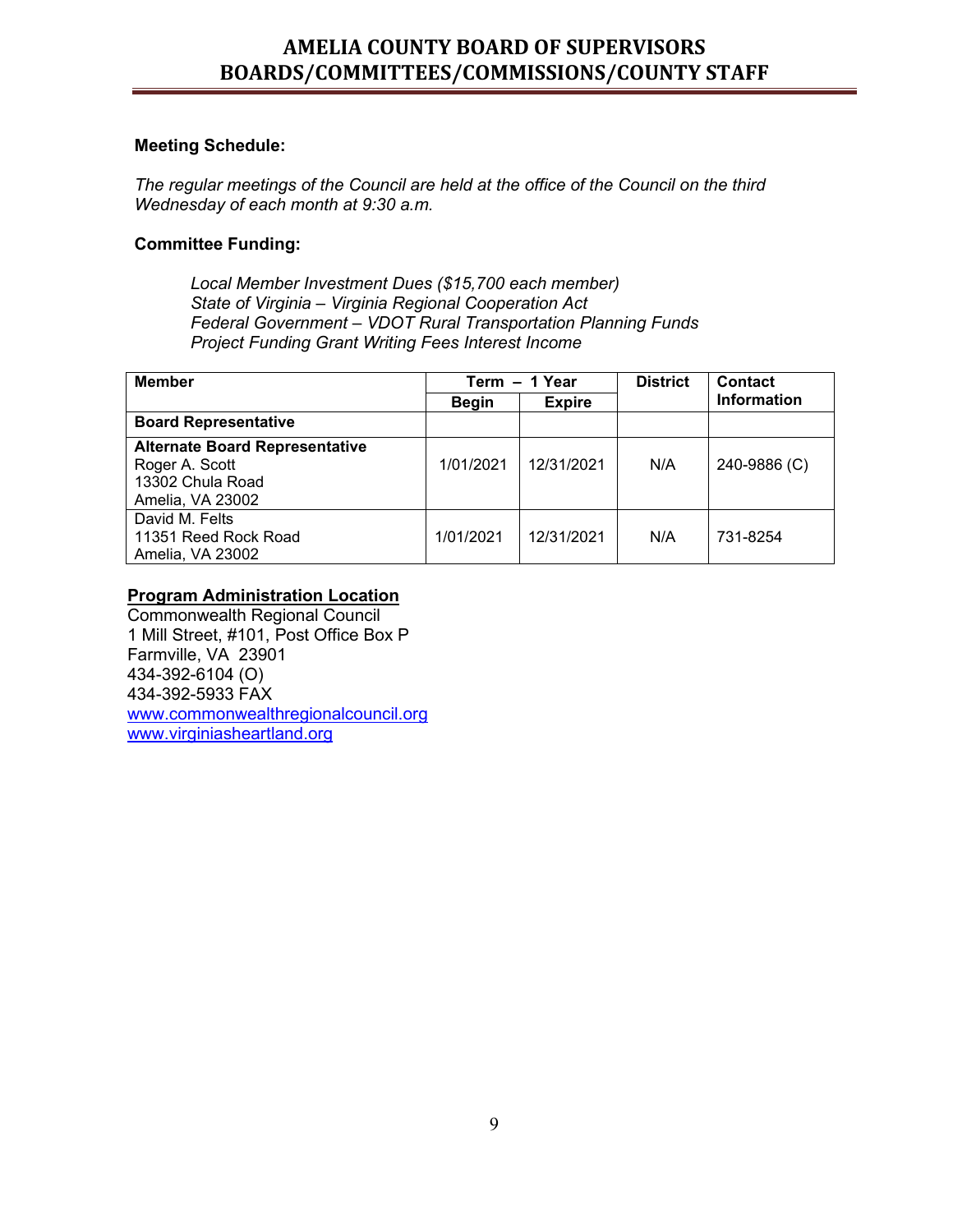## **COMMUNITY POLICY AND MANAGEMENT TEAM (CPMT)**

#### **Purpose:**

*In 1993 the Virginia General Assembly passed legislation known as the Comprehensive Service Act which provided for the pooling of eight specific funding streams used to purchase Services* for high-risk youth. The purpose of the act is to provide high quality, child centered, family *focused, cost effective, community-based Services to high-risk youth and their families. Each locality is required to have at least two different interagency teams: the Community Policy and Management Team (CPMT) and Family Assessment and Planning Team (FAPT).*

#### **Committee Founded/Initial Appointment:**

*The CPMT is made up of at least one elected or appointed official or his/her designee and the agency heads or their designees from the local Department of Social Services, School System, Community Services Board (mental health), Court Services Unit (juvenile justice), local Health Department, a parent and, where appropriate, a private provider. This team has administrative and fiscal responsibility for the local funds pool, for developing local policies and procedures and appointing members of FAPT. FAPT is comprised of the supervisory level staff from the same agencies as the CPMT as well as a parent and often a private provider. FAPT works with the families to develop the Individual Family Services Plan (IFSP).* 

#### **Appointing Authority:**

*Board of Supervisors – (Each CPMT position is appointed by the governing body of the participating local political subdivision establishing the team).*

#### **Authority for appointments:**

*Section 2.2-5205 of the Code of Virginia, 1950, as amended*

#### **Committee Staffing:**

*CSA Coordinator*

| Amelia County CSA<br>Department of Social Services<br>Amelia, VA 23002 | 804-561-2681 |
|------------------------------------------------------------------------|--------------|
|------------------------------------------------------------------------|--------------|

*The regular meetings of the CPMT are held at the County Administration office conference room on the Thursday following the third Tuesday of each month at 9:00 a.m.*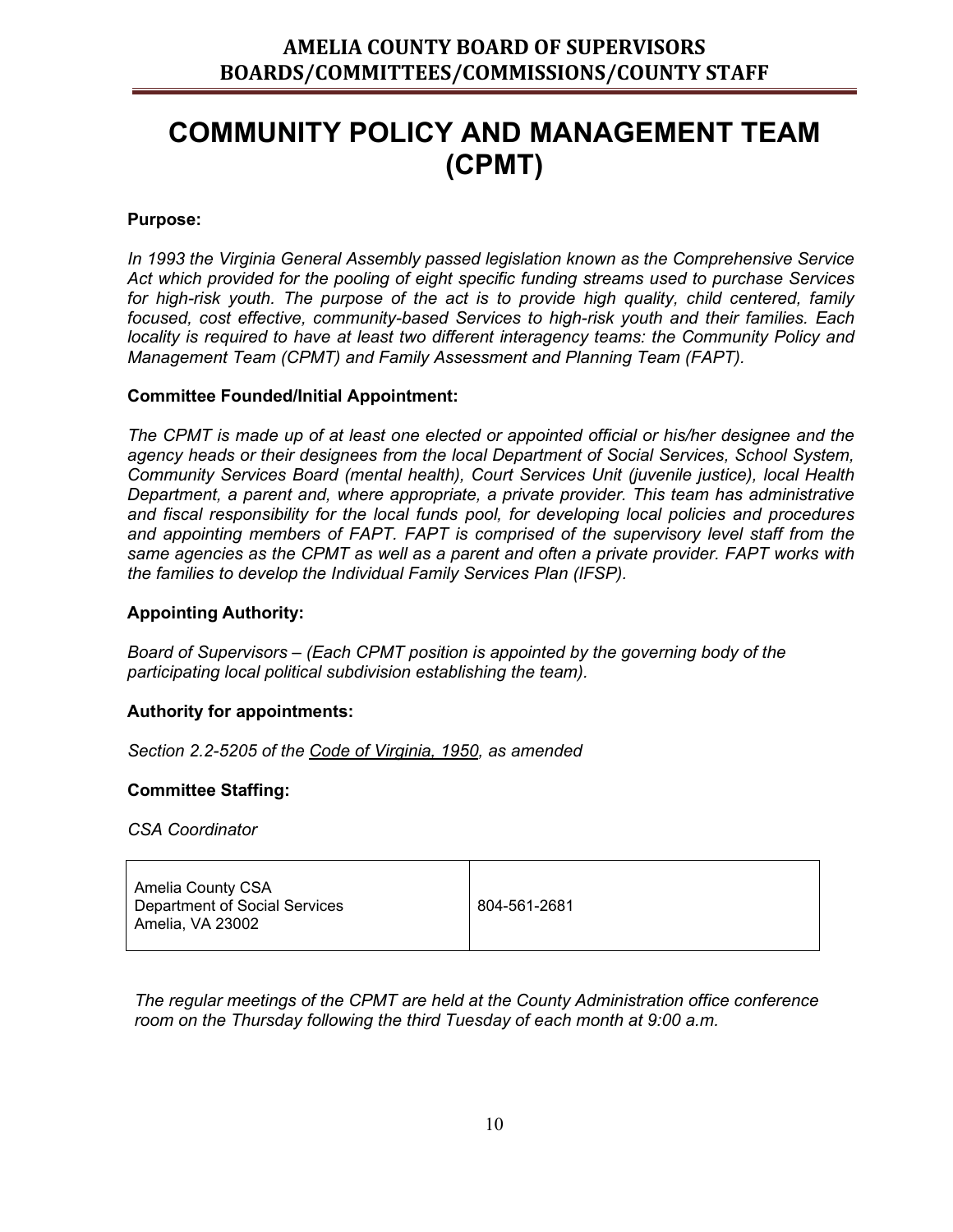### **Committee Funding:**

*State funds are returned to the localities with a required local match. Budget and funds are managed by the County's local interagency team.*

| <b>Member</b>                                                                 | <b>Term</b>  |               | <b>District</b> | <b>Contact Information</b>                   |  |
|-------------------------------------------------------------------------------|--------------|---------------|-----------------|----------------------------------------------|--|
|                                                                               | <b>Begin</b> | <b>Expire</b> |                 |                                              |  |
|                                                                               |              |               |                 |                                              |  |
| Vice-Chair                                                                    |              |               |                 |                                              |  |
| <b>Michael Traylor</b>                                                        |              |               |                 | 804-431-3278 (O)<br>804-884-3663 FAX         |  |
| <b>Court Services Unit Representative</b><br>11th District Court Service Unit |              |               |                 | Michael.tralor@djj.virginia.gov              |  |
| 200 S. Sycamore Street                                                        |              |               |                 |                                              |  |
| Petersburg, VA 23803                                                          |              |               |                 |                                              |  |
| <b>Chair</b>                                                                  |              |               |                 |                                              |  |
| Annette E. Wetzel, RN, BSN                                                    |              |               |                 | 804-561-2711 (O)                             |  |
| Amelia County Health Dept.                                                    |              |               |                 | 804-561-2712 Fax                             |  |
| 16320 Church St. - P.O. Box 392                                               |              |               |                 | annette.wetzel@vdh.virginia.gov              |  |
| Amelia, VA 23002                                                              |              |               |                 |                                              |  |
| <b>Amelia County Public Schools</b>                                           |              |               |                 |                                              |  |
|                                                                               |              |               |                 |                                              |  |
| Vacant                                                                        |              |               |                 |                                              |  |
|                                                                               |              |               |                 |                                              |  |
| Parent Representative - 2 Year Term                                           |              |               |                 |                                              |  |
| <b>Paul Folliard</b>                                                          |              |               |                 | 561-4548 (H)                                 |  |
| P. O. Box 453                                                                 |              |               |                 | Folliard1@gmail.com                          |  |
| Amelia, VA 23002                                                              |              |               |                 |                                              |  |
| <b>Amelia County Board of Supervisors'</b>                                    |              |               |                 |                                              |  |
| Representative                                                                |              |               |                 | 800-552-2118 Ext. 211 (O)                    |  |
| Franklin D. Harris                                                            |              |               |                 | 434-645-3211 (O)                             |  |
| 2901 Crayton Lane                                                             |              |               |                 | 561-3209 (H)                                 |  |
| Amelia, VA 23002                                                              |              |               |                 | 561-0206 FAX                                 |  |
| <b>Amelia County Board of Supervisors</b>                                     |              |               |                 |                                              |  |
| County Administrator, Alternate                                               |              |               |                 | 561-3039 (O)                                 |  |
| Representative/Fiscal Agent                                                   |              |               |                 | 561-6039 Fax                                 |  |
| P.O. Box A                                                                    |              |               |                 | 839-0039 (C)                                 |  |
| Amelia, VA 23002                                                              |              |               |                 |                                              |  |
| <b>FAPT Chair</b>                                                             |              |               |                 |                                              |  |
| Jennifer Ramey                                                                |              |               |                 |                                              |  |
| 8701 Otterburn Road, Suite 101                                                |              |               |                 |                                              |  |
| Amelia, VA 23002                                                              |              |               |                 |                                              |  |
| <b>Crossroads Community Services Board</b>                                    |              |               |                 |                                              |  |
| <b>Representative</b>                                                         |              |               |                 | 561-5057 (O)                                 |  |
| Nadeem Ahmed                                                                  |              |               |                 | 561-2294 Fax                                 |  |
| P. O. Box 293                                                                 |              |               |                 |                                              |  |
| Amelia, VA 23002                                                              |              |               |                 |                                              |  |
|                                                                               |              |               |                 |                                              |  |
| <b>Piedmont Health District Representative</b>                                |              |               |                 | 434-392-3984 Ext 138 (O)<br>434-392-1038 FAX |  |
| Edward (Ed) Dunn<br>111 South Street, 1 <sup>st</sup> Floor                   |              |               |                 | Ed.Dunn@vdh.virginia.gov                     |  |
| Farmville, VA 23901                                                           |              |               |                 |                                              |  |
|                                                                               |              |               |                 |                                              |  |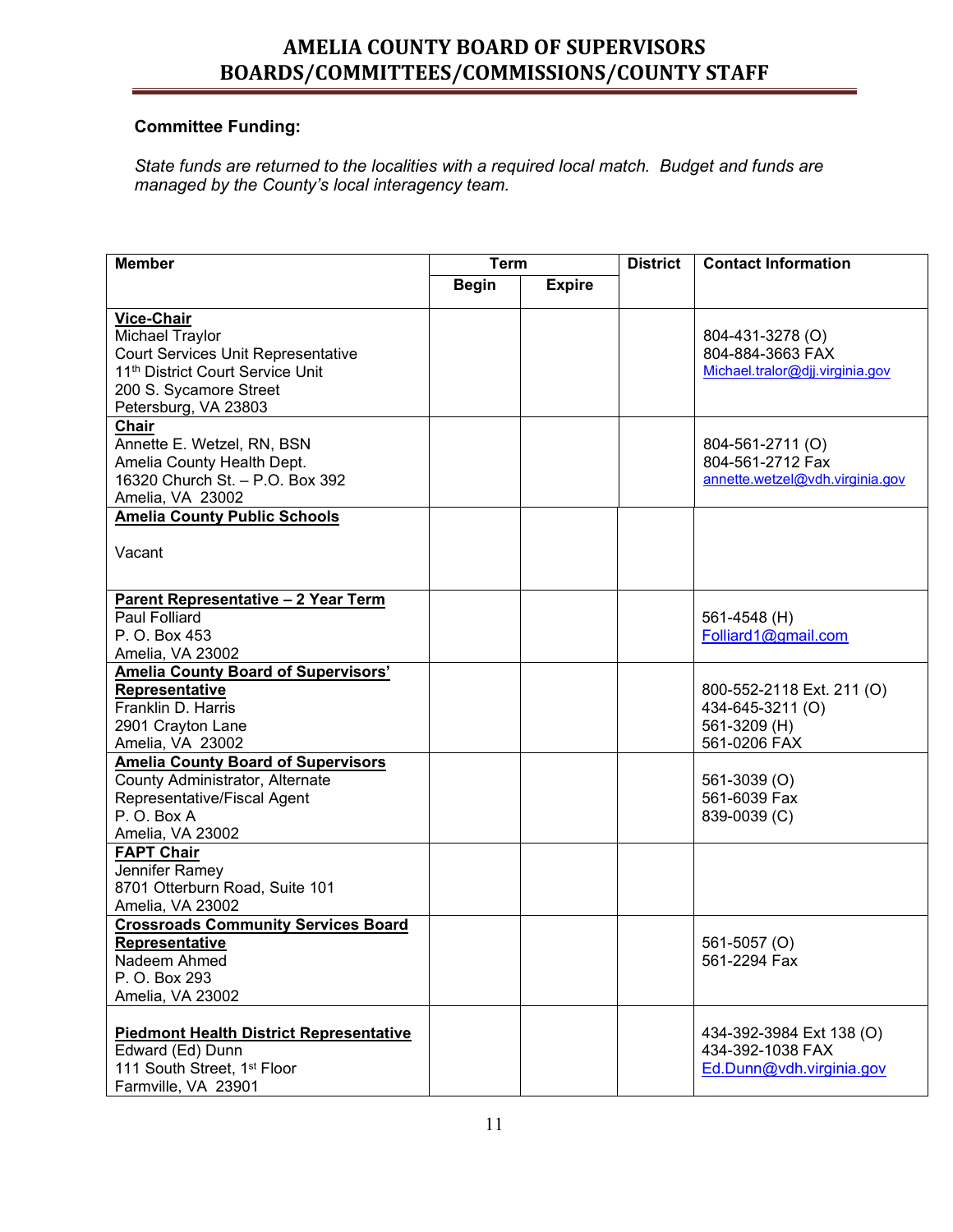## **CROSSROADS COMMUNITY SERVICES BOARD**

#### **Purpose:**

*The focus of the Crossroads Community Services Board is to prevent and treat the occurrence of mental illness, intellectual disabilities, substance use and co-occurring disorders and to enhance the functioning of individuals and families who experience these conditions.*

#### **Committee Founded/Initial Appointment:**

*Crossroads Community Services Board was organized in 1973 as a cooperative venture among the counties of Amelia, Buckingham, Charlotte, Cumberland, Lunenburg, Nottoway, and Prince Edward.*

*The Crossroads Community Services Board of Directors consists of one member of the Board of Supervisors from each of the 7 counties, individuals receiving Services, family and community members (one from each county) for a total of 14 members.*

#### **Appointing Authority:**

*The Services Board, the governing body over the agency's programs, consists of representatives appointed by the Board of Supervisors in each of the counties.*

#### **Authority for appointments:**

*Section 37.2-501 of the Code of Virginia, 1950, as amended*

#### **Committee Staffing:**

*The Crossroads Community Services Board of Directors is staffed by the Executive Director and Staff of Crossroads.* 

| Dr. Susan Baker, Executive Director   | 434-392-7049- Ext 252 |
|---------------------------------------|-----------------------|
| P.O. Drawer 248 • 60 Bush River Drive | 434-392-9221 Fax      |
| Farmville, VA 23901                   | www.crossroadscsb.org |
|                                       |                       |

#### **Meeting Schedule**:

*4th Tuesday of each month at 7:00 pm.* 

#### **Committee Funding:**

*General Funds from State; restricted funds from Federal Government and State; Local tax match; fees for Services (largest part of budget) and grants when available.*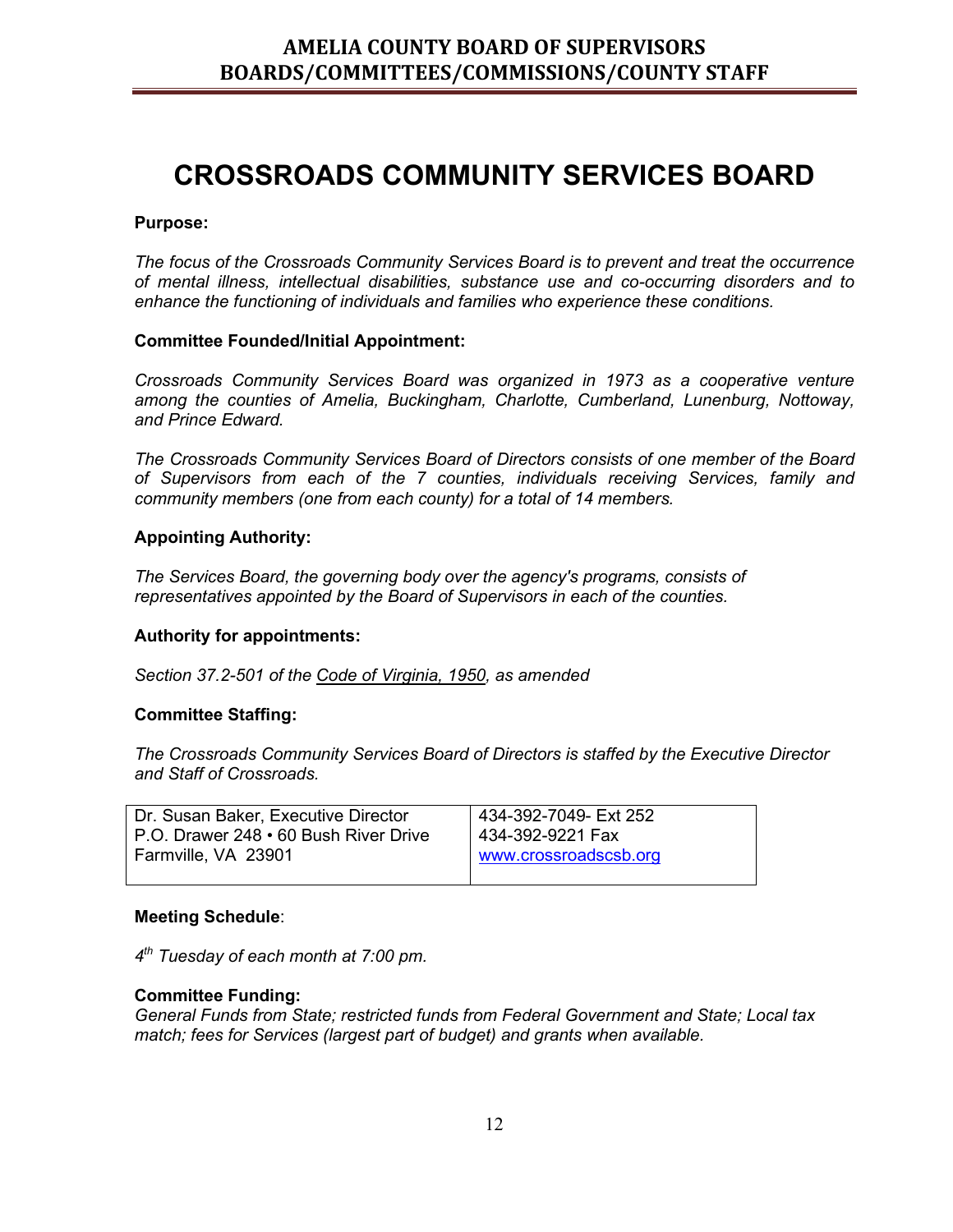| <b>Member</b>                      |              | Term - Annual | <b>District</b> | <b>Contact</b>     |
|------------------------------------|--------------|---------------|-----------------|--------------------|
|                                    | <b>Begin</b> | <b>Expire</b> |                 | <b>Information</b> |
| <b>Board Representative</b>        |              |               |                 |                    |
| Joseph Easter                      | 1/01//2021   | 12/31/2021    |                 | 804-357-9452       |
| 19281 Oakwood Lane                 |              |               |                 |                    |
| Jetersville, VA 23083              |              |               |                 |                    |
| <b>Citizen's Representative At</b> |              |               |                 |                    |
| Large                              | 1/01/2019    | 12/31/2019    |                 |                    |
| David Neggard                      |              |               |                 |                    |
| 12740 Horseshoe Loop Road          |              |               |                 |                    |
| Amelia, VA 23002                   |              |               |                 |                    |
|                                    |              |               |                 |                    |

### **Program Administration Location**

Crossroads Community Services Board Administrative Services Division P.O. Drawer 248 60 Bush River Drive Farmville, VA 23901 434-392-7049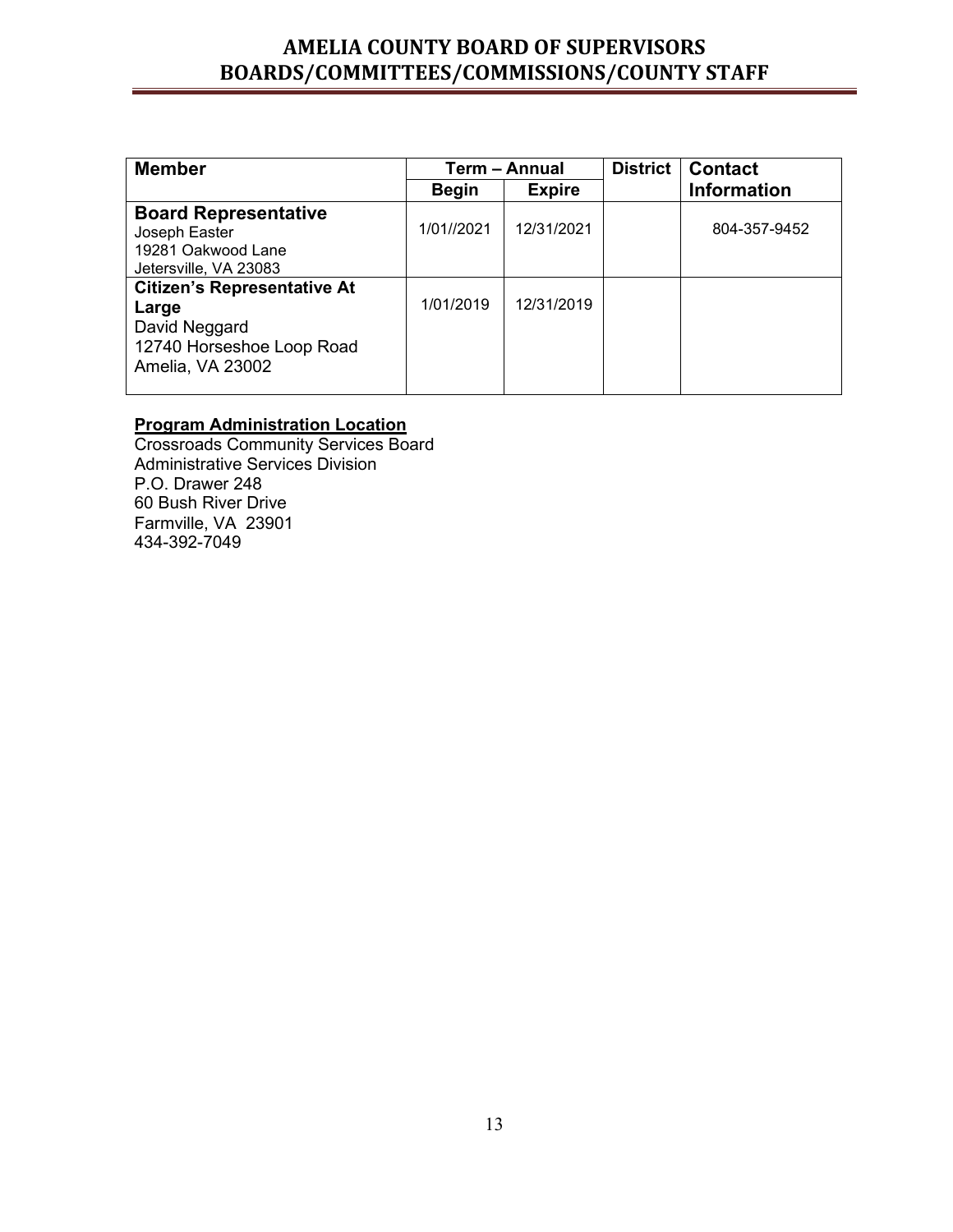## **ELECTORAL BOARD**

#### **Purpose:**

*The Electoral Board administers the election laws and other regulations established by the State Board of Elections.*

#### **Committee Founded/Initial Appointment:**

*The Electoral Board is a three-member board appointed by the Circuit Court Judge. Each member serves a three year term.* 

#### **Appointing Authority:**

*Members of the Electoral Board are appointed by the Circuit Court Judge.*

#### **Authority for appointments:**

*Section 24.2-106 of the Code of Virginia, 1950, as amended*

#### **Committee Staffing:**  *Registrar*

| Deborah Hathorn                                  | 561-3460 (O)      |
|--------------------------------------------------|-------------------|
| P.O. Box 481 • 9127 Washington Street, Suite 102 | 434-294-2017 (C)  |
| Amelia, VA 23002                                 | 561-3490 Fax      |
|                                                  | Govote007@tds.net |

#### **Meeting Schedule:**

*Meetings are held on an as needed basis.* 

#### **Committee Funding**:

*County funds with partial reimbursement from the State.*

| <b>Member</b>                                                                                                   |              | Term - 3 Years | <b>District</b> | Contact                               |
|-----------------------------------------------------------------------------------------------------------------|--------------|----------------|-----------------|---------------------------------------|
|                                                                                                                 | <b>Begin</b> | <b>Expire</b>  |                 | <b>Information</b>                    |
| Chairman<br>Mary Alice Williams<br>20742 Patrick Henry Highway<br>Jetersville, VA 23083<br><b>Vice Chairman</b> | 3/1/2019     | 2/28/2022      | N/A             | 804-381-9510<br>Fakelaugh@msn<br>.com |
| Mamie L. Barley<br>14261 Clementown Road<br>Amelia, VA 23002-5219                                               | 3/1/2017     | 2/28/2023      | N/A             | 804-561-6592<br>Dbdmy3@tds.net        |
| <b>Secretary</b><br>Brenda H. Johnson<br>17801 Archers Creek Lane<br>Amelia, VA 23002                           | 01/1/2021    | 12/31/2023     | N/A             | 804-561-2722<br>Bhicks52@aol.com      |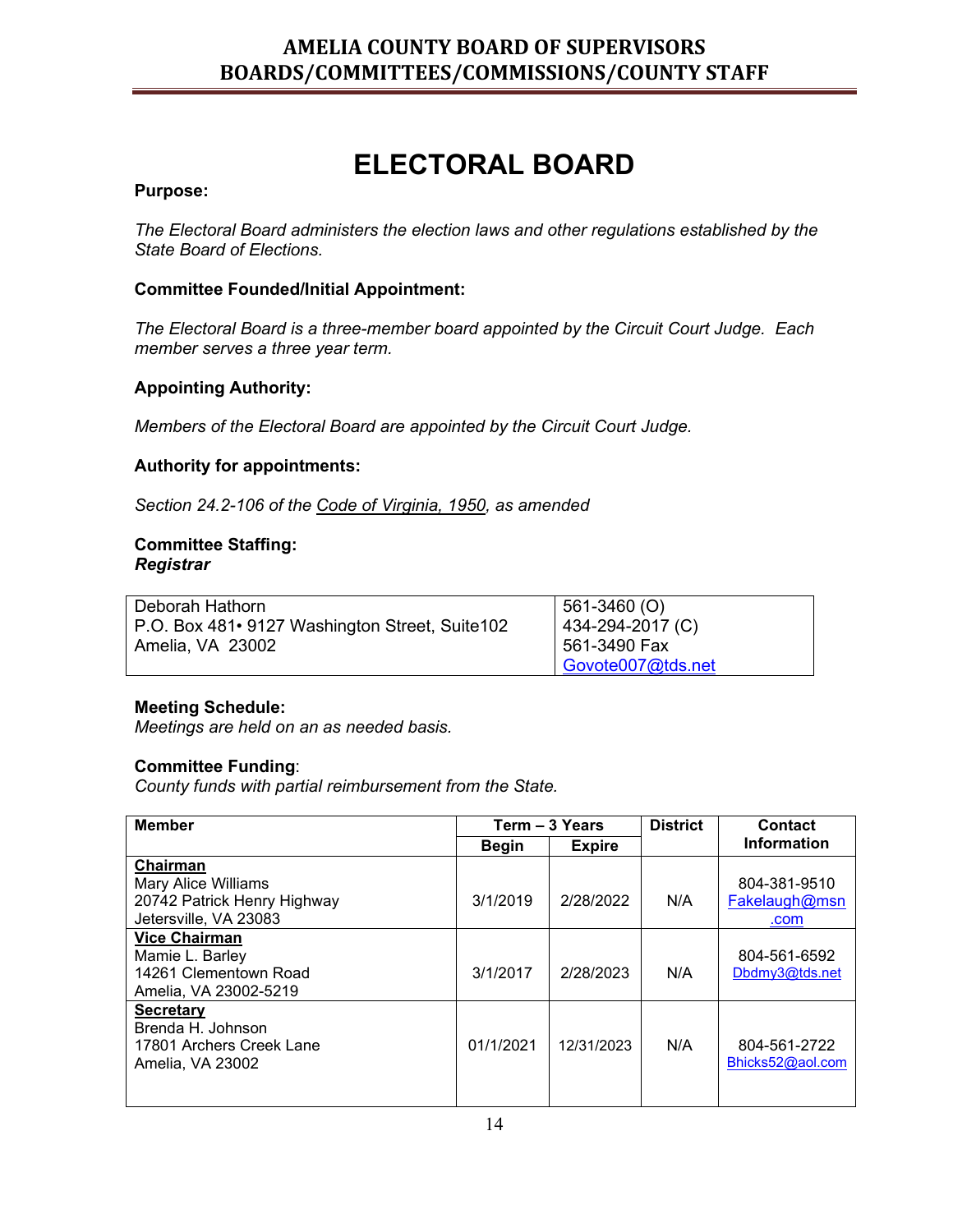## **DIRECTOR OF EMERGENCY MANAGEMENT COORDINATOR OF EMERGENCY MANAGEMENT**

#### **Purpose:**

*The purpose of the positions of Director of Emergency Management and Coordinator of Emergency Management are to oversee the local emergency management agency of the County, as required by § 44-146.19 Paragraph A of the Code of Virginia, 1950, as amended. The Director of Emergency Management must be a member of the Board of Supervisors, or the Chief Administrative Officer, of Amelia County (§ 44-146.19 Paragraph B.2.). The Director of Emergency Management provides authority to the local emergency management agency. The Coordinator of Emergency Management serves as the day-to-day manager of the local emergency management agency.*

• *Please note that in addition to this "appointed" position, Amelia County has a Department of Emergency Management which is staffed by a Professional and Trained Director of Emergency Management.*

#### **Committee Founded/Initial Appointment:**

*The positions of Director of Emergency Management and Coordinator of Emergency Management were created by State Code in 1973.*

#### **Appointing Authority:**

*The positions of Director of Emergency Management and Coordinator of Emergency Management are appointed annually by the Amelia County Board of Supervisors.*

#### **Authority for appointments:**

*The Board of Supervisors has authority for appointment of the positions of Director of Emergency Management and Coordinator of Emergency Management by State Code § 44-146.19 Paragraph B.2 of the Code of Virginia, 1950, as amended.*

#### **Committee Staffing:**

*Director of Emergency Management* 

| B. Kent Emerson                        | $561-3914(0)$               | 561-6039 FAX |
|----------------------------------------|-----------------------------|--------------|
| $P.O.$ Box A $\cdot$ 16410 Dunn Street | 677-7481 Cell               |              |
| Amelia, VA 23002                       | Kent.emerson@ameliacova.com |              |

#### **Meeting Schedule:**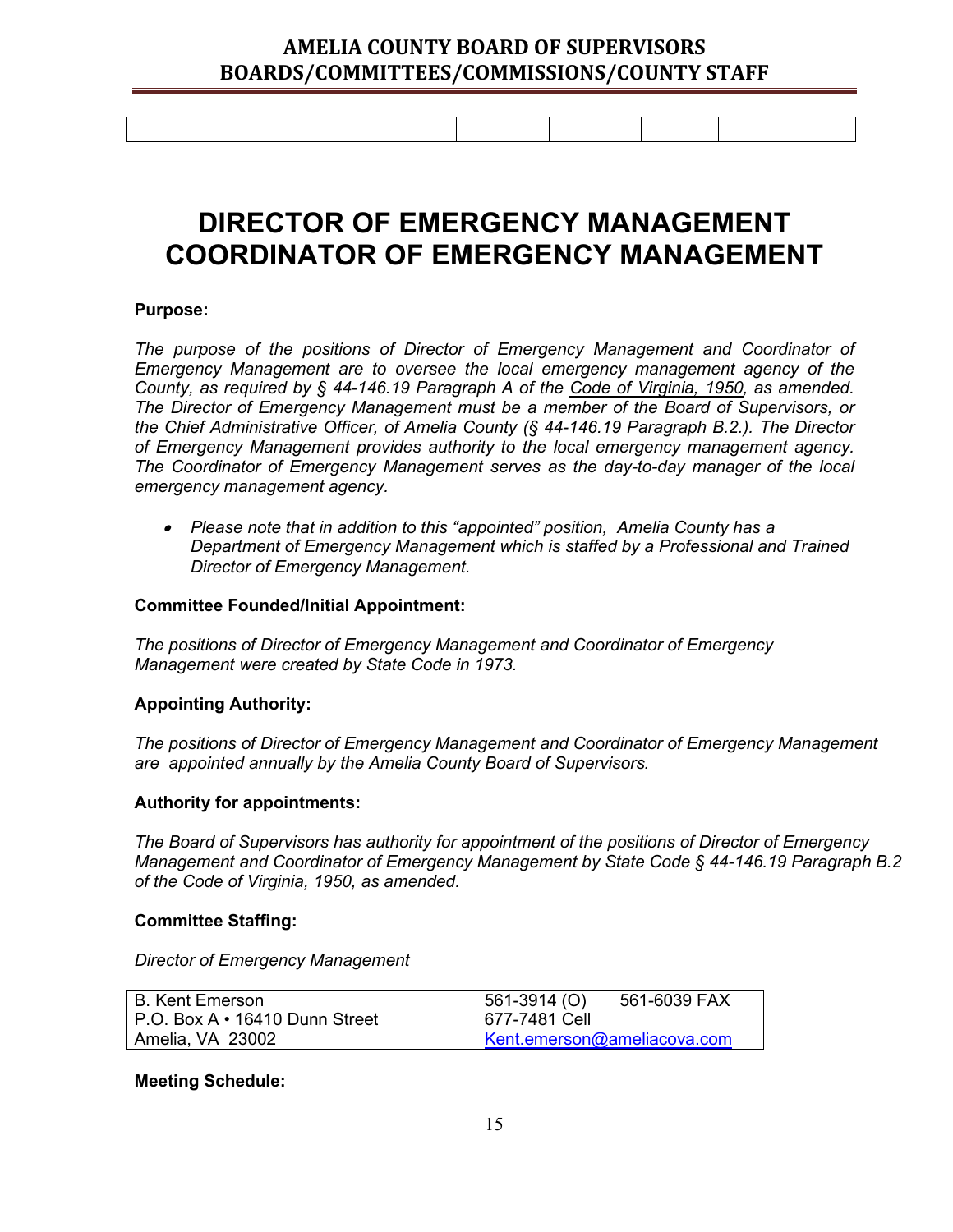*These positions do not constitute a committee. Meetings are conducted during County –wide Emergencies.*

#### **Committee Funding:**

*These positions do not constitute a committee and there is no funding directly associated with these positions.* 

*The Amelia County Department of Emergency Management is funded, as are all county departments, through the normal county budgetary process. Emergency management and homeland security grant funding is sought whenever possible.*

| <b>Member</b>                             | Term - Annual |               | District   Contact Information |
|-------------------------------------------|---------------|---------------|--------------------------------|
|                                           | <b>Begin</b>  | <b>Expire</b> |                                |
| <b>Board Representative</b>               |               |               |                                |
| Joseph Easter                             | 1/01/2021     | 12/31/2021    | 804-357-9452                   |
| 19281 Oakwood Lane                        |               |               |                                |
| Amelia, VA 23002                          |               |               |                                |
| Coordinator                               |               |               |                                |
| <b>County Administrator</b>               |               |               | 561-3039 (O)                   |
| P.O. Box A • 16360 Dunn Street, Suite 101 |               |               | 561-6039 FAX                   |
| Amelia, VA 23002                          |               |               | 839-0039 (C)                   |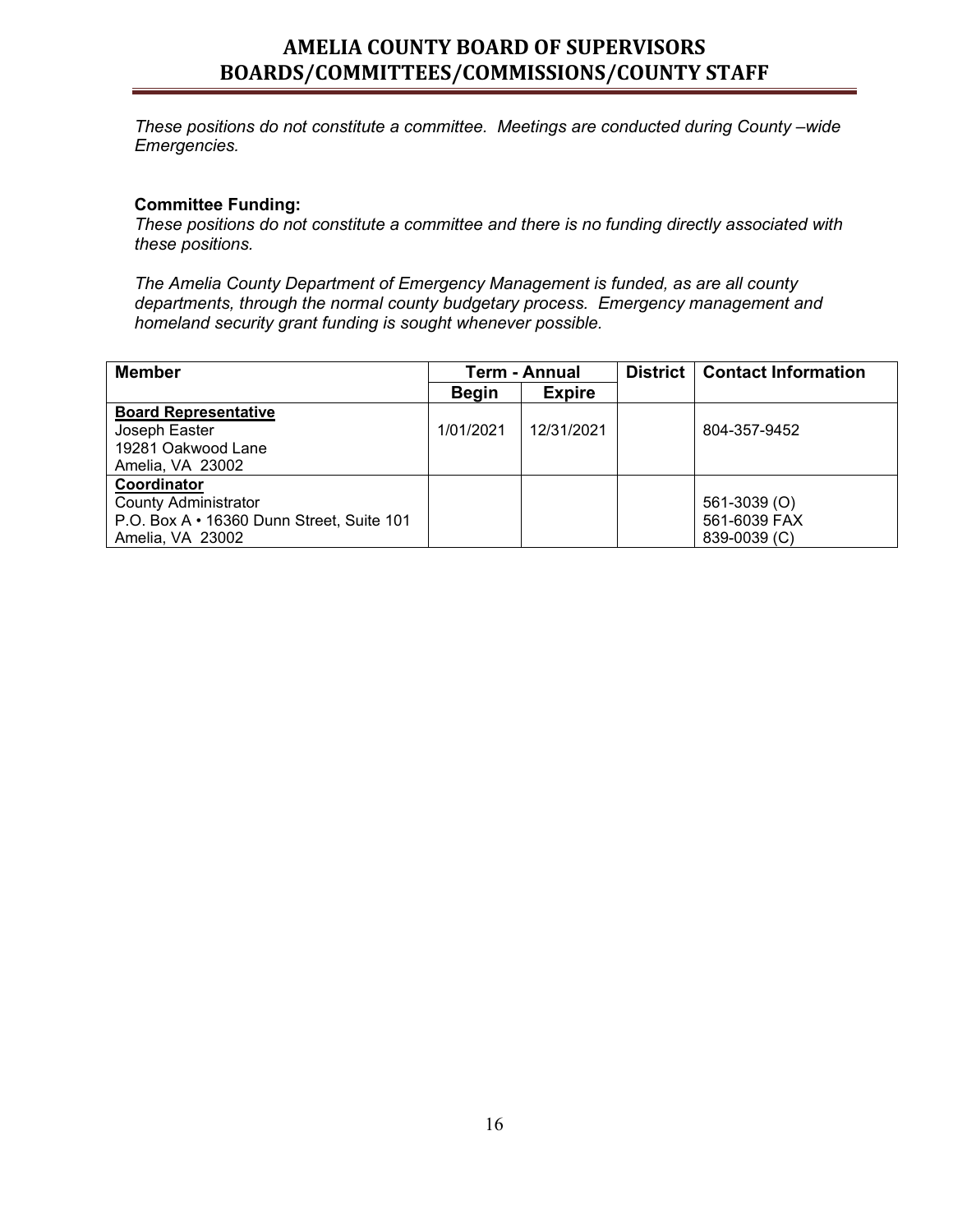## **FIRE DEPARTMENT**

#### **Purpose:**

*The Amelia County Volunteer Fire Department (ACVFD) Executive Board is responsible for managing the administrative functions of the fire department. The Board provides oversight to all administrative, financial, and operational aspects of the fire department. The Board also provides for the maintenance of all internal policies and procedures, as well as the governing By-Laws of the volunteer fire department. The Board also serves as the Board of Directors for the Non-Profit Corporation, as defined in IRS Code 501(c)(3), for the fire department.*

#### **Committee Founded/Initial Appointment:**

*The Executive Board was founded in the late 1970's by the By-Laws of the Amelia County Volunteer Fire Department. The Amelia County Volunteer Fire Department was created when the independent volunteer fire departments in Amelia Courthouse, Mannboro, and Jetersville combined to form one county department.*

#### **Appointing Authority:**

*All positions on the Board are elected by vote of the members of the five companies of the fire department. The four Board officer positions are elected by vote of the entire membership of the fire department. The remaining ten positions (two per fire company) are elected by membership of the fire company they represent.*

#### **Authority for appointments:**

*The Amelia County Volunteer Fire Department (ACVFD) is a volunteer organization that is governed by the ACVFD By-Laws.*

#### **Committee Staffing:**

*Director of Emergency Management works with the Fire Department Executive Board.*

| l B. Kent Emerson.<br>l P.O. Box A•16410 Dunn Street_ | 561-3914 (O)<br>677-7481 Cell |
|-------------------------------------------------------|-------------------------------|
| l Amelia. VA 23002                                    | Kent.emerson@ameliacova.com   |
|                                                       |                               |

#### **Meeting Schedule:**

*The ACVFD Board meets monthly, on the fourth Thursday of each month, at 7:30 PM. Usually the meeting is held at Fire Station 1, however, it is occasionally moved to other locations when the Fire Station is being used for training.* 

#### **Committee Funding:**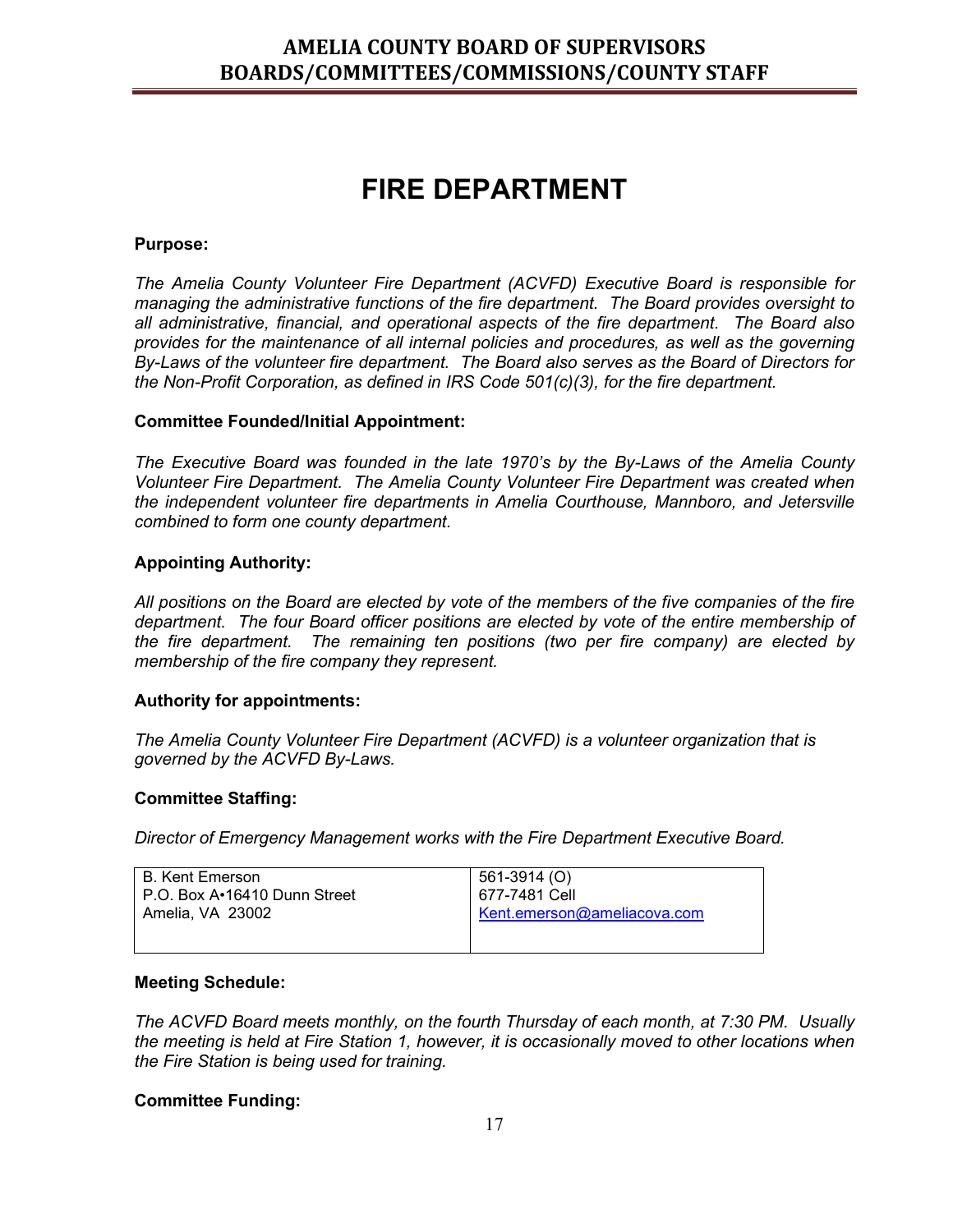*Funding is received annually from the Amelia County Board of Supervisors through the county budgetary process. Funds are also obtained by department fundraising activities, as well as through successful grant submissions. The ACVFD Board is liable for the financial oversight and activity of the fire department, while the Treasurer of the Fire Department is responsible for accounting and reporting on the financial condition of the fire department.* 

| <b>Member</b>                                                                                    | <b>ADDRESS</b>                                                                                                           | Term - 2 Years |               | <b>Contact</b>                                            |
|--------------------------------------------------------------------------------------------------|--------------------------------------------------------------------------------------------------------------------------|----------------|---------------|-----------------------------------------------------------|
|                                                                                                  |                                                                                                                          | <b>Begin</b>   | <b>Expire</b> | <b>Information</b>                                        |
| Company 1 - Amelia<br>Justin Wargofcak                                                           | <b>Amelia Volunteer Fire Dept.</b><br>8950 Otterburn Road<br>Amelia, VA 23002<br>(804) 561-3332<br>(804) 561-1274 Fax    | 1/01/2020      | 12/31/2021    | 475-9095 (C)<br>volfirefighterwargo@c<br>omcast.net       |
| Company 2 –<br><b>Mannboro</b><br>Steve Binford, Chief<br>5500 Military Road<br>Amelia, VA 23002 | Mannboro Volunteer Fire Dept.<br>8641 Namozine Road<br>Amelia, VA 23002<br>(804) 561-3932<br>(804) 561-1631 Fax          | 1/01/2020      | 12/31/2021    | 561-5865 (H)<br>804-240-6292 (C)<br>Steve.binford@dom.com |
| Company 3-<br><b>Jetersville</b><br>David Tolley, Chief                                          | Jetersville Volunteer Fire Dept.<br>21575 Jetersville Road<br>Jetersville, VA 23083<br>(804) 561-3933<br>(804) 561-6603  | 1/01/2020      | 12/31/2021    | 501-6827 (C)<br><b>Davidsrepairservice</b><br>6@yahoo.com |
| Company 4 - Mattoax<br><b>Jeff Sanders</b>                                                       | Mattoax Volunteer Fire Dept.<br>12201 Genito Road<br>Amelia, VA 23002<br>(804) 561-3355                                  | 1/01/2020      | 12/31/2021    | 691-9653 (C)<br>Firerescue408@ms<br>n.com                 |
| <b>Company 5 - Paineville</b><br>David Felts, Chief<br>11265 Reed Rock Rd<br>Amelia, VA 23002    | Paineville Volunteer Fire Dept.<br>12151 Fowlkes Bridge Road<br>Amelia, VA 23002<br>(804) 561-5509<br>(804) 561-2325 Fax | 1/01/2020      | 12/31/2021    | 804-731-8254<br>feltsconstruction<br>@tds.net             |

Amelia County Volunteer Fire Department<br>P.O. Box 307 Vice President – Evelyn New P.O. Box 307 <br>Amelia, VA 23002 **Amelia, VA 23002** Treasurer – Faye Campbell

#### **Mailing Address Fire Department Auxiliary (Supports the Fire Dept.)**

Treasurer – Faye Campbell Secretary – Renita Jordan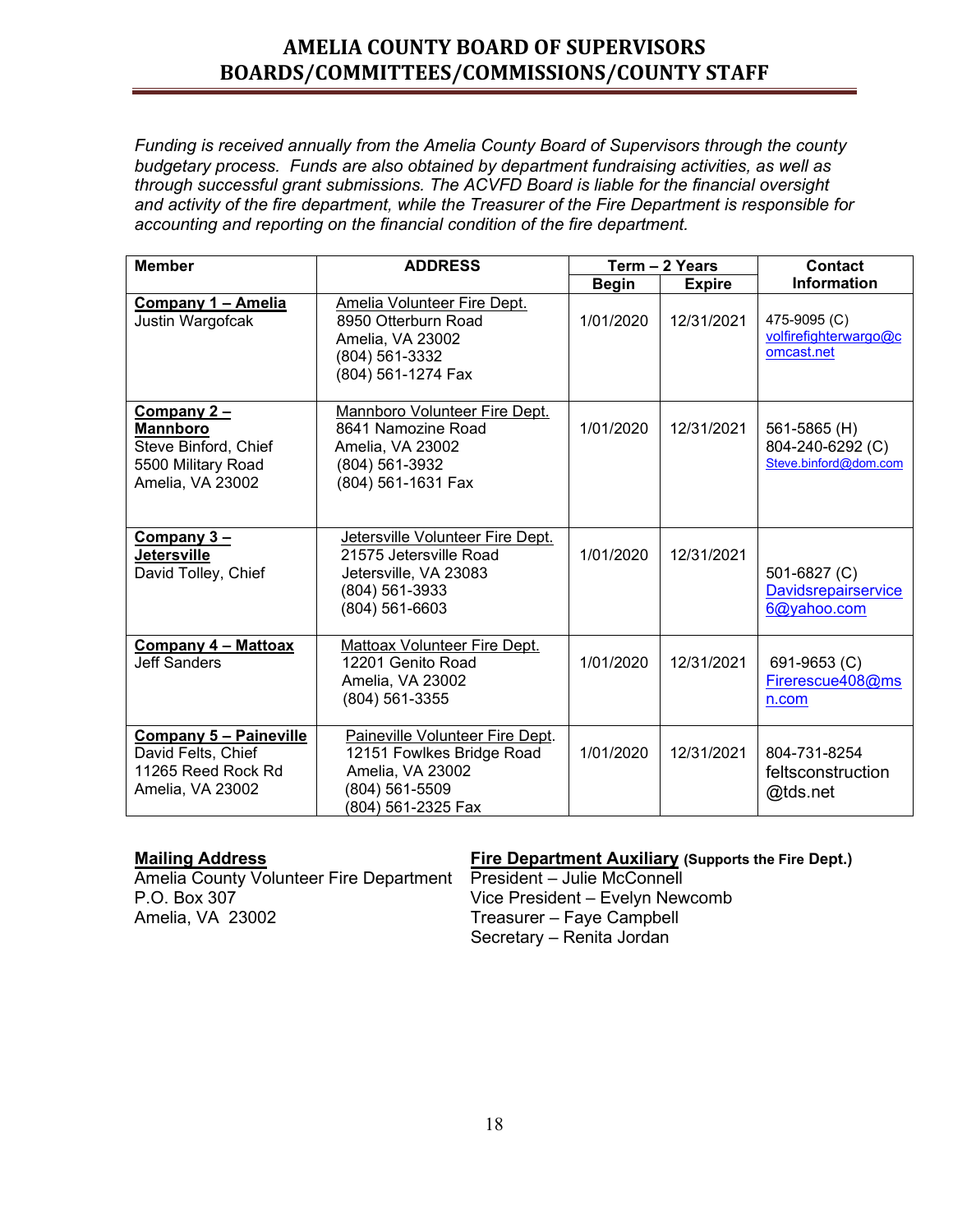## **FIRE DEPARTMENT EXECUTIVE BOARD**

The Fire Department Executive Board consists of fourteen members. Elections are in December, assuming office in January. President and Vice-President are elected by members of the entire Department (all 5 companies).

| <b>Member</b>                                                           |              | Term - 2 Years | <b>Contact</b>                                      |
|-------------------------------------------------------------------------|--------------|----------------|-----------------------------------------------------|
|                                                                         | <b>Begin</b> | <b>Expire</b>  | <b>Information</b>                                  |
| <b>President</b><br><b>Bob Sesterak</b>                                 | 1/25/2019    | 12/31/2021     | 804-239-4787 (C)                                    |
| <b>Vice President</b><br><b>Wayne Merritt</b>                           | 01/01/2019   | 12/31/2021     | 561-2401 (H)<br>704-7394 (C)                        |
| <b>Treasurer</b><br>Kenneth Llewellyn, Jr.<br>kllewellyn@tds.net        | 01/01/2019   | 12/31/2021     | 561-0505 (H)<br>512-9696 (C)                        |
| <b>Secretary</b><br><b>Bradley Glover</b>                               | 01/01/2019   | 12/31/2021     | 404-3902 (C)                                        |
|                                                                         |              | Term - 2 Year  |                                                     |
|                                                                         | <b>Begin</b> | <b>Expire</b>  |                                                     |
| <b>Company 1</b><br>Justin Wargofcak                                    | 01/01/2020   | 12/31/2021     | 475-9095 (C)<br>volfirefighterwargo@c<br>omcast.net |
| <b>Company 2</b><br><b>Steve Binford-Chief</b><br>Steve.Binford@dom.com | 01/01/2020   | 12/31/2021     | 561-5865 (H)<br>240-6292 (C)                        |
| Company3<br>David Tolley-Chief                                          | 01/01/2020   | 12/31/2021     | 501-6827 (C)<br>Davidsrepairservice6<br>@yahoo.com  |
| Company 4<br><b>Jeff Sanders</b>                                        | 01/01/2020   | 12/31/2021     | 691-9653 (C)<br>Firerescue408@msn.<br>com           |
| <b>Company 5</b><br>David Felts, Chief<br>feltsconstruction@tds.net     | 01/01/2020   | 12/31/2021     | 731-8254 (C)                                        |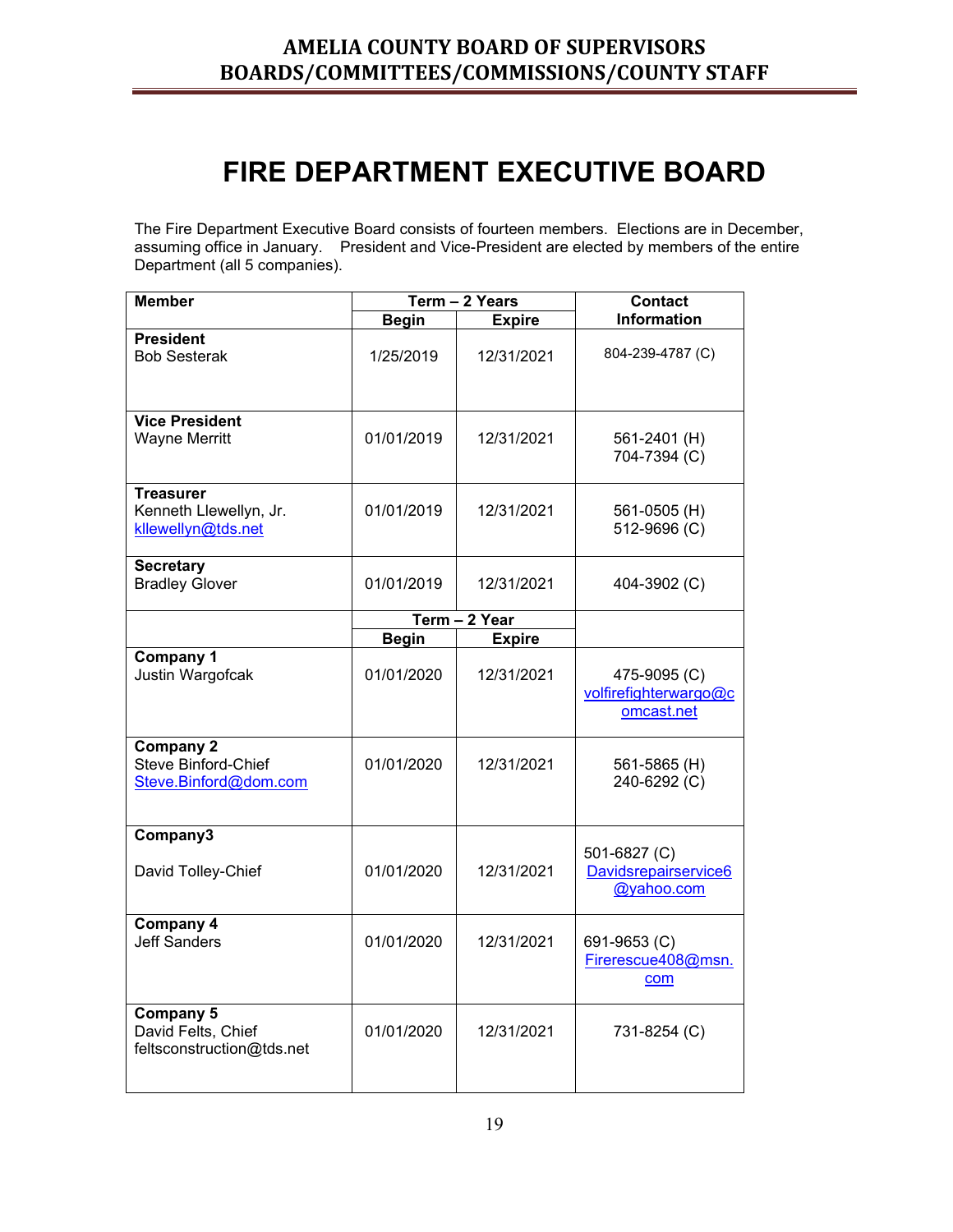| Co. 1 Representative<br>David Weyant                      | 01/01/2020 | 12/31/2021 |  |
|-----------------------------------------------------------|------------|------------|--|
| Co. 2 Representative<br>Dale Miracle                      | 01/01/2020 | 12/31/2021 |  |
| Co. 3 Representative<br><b>William Edwards</b>            | 01/01/2020 | 12/31/2021 |  |
| <b>Company 4 Representative</b><br><b>Russell Renshaw</b> | 01/01/2020 | 12/31/2021 |  |
| <b>Company 5 Representative</b><br>Clarke Gough           | 01/01/2020 | 12/31/2021 |  |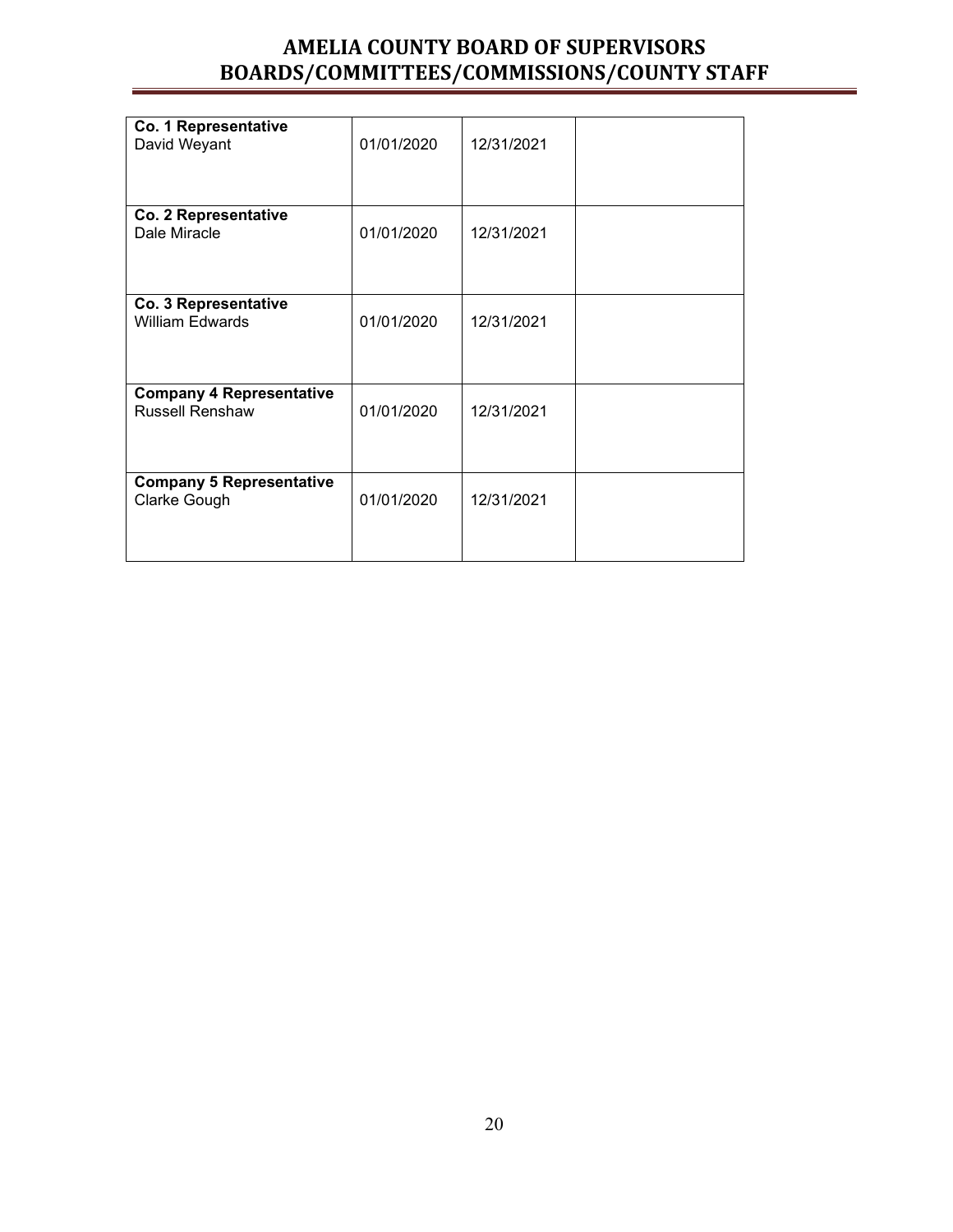## **HAZARDOUS MATERIALS COORDINATOR**

#### **Purpose:**

*The purpose of the position of Hazardous Materials Coordinator is to coordinate the hazardous materials emergency response program within the County. This position is responsible for coordinating the preparedness programs (such as training, exercises, and planning), response activities (including all local response resources, as well as state response resources), and recovery activities, all relating to hazardous materials.*

*This position has been assigned to the Amelia County Director of Emergency Management.*

#### **Committee Founded/Initial Appointment:**

*The position of Hazardous Materials Coordinator was created by state code § 44-146.38 in 1987.*

#### **Appointing Authority:**

*The position of Hazardous Materials Coordinator is appointed by the Amelia County Board of Supervisors.*

*The position of Hazardous Materials Coordinator may be appointed annually. However, there are no defined terms, and the previous appointee remains in place until either removed or replaced by the Board of Supervisors. The Board of Supervisors may, at their discretion, appoint Deputies to this position.*

#### **Authority for appointments:**

*The Board of Supervisors has authority for appointment of the position of Hazardous Materials Coordinator under Section 44-146.38 of the Code of Virginia, 1950, as amended.*

#### **Committee Staffing:**

*Hazardous Materials Coordinator*

| B. Kent Emerson                                      | 561-3914 (O)                |
|------------------------------------------------------|-----------------------------|
| P.O. Box A $\cdot$ 16410 Dunn Street   677-7481 Cell |                             |
| Amelia, VA 23002                                     | Kent.emerson@ameliacova.com |

#### **Meeting Schedule**:

*This position does not constitute a committee and, therefore, there is no established meeting schedule.*

#### **Committee Funding**:

*There is no funding directly associated with this position.*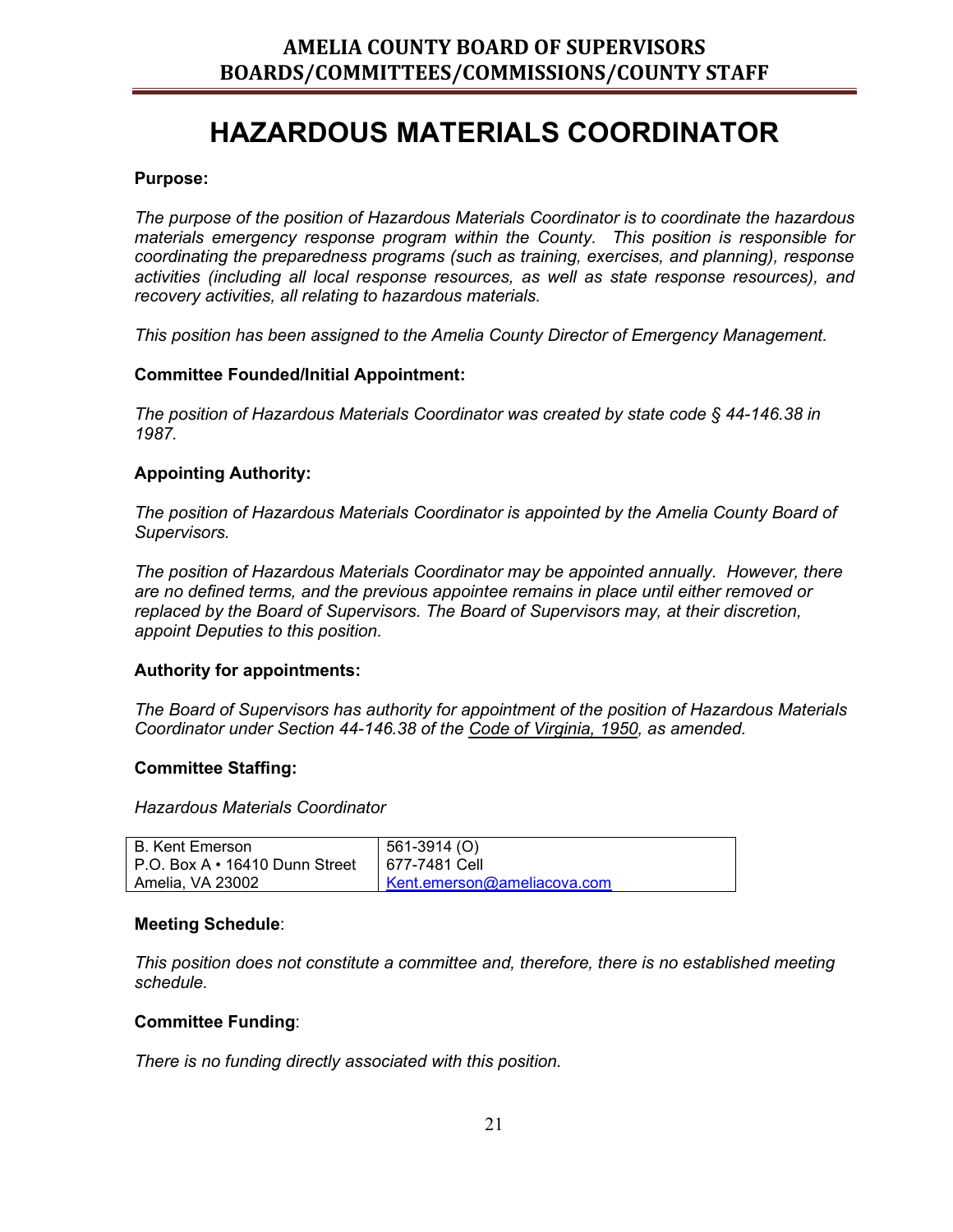## **AMELIA COUNTY ECONOMIC DEVELOPMENT AUTHORITY**

#### **Purpose:**

*The Amelia County Economic Development Authority (IDA) works in conjunction with the Amelia County Administrator, Department of Community Development, the Planning Commission and the Board of Supervisors to help create new jobs, expand the tax base and diversify the economy of Amelia County. The EDA is chartered through a state law that allows cities and counties to create Industrial Development Authorities with wide-ranging powers, not available to local governments, in order to facilitate economic development opportunities within the community.*

*The EDA has the power to buy, sell and develop land for business parks or other economic development purposes. It can also build facilities for sale or lease to private companies, issue taxable and tax-exempt Industrial Revenue Bonds to provide financing for facilities and machinery and provide incentives to attract new companies to Amelia County or to induce existing companies to expand.*

#### **Committee Founded/Initial Appointment:**

*Created by ordinance and adopted by the Amelia County Board of Supervisors on April 13, 1981, via Chapter 33, Title 15.1 of the Code of Virginia, 1950, as amended.*

#### **Appointing Authority:**

*Board of Supervisors (All members are At Large but by mutual agreement of the Board of Supervisors efforts are made to have each Voting District represented).*

#### **Authority for appointments:**

*Code of Virginia, 1950, as amended*

#### **Committee Staffing:**

*The County Administrator or designee serves as IDA Staff and historically serves as Secretary/Treasurer of the Amelia County Economic Development Authority.*

| <b>County Administrator</b>                      | 561-3039 (O)   |
|--------------------------------------------------|----------------|
| P. O. Box $A \cdot 16360$ Dunn Street, Suite 101 | l 561-6039 Fax |
| Amelia, VA 23002                                 | 839-0039 (C)   |
|                                                  |                |

#### **Meeting Schedule**:

*Current meeting dates are 10:00 a.m. the second Tuesday of the month in the County Administration Conference Room, as scheduled by the EDA.*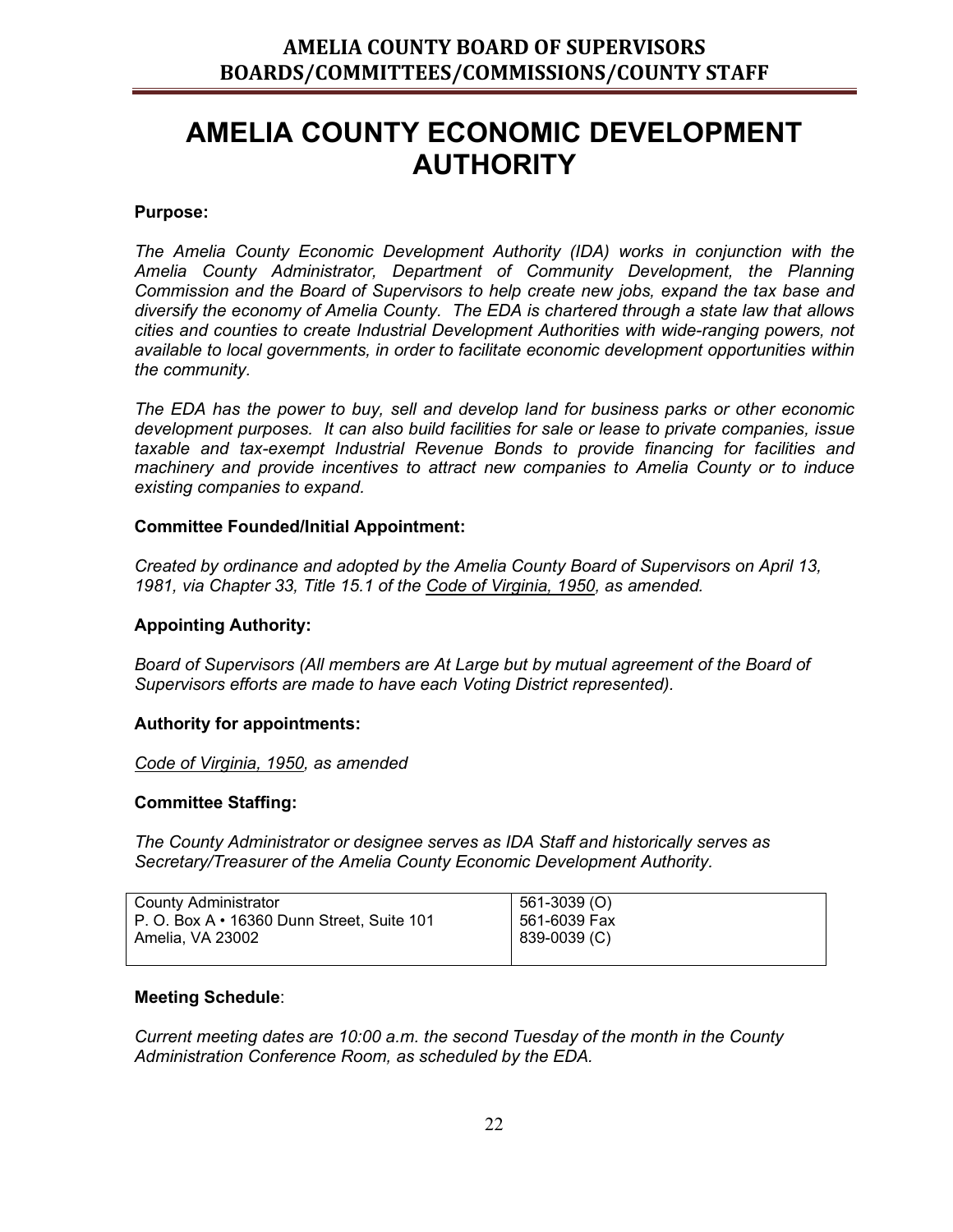### **Committee Funding:**

*Through contractual agreement Waste Management provided \$24,000.00 per year (1992 – 2012)*

| <b>Member</b>                                                                               | <b>Term- 4 Years</b> |               |                 |                                                  |
|---------------------------------------------------------------------------------------------|----------------------|---------------|-----------------|--------------------------------------------------|
|                                                                                             | <b>Begin</b>         | <b>Expire</b> | <b>District</b> | <b>Contact Information</b>                       |
| Eldon Dieffenbach<br>12700 Coverly Road<br>Amelia, VA 23002                                 | 02/18/2021           | 6/30/2023     | N/A             | 804-615-7773<br>eldondieffenbach@me.com          |
| <b>Dennis Tatum</b><br><b>PO Box 122</b><br>Amelia, VA 23002                                | 7/1/2019             | 6/30/2023     | N/A             | 804-389-0446<br>Tatumshauling1984@g<br>mail.com  |
| Jacqueline G. Booker<br>13011 Five Forks Road<br>Amelia, VA 23002                           | 3/15/2017            | 6/30/2021     | N/A             | Jackiegb1@netzero.com                            |
| Robert W. Llewellyn<br>9121 Genito Road<br>Jetersville, VA 23083                            | 2/01/2018            | 6/30/2022     | N/A             | 561-2471 (H)<br>fishingnan@aol.com               |
| <b>Walter Townsend</b><br>9220 Pridesville Road<br>Amelia, VA 23002                         | 7/01/2017            | 6/30/2021     | N/A             | 561-3910 (H)<br>Dakota9220@tds.net               |
| Luther H. Wooten<br>21605 Perkinson Road<br>Jetersville, VA 23083                           | 7/01/2017            | 6/30/2021     | N/A             | 561-0803 (H)<br>hwooten@tds.net                  |
| Maudie B. Scott<br>P. O. Box 282<br>11151 Chula Road<br>Amelia, VA 23002                    | 7/01/2018            | 6/30/2022     | N/A             | 561-3630 (H)<br>maudie@tds.net                   |
| <b>Board Representative</b><br>Joseph Easter<br>19281 Oakwood Lane<br>Jetersville, VA 23083 | 1/01/2021            | 12/31/2021    |                 | 804-357-9452<br>Joseph.easter@ameliac<br>ova.com |
| <b>Board Representative</b><br>Roger Scott<br>13302 Chula Road<br>Amelia, VA 23002          | 1/01/2021            | 12/31/2021    |                 | 804-240-9886<br>Roger.scott@ameliacova.c<br>om   |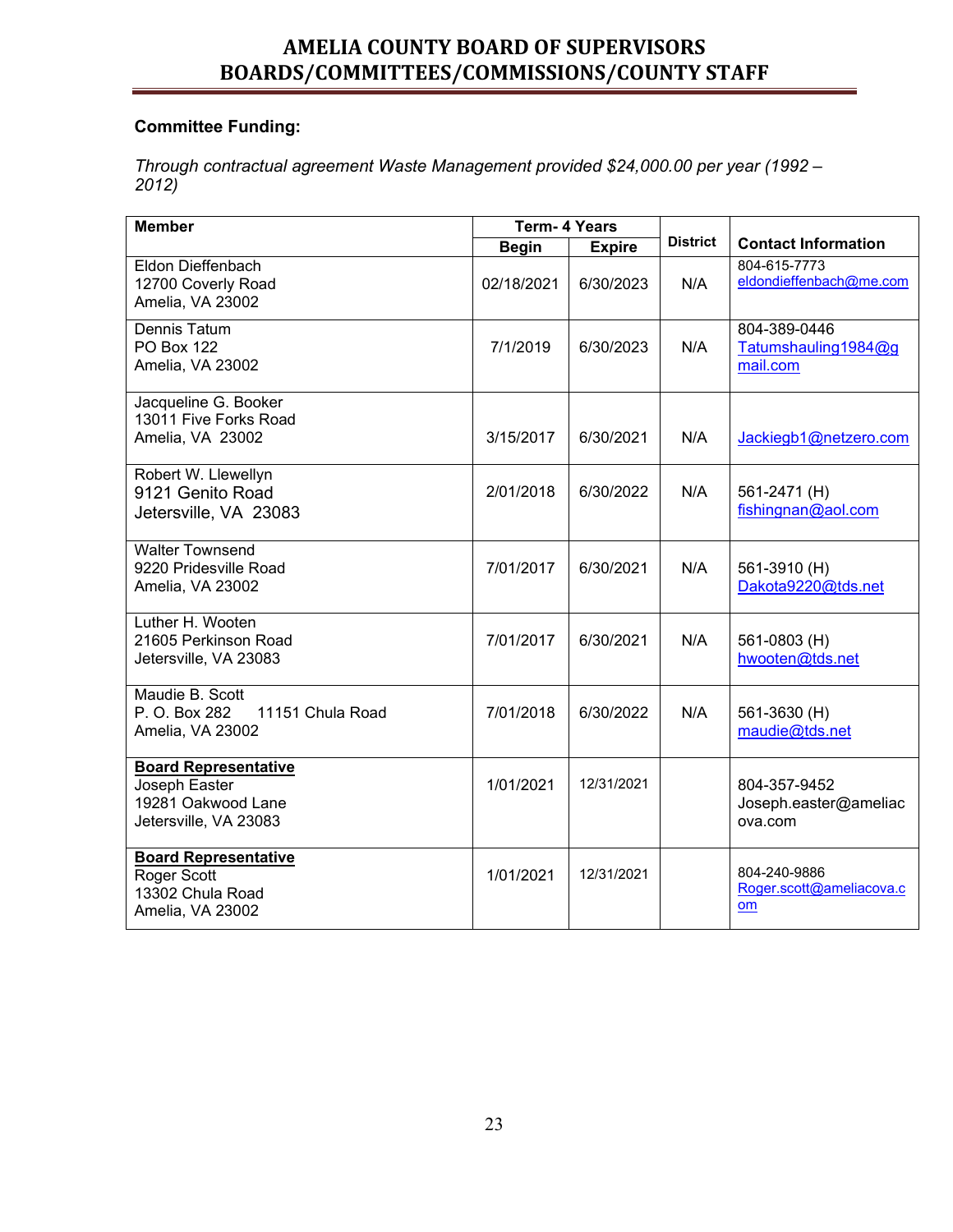## **JOHN TYLER COMMUNITY COLLEGE BOARD OF DIRECTORS**

#### **Purpose:**

*John Tyler Community College provides educational opportunities to equip citizens with specialized skills and education allowing for growth in the intellectual, cultural and economic life of the community.*

#### **Committee Founded/Initial Appointment:**

#### **Appointing Authority:**

Bo*ard of Supervisors of Amelia County* 

**Authority for appointments** (State Code, Ad-Hoc, etc.):

#### **Committee Staffing:**

*Amelia County Citizen appointed to the Board of Directors of JTCC.* 

#### **Meeting Schedule:**

*John Tyler Community College Board of Directors sets the date, time and location.*

#### **Committee Funding:**

*John Tyler Community College requests funding from local budgets of counties and cities in its service area to help support the mission of JTCC. Funding from each county and city are derived from a calculation based on population, property tax and enrollment.* 

| <b>Member</b>               |              | Term – 4 Years | <b>District</b> | <b>Contact</b> |
|-----------------------------|--------------|----------------|-----------------|----------------|
|                             | <b>Begin</b> | <b>Expire</b>  |                 | Information    |
| <b>Board Representative</b> |              |                |                 |                |
| Lorie Camp Southall         | 7/01/2019    | 6/30/2023      |                 | 804-561-2373)  |
| 16721 Amelia Ave.           |              |                |                 |                |
| PO Box 296                  |              |                |                 |                |
| Amelia, VA 23002            |              |                |                 |                |

#### **Program Administration Location:**

John Tyler Community College 13101 Jefferson Davis Highway Chester, VA 23831-5316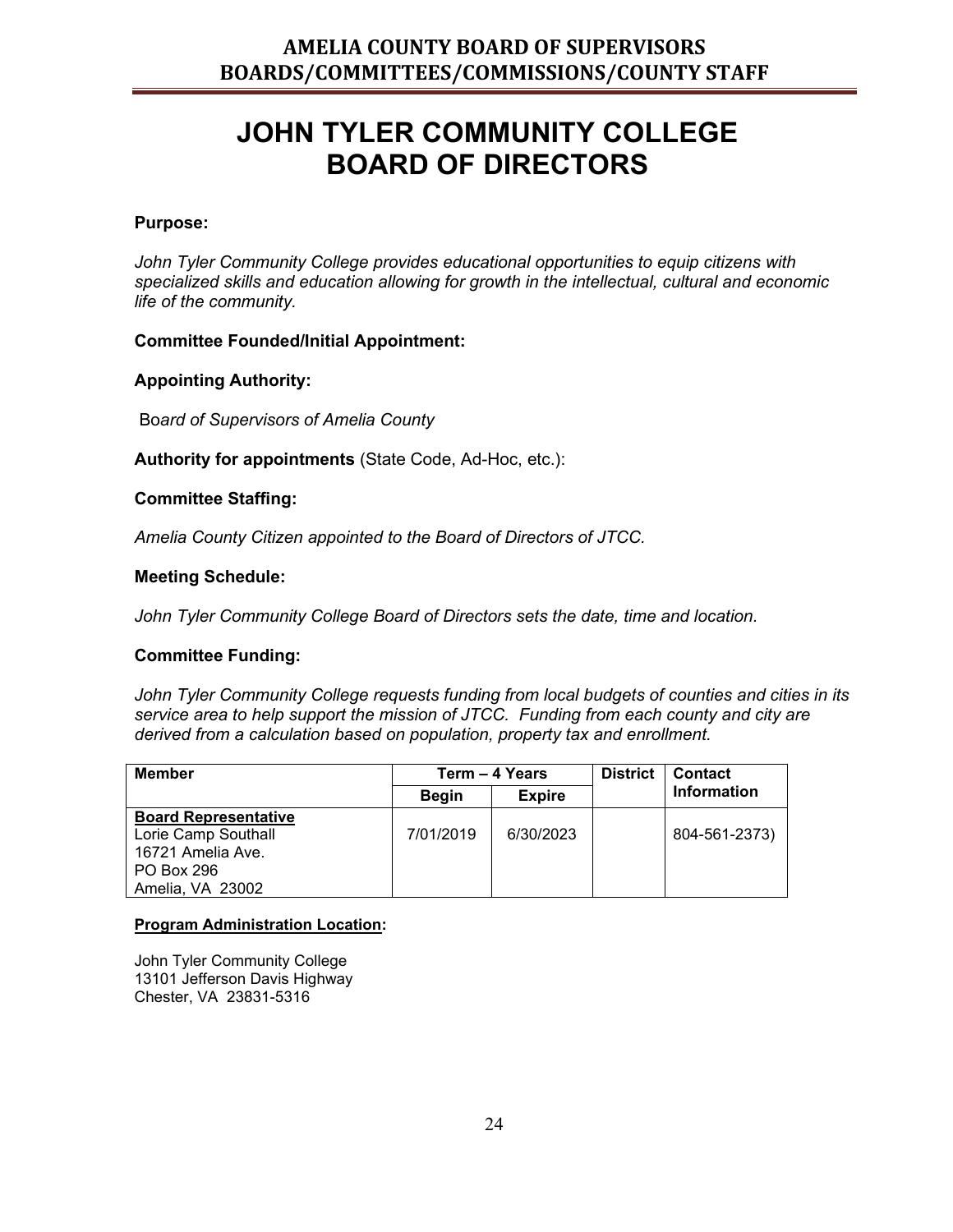## **JAMES L. HAMNER PUBLIC LIBRARY BOARD OF TRUSTEES**

#### **Purpose:**

*The James L. Hamner Public Library Board of Trustees, appointed by the Board of Supervisors, is the governing body for the county's public library. As the Public Library Trustee Handbook, published by the Library of Virginia, describes, "... the governance of the vast majority of public libraries [resides] with citizens of the community, organized as a library board of trustees. As a result of this statutory process, board members are public officials and the powers delegated to them are a public trust. Library boards have both legal and practical responsibilities. They are responsible for carrying out their legal duties correctly and are accountable under law for actions they take."*

#### **Committee Founded/Initial Appointment:**

*The Library Board of Trustees first met in 1970, although the Library was officially chartered in 1973.*

*One member is chosen from each of the five County voting districts plus four at-large members.*

#### **Appointing Authority:**

*The Board of Trustees is appointed by the elected Board of Supervisors of Amelia County.* 

#### **Authority for appointments:**

*Section 42.1-35 of the Code of Virginia, 1950, as amended*

#### **Committee Staffing:**

*Library Director, a county employee, appointed by the Board of Trustees.*

| Jill M. Hames     | 561-4559 (O)              |
|-------------------|---------------------------|
| 16351 Dunn Street | 561-3174 Fax              |
| Amelia. VA 23002  | imhames@hamnerlibrary.org |

#### **Meeting Schedule**:

*The Board of Trustees meets the third Tuesday of the months of January, March, May July, September and November at 7 pm. The Executive Committee (consisting of the Chairman, Vice-Chairman, Corresponding Secretary, Recording Secretary, Past Chairman, and Financial Officer) meets on the Tuesday of every month at 4 pm, as needed. Other committees meet, as needed, at the discretion and announcement of the Committee Chairs. All meetings are held at the James L. Hamner Public Library.*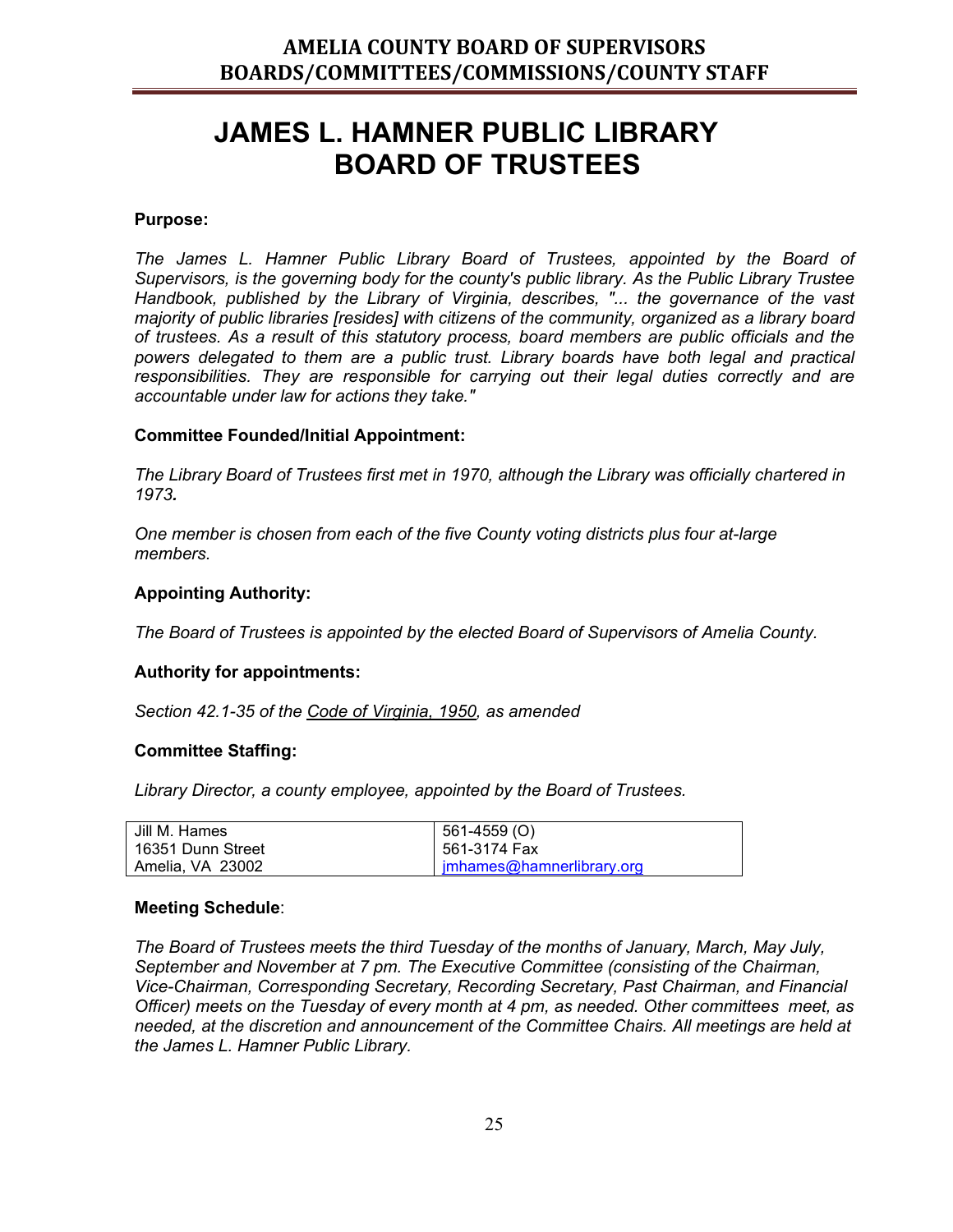#### **Committee Funding**:

*County of Amelia through annual Budget appropriations, State of Virginia and through Donations.*

| <b>Member</b>                                                         | Term - 4 Years |             | <b>District</b> | <b>Contact</b>     |
|-----------------------------------------------------------------------|----------------|-------------|-----------------|--------------------|
|                                                                       | <b>Begin</b>   | <b>Term</b> |                 | <b>Information</b> |
| Gail Geraghty<br>5600 Soapstone Road<br>Jetersville, VA 23083         | 7/01/2017      | 6/30/2022   | 1               | 561-3987 (H)       |
| <b>Hilda Foster</b><br>7401 Sayler's Creek Road<br>Rice, VA 23966     | 7/1/2018       | 6/30/2021   | 1               |                    |
| Phyllis Eggleston Brown<br>14331 Dykeland Road<br>Amelia, VA 23002    | 7/01/2018      | 6/30/2022   | $\overline{2}$  | 561-3645 (H)       |
| Ruth L. Ashton<br>PO Box 528<br>Amelia, VA 23002                      | 7/01/2019      | 6/30/2023   | $\overline{2}$  | 350-1507 (C)       |
| Tom Hayghe<br>10351 Dutchess Lane<br>Amelia, VA 23002                 | 7/01/2018      | 6/30/2022   | $\overline{2}$  |                    |
| Mary Anne Griles<br>17341 Poor House Road<br>Amelia, VA 23002         | 7/01/2019      | 6/30/2023   | 3               | 561-2530 (H)       |
| Virginia Whitaker<br>7001 Dennisville Road<br>Amelia, VA 23002        | 7/01/2019      | 6/30/2023   | 3               | 804-971-1563       |
| <b>Jennifer Harris</b><br>8930 N. Five Forks Road<br>Amelia, VA 23002 | 1/20/2016      | 6/30/2020   | $\overline{4}$  | 350-3590 (C)       |
| John Holman<br>15605 Pope Lane<br>Amelia, VA 23002                    | 7/01/2018      | 6/30/2022   | 4               |                    |
| Carol Hix<br>P. O. Box 758<br>Amelia, VA 23002                        | 7/01/2019      | 6/30//2023  | 4               | 561-3809 (H)       |
| Karen Freas<br>9061 Deep Creek Court<br>Amelia, VA 23002              | 7/01/2018      | 6/30/2022   | 5               |                    |
| <b>Beatrice Head</b><br>9779 Coleman Drive<br>Amelia, VA 23002        | 7/01/2019      | 6/30/2023   | 5               | 561-5377 (H)       |

#### **Friends of the Library**

Support organization to the James L. Hamner Public Library**.**

### **Liaison for Friends of the Library – Appointed by Library Board of Trustees**

Linda W. Whittington 13941 Genito Road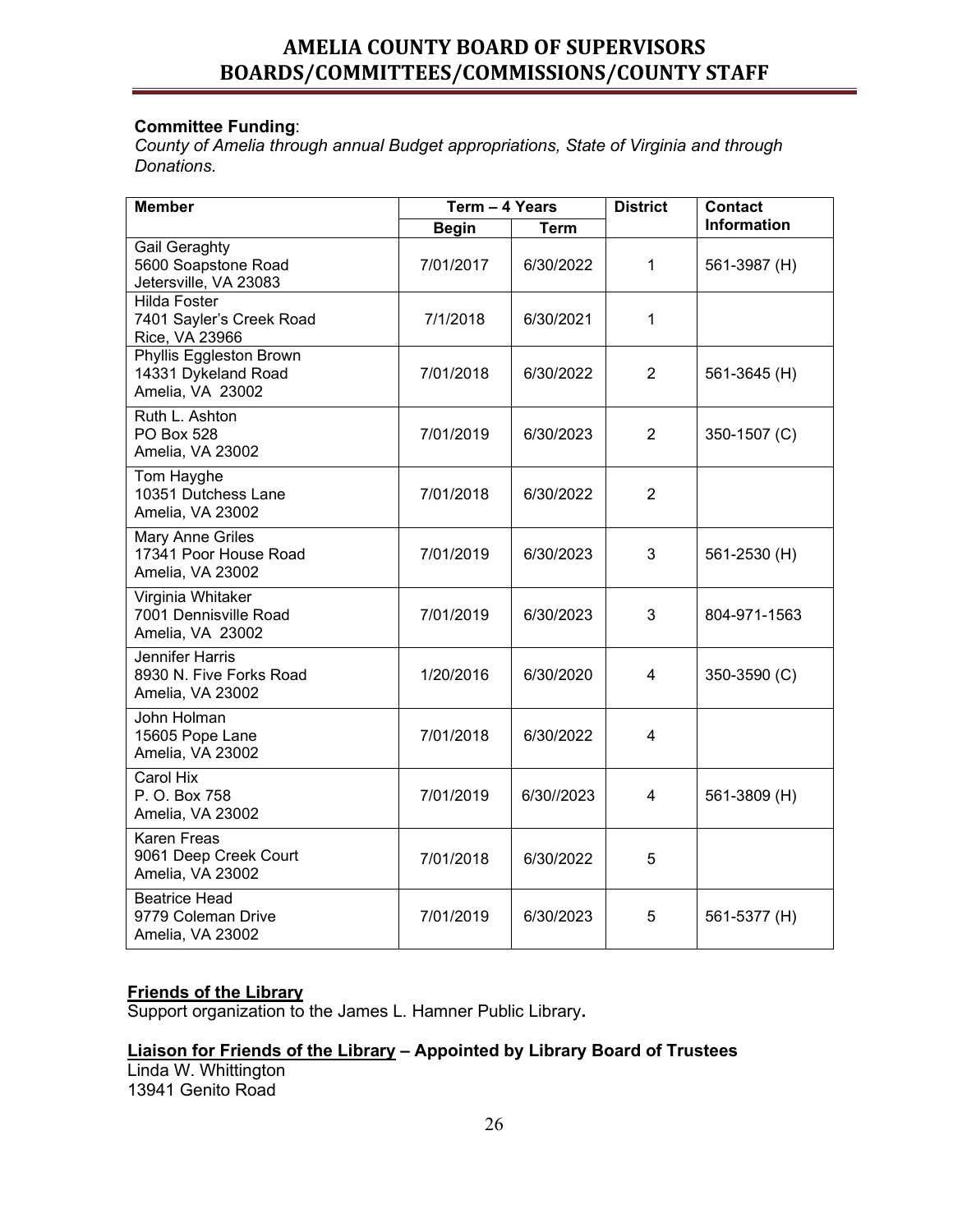Amelia, VA 23002 561-3754 (H)

#### **Liaison for the Board of Supervisors-Appointed by the Board of Supervisors**

Shaun Weyant 18601 Patrick Henry Highway Amelia, VA 23002 561-7607 (H)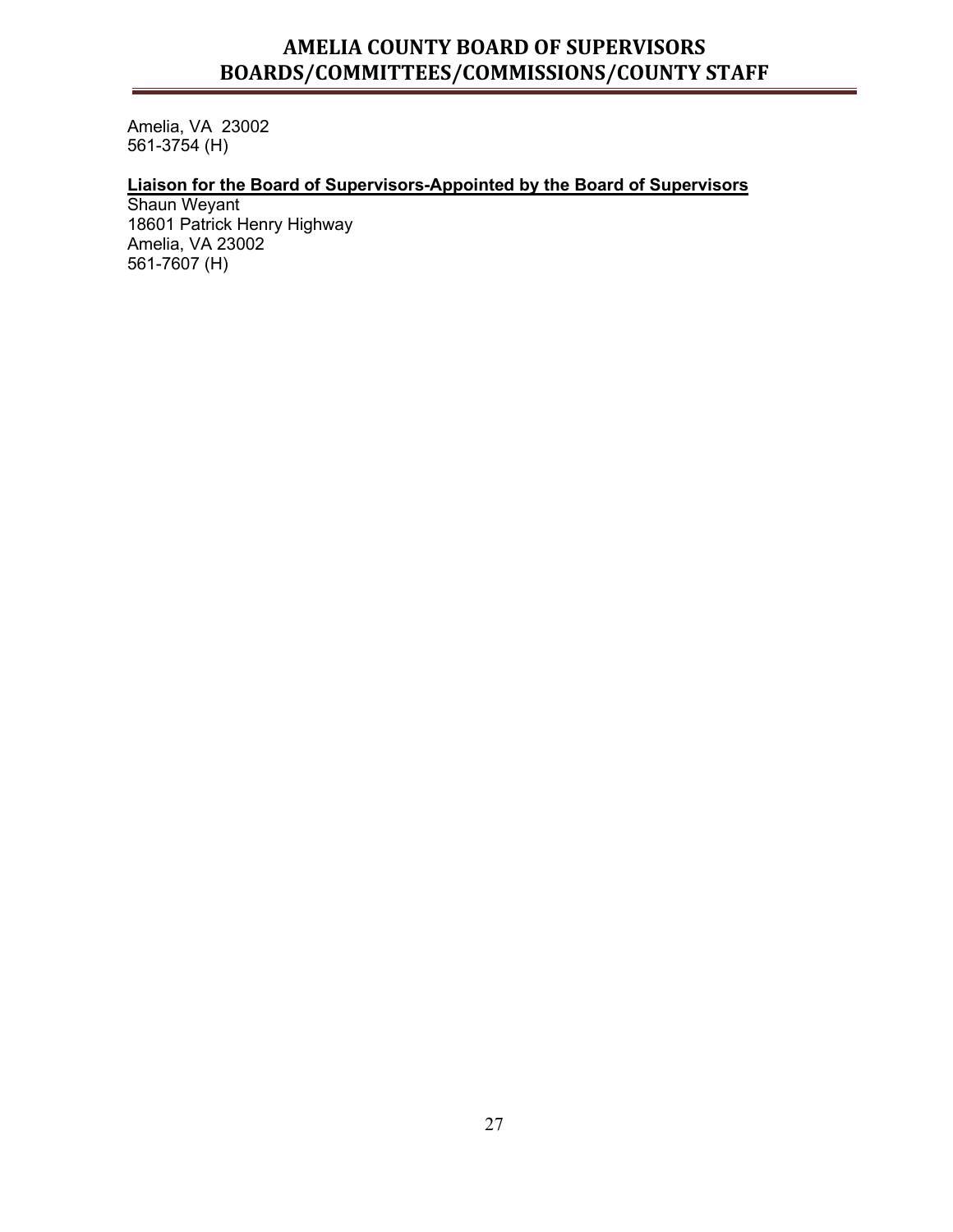## **LOCAL EMERGENCY PLANNING COMMITTEE (LEPC)**

#### **Purpose:**

*The Local Emergency Planning Committee (LEPC) is tasked to ensure compliance with all acts*  required by SARA Title III, the Emergency Planning and Community Right-to-Know Act of *1986. This includes receiving annual reports from local facilities storing and using materials that have been deemed hazardous EPCRA, responding to requests from citizens regarding these reported hazardous materials, and development and maintenance of a comprehensive chemical emergency response plan for Amelia County. In Amelia County, this comprehensive chemical emergency response plan is included as part of the Amelia County Emergency Operations Plan.*

*Amelia County has also tasked the LEPC to provide input and advice to the Amelia County Dept. of Emergency Management for all-hazards emergency planning for Amelia County, including maintenance of the Amelia County Emergency Operations Plan.*

#### **Committee Founded/Initial Appointment:**

*From Public Law 99-499: Superfund Amendments and Reauthorization Act (SARA Title III), Emergency Planning and Community Right-to-Know Act (EPCRA) of 1986: The committee shall include, at a minimum, representatives from each of the following groups or organizations: elected state and local officials; law enforcement, civil defense, firefighting, first aid, health, local environmental, hospital, and transportation personnel; broadcast and print media; community groups; and owners and operators of facilities subject to the requirements of this subtitle. Composition of the Committee is by position and agency. The Director of the Amelia County Department of Emergency Management maintains a list of individuals serving in the positions and agencies.*

#### **Appointing Authority:**

*Board of Supervisors of Amelia County*

#### **Authority for appointments:**

*Public Law 99-499, Oct. 17, 1986; 42 U.S.C. 11001 et seq. SEC. 301 [42 U.S.C. 11001] Establishment of State Commissions, Planning Districts, and Local Committees (C).*

#### **Committee Staffing:**

*Director of Emergency Management*

| l B. Kent Emerson.                | 561-3914 (O)                       |
|-----------------------------------|------------------------------------|
| I P.O. Box A ∙ 16410 Dunn Street_ | 561-6039 Fax                       |
| Amelia, VA 23002                  | 561-4365 (H)                       |
|                                   | 677-7481 Cell                      |
|                                   | $\mid$ Kent.emerson@ameliacova.com |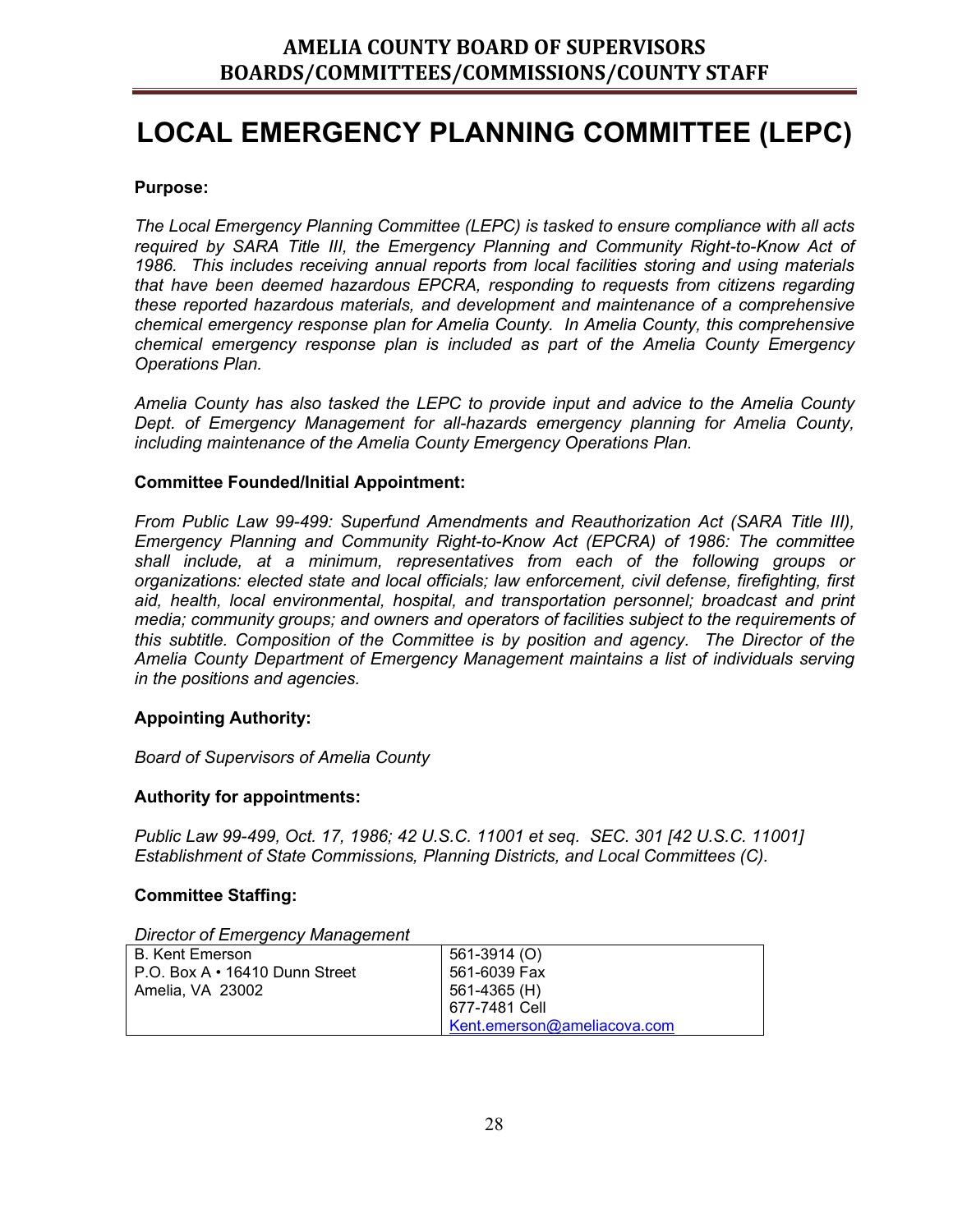### **Meeting Schedule:**

*LEPC meetings are held as needed.* 

#### **Committee Funding:**

*None*

| <b>Member</b>                                   | <b>Term</b>  |               | <b>Contact Information</b>   |  |
|-------------------------------------------------|--------------|---------------|------------------------------|--|
|                                                 | <b>Begin</b> | <b>Expire</b> |                              |  |
|                                                 |              |               |                              |  |
| <b>Board of Supervisors</b>                     |              |               |                              |  |
| Shaun Weyant                                    |              |               |                              |  |
| 18601 Patrick Henry Highway<br>Amelia, VA 23002 | 1/01/2021    | 12/31/2021    | 561-7607 (H)                 |  |
| <b>County Administrator</b>                     |              |               | 561-3039 (O)                 |  |
| <b>County Administrator</b>                     |              |               | 561-6039 Fax                 |  |
| P. O. Box A · 16360 Dunn Street, Suite 101      |              |               | 839-0039 Cell                |  |
| Amelia, VA 23002                                |              |               |                              |  |
|                                                 |              |               |                              |  |
| <b>Sheriff's Department</b>                     |              |               | 561-2118 (O)                 |  |
| Ricky L. Walker<br>P. O. Box 463                |              |               | 561-5020 (H)<br>561-2269 Fax |  |
| Amelia, VA 23002                                |              |               | ameliaso@tds.net             |  |
|                                                 |              |               | rlwalker@ameliacova.com      |  |
| <b>Fire Services Coordinator</b>                |              |               |                              |  |
| <b>Bruce Baker</b>                              |              |               | 339-1864 (C)                 |  |
|                                                 |              |               |                              |  |
|                                                 |              |               |                              |  |
| <b>Broadcast and Print Media - Member</b>       |              |               | 561-3655 (O)                 |  |
| Amelia Bulletin Monitor                         |              |               | 561-5486 (H)                 |  |
| P. O. Box 123                                   |              |               | 561-2065 FAX                 |  |
| Amelia, VA 23002                                |              |               | contact@ameliamonitor.com    |  |
| <b>Amelia Emergency Management-</b>             |              |               |                              |  |
| <b>President</b>                                |              |               |                              |  |
| <b>Kim Smalley</b>                              |              |               |                              |  |
| P.O. Box 888                                    |              |               |                              |  |
| Amelia, VA 23002                                |              |               |                              |  |
| <b>Piedmont Health District-Virginia</b>        |              |               |                              |  |
| <b>Department of Health</b>                     |              |               |                              |  |
| Alexander Samuel - Director                     |              |               | 434-392-3984 Ext. 131        |  |
| 111 South Street, First Floor                   |              |               |                              |  |
| Farmville, VA 23901                             |              |               |                              |  |
|                                                 |              |               |                              |  |
|                                                 |              |               |                              |  |
|                                                 |              |               |                              |  |
|                                                 |              |               |                              |  |
|                                                 |              |               |                              |  |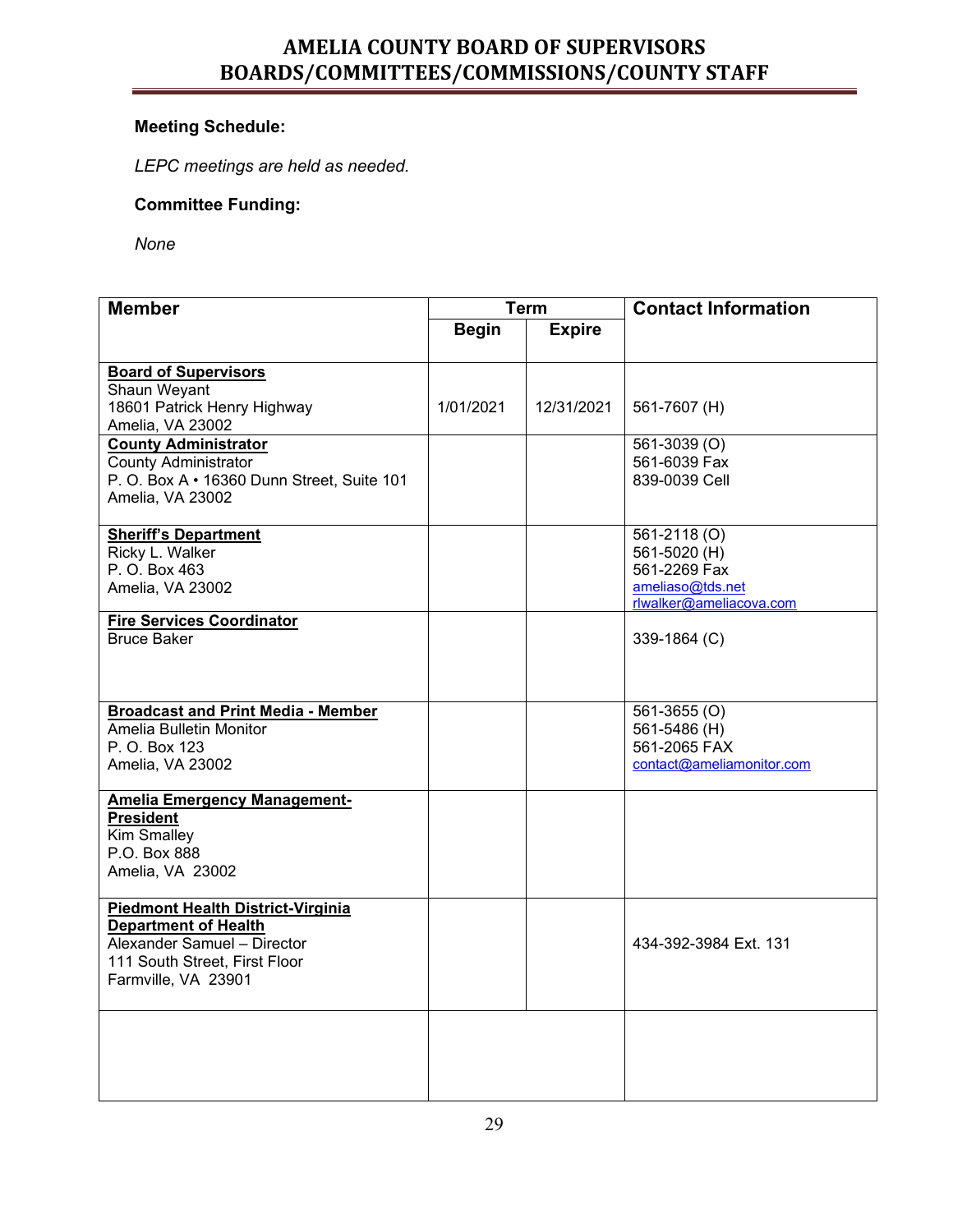| <b>Member</b>                                                                                                                                                                   | <b>Term</b>                   |  | <b>Contact Information</b>                                                                 |
|---------------------------------------------------------------------------------------------------------------------------------------------------------------------------------|-------------------------------|--|--------------------------------------------------------------------------------------------|
|                                                                                                                                                                                 | <b>Begin</b><br><b>Expire</b> |  |                                                                                            |
| <b>Amelia County Social Services</b><br>Martha Pullen - Director<br>P.O. Box 136 • 16360 Dunn Street, Suite 201<br>Amelia, VA 23002                                             |                               |  | 561-2681 (O)<br>561-3950 (H)                                                               |
| <b>Amelia County School Superintendent</b><br>Dr. Lorena Harper<br>8701 Otterburn Road, Suite 101<br>Amelia, VA 23002                                                           |                               |  | 561-2621 (O)<br>561-3057 Fax<br>www.ameliacountypublicschools.com                          |
| <b>Waste Management of Virginia</b><br>P. O. Box 168<br>20221 Maplewood Rd.<br>Amelia, VA 23002 Jetersville, VA 23083                                                           |                               |  | 561-6691 (O)<br>561-5787 (O)                                                               |
| <b>Amelia County Dept. of Emergency</b><br><b>Management</b><br>B. Kent Emerson - Director<br>P.O. Box A • 16410 Dunn Street<br>Amelia, VA 23002                                |                               |  | 561-3914 (O)<br>561-4365 (H)<br>677-7481 (C)<br>kent.emerson@ameliacova.com                |
| <b>Amelia County Dept. of Environmental</b><br><b>Management</b><br><b>Patty Avrette</b><br><b>Emily Gibbs</b><br>P.O. Box A • 16360 Dunn Street, Suite 101<br>Amelia, VA 23002 |                               |  | 561-3039 (O)<br>561-6039 FAX<br>387-0018 (C)                                               |
| <b>Amelia County Dept. of Community</b><br><b>Development</b><br>David R. Whitaker - Director<br>P.O. Box A • 16360 Dunn Street<br>Amelia, VA 23002                             |                               |  | 561-3039 (O)<br>561-1579 (H)<br>561-6039 FAX<br>david.whitaker@ameliacova.com              |
| <b>Amelia County Department of Public</b><br>Works<br>Daryl G. Gough - Director<br>P.O. Box A • 9030 N. Five Forks Road<br>Amelia, VA 23002                                     |                               |  | 561-4565 (O)<br>561-6978 (H)<br>561-4069 FAX<br>314-1698 (C)<br>daryl.gough@ameliacova.com |
| <b>Amelia County Office - Virginia</b><br><b>Cooperative Extension</b><br>Vacant-Extension Agent<br>P.O. Box 229 • 16360 Dunn Street, Suite 202<br>Amelia, VA 23002             |                               |  | 561-2481 (O)<br>561-3224 FAX                                                               |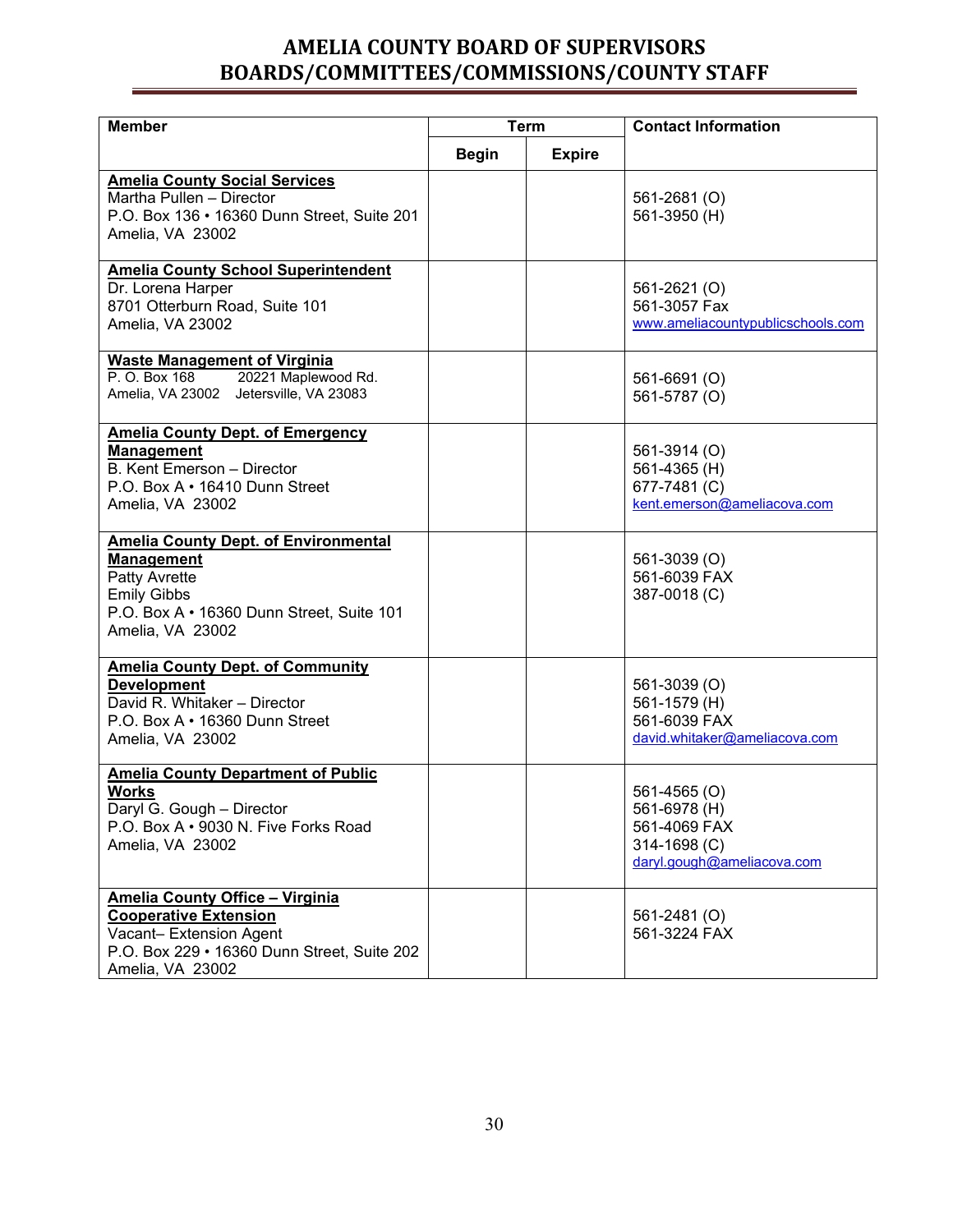| <b>Member</b>                                                                                                | Term         |               | <b>Contact Information</b>                          |
|--------------------------------------------------------------------------------------------------------------|--------------|---------------|-----------------------------------------------------|
|                                                                                                              | <b>Begin</b> | <b>Expire</b> |                                                     |
| <b>Amelia County Volunteer Fire Dept.</b><br><b>Mike Talley</b><br>17140 Appaloosa Court<br>Amelia, VA 23002 |              |               | 561-0457 (H)<br>512-2908 (C)<br>acvfdfire@yahoo.com |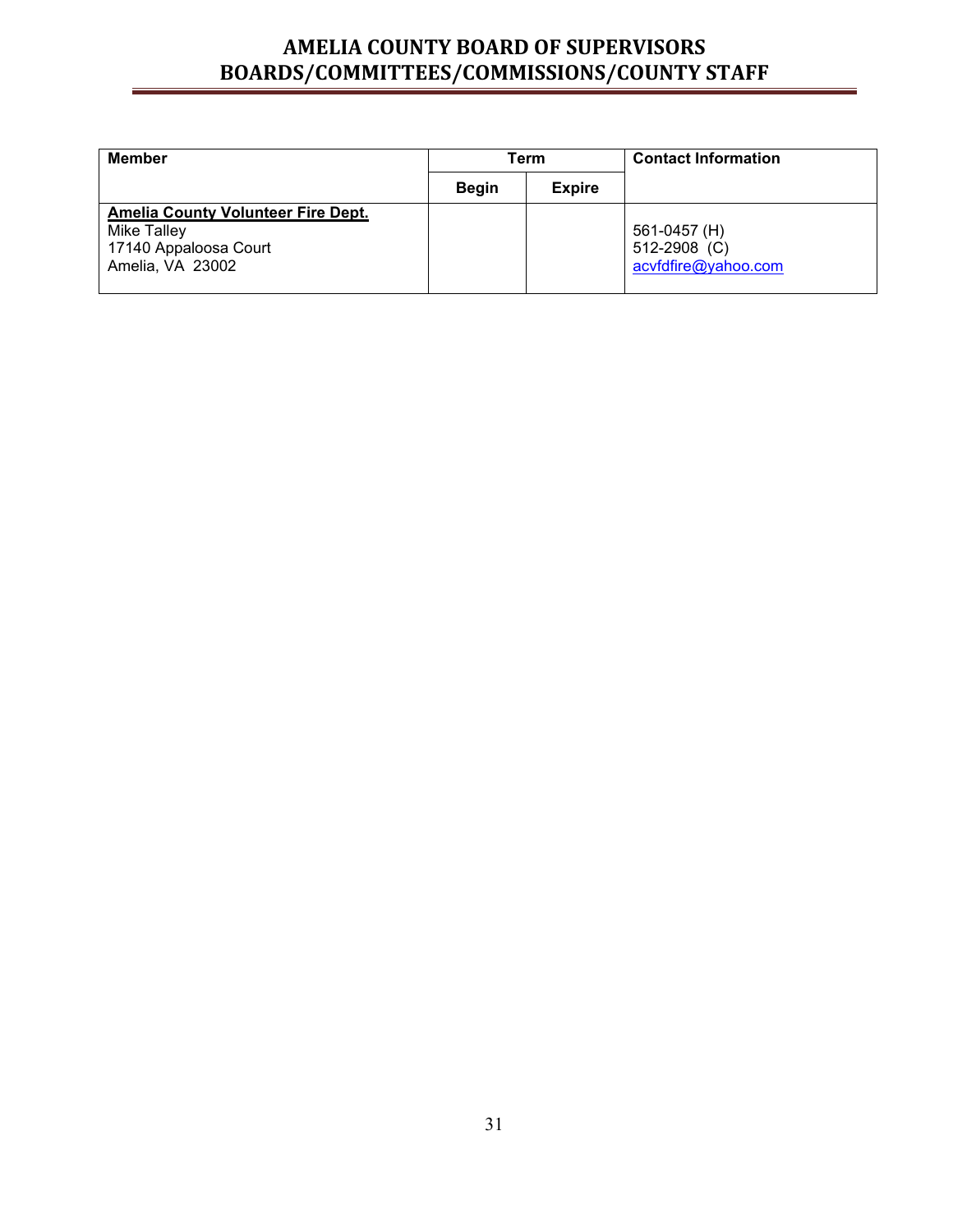## **MAPLEWOOD LANDFILL ADVISORY COMMITTEE**

#### **Purpose:**

*The Landfill Advisory Committee (LAC) is tasked with advising the Board of Supervisors on issues relating to the landfill and its operations.*

#### **Committee Founded/Initial Appointment:**

*The LAC was created as a result of an Agreement and Conditional Use Permit signed by the County on July 11, 1990.*

#### **Appointing Authority:**

*Board of Supervisors of Amelia County.*

#### **Authority for appointments:**

*Public law 99-499, Oct. 17, 1986; 42 U.S.C. 11001 et seq. SEC. 301 [42 U.S.C. 11001] Establishment of State Commissions, Planning Districts, and Local Committees.* 

#### **Committee Staffing:**

#### *Environmental Specialist*

| <b>Patty Averett</b>                      | 561-3039 (O)               |
|-------------------------------------------|----------------------------|
|                                           |                            |
| P.O. Box A • 16360 Dunn Street, Suite 101 | 387-0018 (C)               |
|                                           |                            |
| Amelia. VA 23002                          | 561-6039 Fax               |
|                                           |                            |
|                                           | Emily.gibbs@ameliacova.com |
|                                           |                            |

#### **Meeting Schedule:**

*The LAC meetings are held quarterly.*

#### **Committee Funding**:

*Not funded.*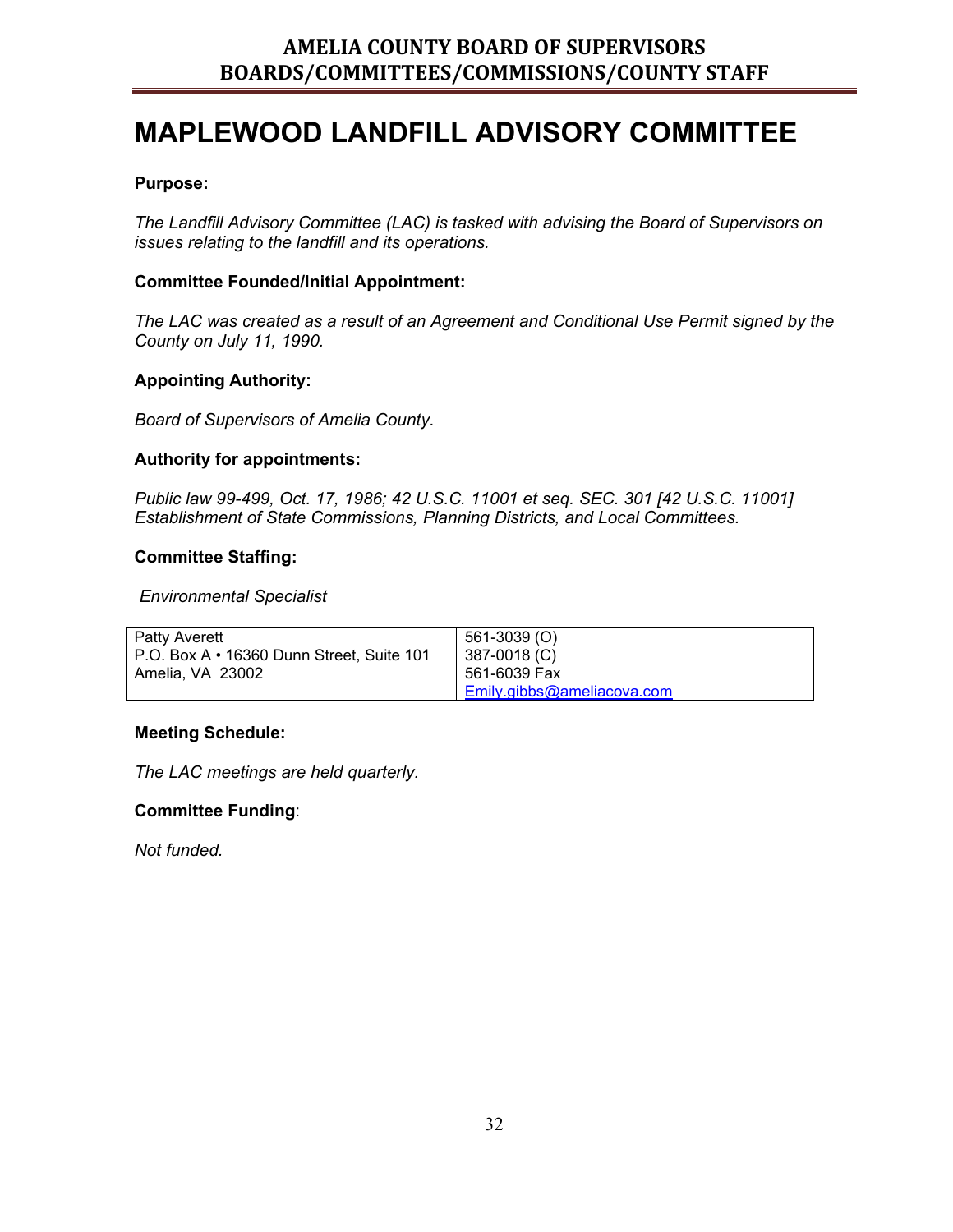| <b>Member</b>                                                                                                                                                                                                                  |              | Term - 4 Years | <b>District</b> | <b>Contact</b>               |
|--------------------------------------------------------------------------------------------------------------------------------------------------------------------------------------------------------------------------------|--------------|----------------|-----------------|------------------------------|
|                                                                                                                                                                                                                                | <b>Begin</b> | <b>Expire</b>  |                 | <b>Information</b>           |
| <b>Paul Puckett</b><br>145 Bent Creek Road<br>Amelia, VA 23002<br>Prspuckett1@gmail.com                                                                                                                                        | 7/01/2019    | 6/30/2023      | 1               | 804-347-6481                 |
| Frank B. Tyler, Jr.<br>14701 Genito Road<br>Amelia, VA 23002                                                                                                                                                                   | 07/01/2019   | 6/30/2023      | $\overline{2}$  |                              |
| <b>Wallick Harding</b><br>20681 Jackson Lane<br>Jetersville, Va 23083                                                                                                                                                          | 7/01/2019    | 6/30/2023      | 3               | 561-3096 (H)                 |
| <b>Helen Warriner-Burke</b><br>9943 Cheathams Road<br>Amelia, VA 23002                                                                                                                                                         | 7/01/2017    | 6/30/2021      | 4               | 561-5778 (H)                 |
| <b>Walter Townsend</b><br>9220 Pridesville Road<br>Amelia, VA 23002                                                                                                                                                            | 7/01/2019    | 6/30/2023      | 5               | 561-3910 (H)                 |
| <b>Board Representative</b><br>Shaun Weyant<br>18601 Patrick Henry Highway<br>Amelia, VA 23002                                                                                                                                 | 1/01/2021    | 12/31/2021     |                 | 561-7607 (H)                 |
| <b>Waste Management of Virginia</b><br><b>Owner/operator of the Maplewood Landfill</b><br><b>District Manager</b><br><b>Brian McClung</b><br>20221 Maplewood Road<br>P.O. Box 168<br>Jetersville, VA 23083<br>Amelia, VA 23002 |              |                |                 | 561-6691 (O)<br>561-5787 (O) |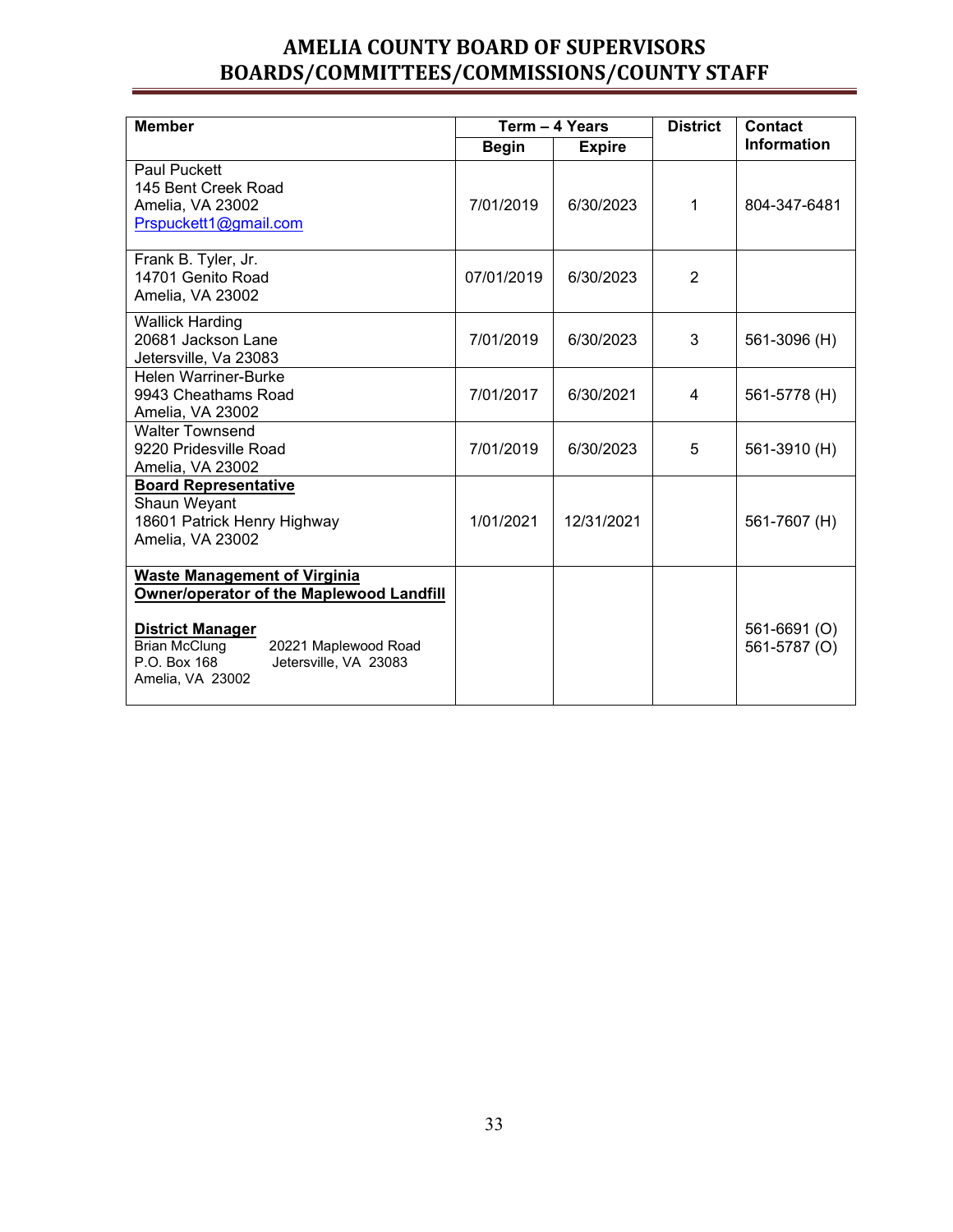## **PIEDMONT ALCOHOL SAFETY ACTION PROGRAM (ASAP)**

**Purpose:**

**Committee Founded/Initial Appointment:**

**Appointing Authority:** Board of Supervisors

**Authority for appointments:** (State Code, Ad-Hoc, etc.):

**Committee Staffing:** Commonwealth's Attorney

**Meeting Schedule:** Meetings are held on the third Wednesday of each month at 6:00 P.M. at the Piedmont ASAP office in Farmville, VA.

**Committee Funding:** None

| <b>Member</b>                                                                                                         | Term – 3 Years |               | <b>District</b> | <b>Contact</b>                                                   |
|-----------------------------------------------------------------------------------------------------------------------|----------------|---------------|-----------------|------------------------------------------------------------------|
|                                                                                                                       | <b>Begin</b>   | <b>Expire</b> |                 | <b>Information</b>                                               |
| Member at Large (Board of Directors)<br>Lee R. Harrrison<br>P.O. Box 169 • 9127 Washington Street<br>Amelia, VA 23002 | 11/01/2020     | 8/31/2023     |                 | 561-3302 (O)<br>561-1956 (H)<br>561-3075 FAX<br>ameliaca@tds.net |

#### **Program Administration Location:**

Piedmont Alcohol Safety Action Program (ASAP) Robyn B. Allen, Director P.O. Box 442 • 4026 West Third Street Farmville, VA 23901 434-392-8920 (O) 434-392-6777 FAX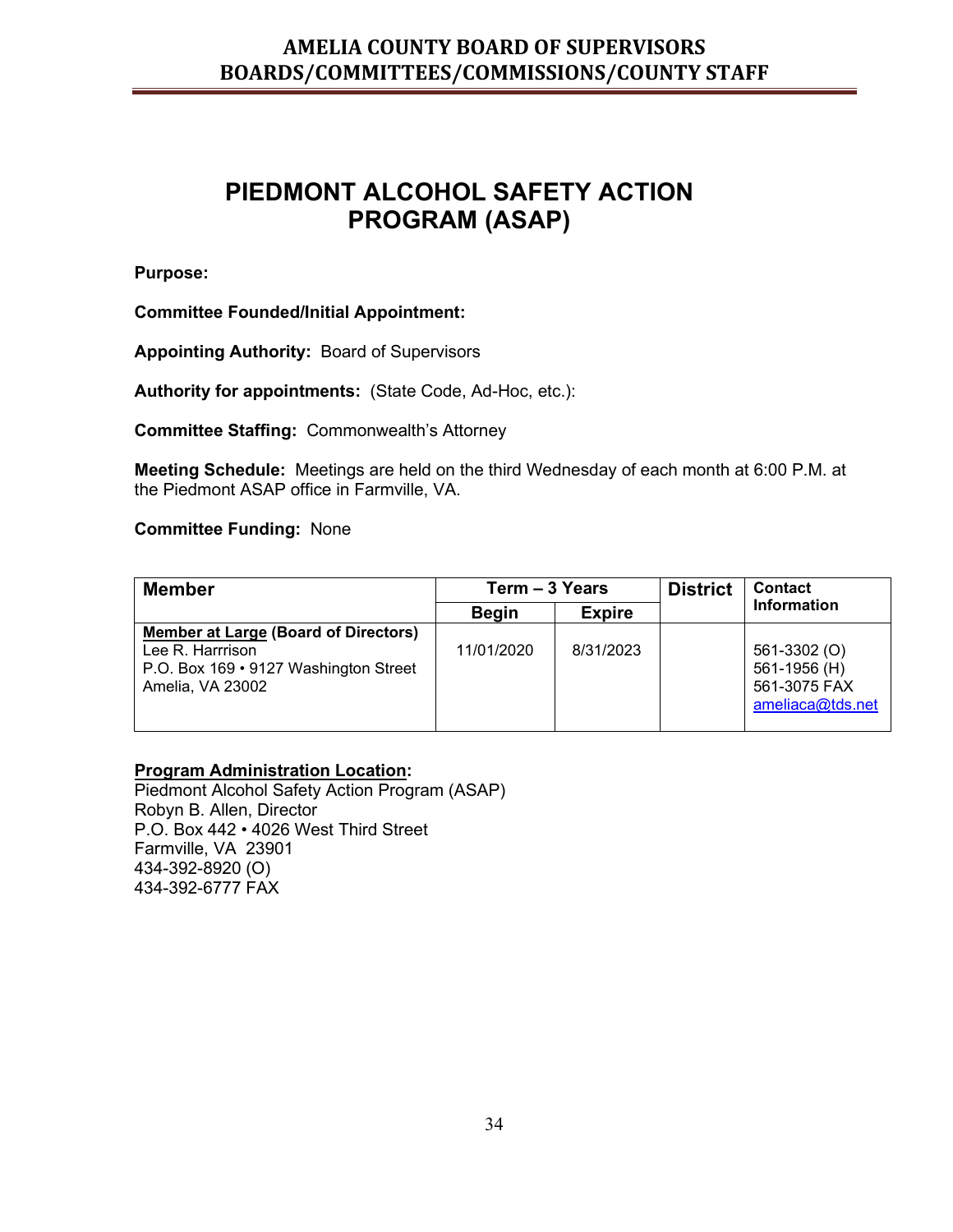## **PIEDMONT COURT SERVICES COMMUNITY CRIMINAL JUSTICE BOARD**

#### **Purpose:**

*Piedmont Court Services is authorized by the Comprehensive Community Corrections Act , 9.1-173 – 183 of the Code of Virginia. Its purpose is to provide the judicial system with sentencing alternatives for adult misdemeanant and felon non-violent offenders. This legislation allows individual cities, counties or combinations thereof greater flexibility and involvement in responding to the problem of crime in their communities; to provide more effective protections of society and to promote efficiency and economy in the delivery of correctional Services; provide increased opportunities for offenders to make restitution to victims of crimes through financial reimbursement or community service; permit cities, counties or combinations thereof to operate and utilize local community-based probation Services specifically designed to meet the rehabilitative needs of selected offenders; and provide appropriate post-sentencing alternatives in localities for certain offenders with the goal of reducing the incidence of repeat offenders.*

#### **Committee Founded/Initial Appointment:**

*Piedmont Court Services has been providing local probation supervision Services since October 1983. Originally, Piedmont Court Services was established under a Joint Exercise of Powers resolution. By resolution of all participating counties, Piedmont Court Services was established to serve the nine (9) counties of Amelia, Appomattox, Buckingham, Charlotte, Cumberland, Lunenburg, Nottoway, Powhatan and Prince Edward. First funded by the Va. Dept. of Corrections, the Dept. of Criminal Justice Services has funded these local probation supervision Services since July 1995.*

#### **Appointing Authority:**

*Section 9,1-178 of the Code of Virginia, 1950, as amended, requires that a community criminal justice board be established. Each county participating in a community-based probation service shall be represented on the Community Criminal Justice Board (CCJB). Appointments to the CCJB shall be made by each local governing body. In cases of multi-jurisdictional participation, unless otherwise agreed upon, each participating city or county shall have an equal number of appointments. The CCJB for Piedmont Court Services is the Piedmont Community Criminal Justice Board (PCCJB). This is an advisory board, and the board is to advise on the development and operation of local pretrial Services and community-based probation Services and Management pursuant to 19.2-152.2 and 9.1-176 for use by the courts in diverting offenders from local correctional facility placements; assist community agencies and organizations in establishing and modifying programs and Services for defendants and offenders on the basis of an objective assessment of the community's needs and resources; evaluate and monitor community programs and pretrial and local community-based probation Services and facilities to determine their impact on offenders; review the submission of all criminal justice grants regardless of the source of funding; facilitate local involvement and*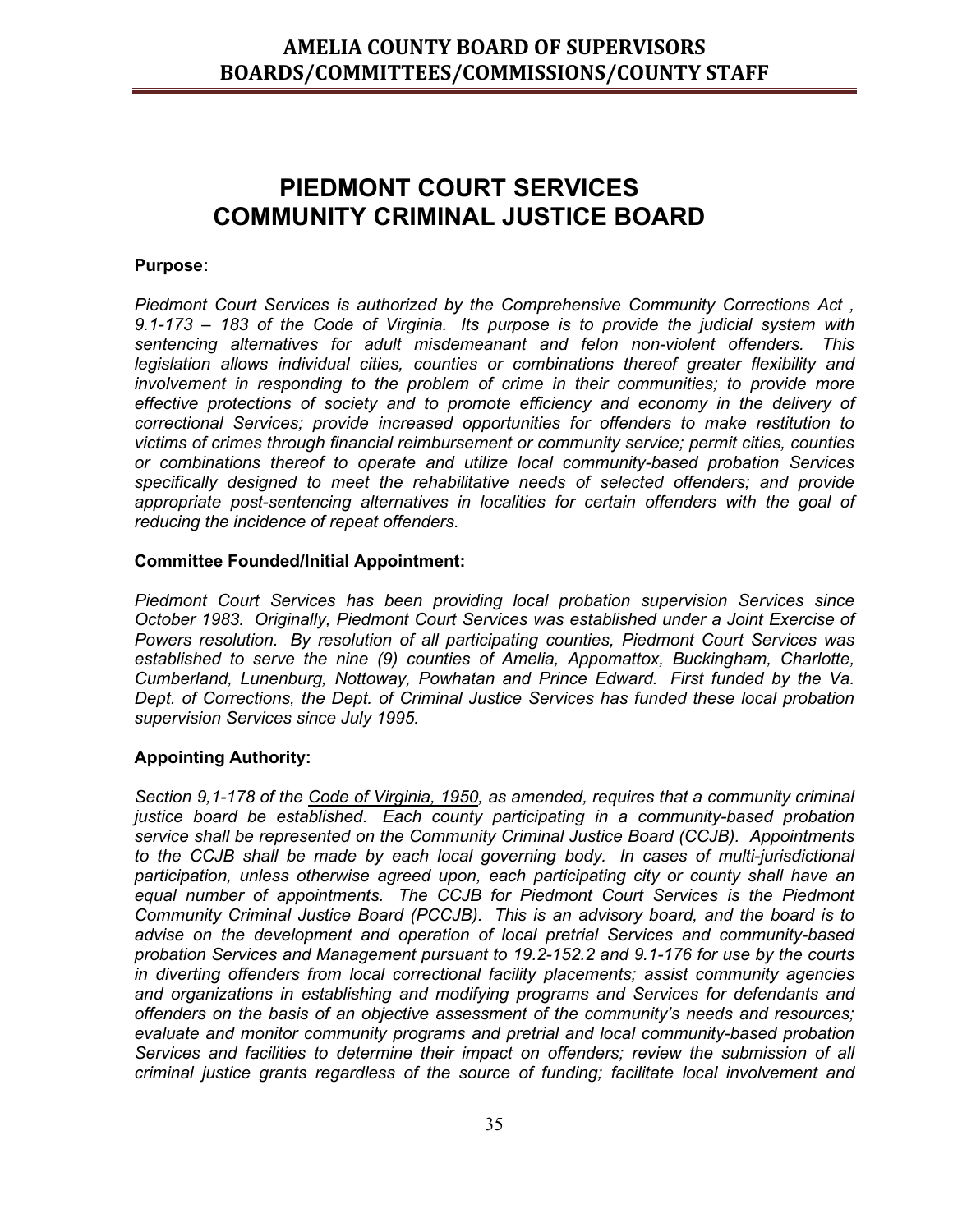*flexibility in responding to the problem of crime in their communities and do all things necessary or convenient to carry out the responsibilities expressly given in this article.*

#### **Authority for appointments:**

*Section 9.1-178 of the Code of Virginia, 1950, as amended. These appointments have no set terms. The chairman and vice chairman of the PCCJB are elected by the PCCJB members, and those two positions are elected every two years.*

#### **Committee Staffing:**

#### *County Administrator*

| County Administrator                             | 561-3039 (O) |
|--------------------------------------------------|--------------|
| P. O. Box $A \cdot 16360$ Dunn Street. Suite 101 | 561-6039 Fax |
| Amelia, VA 23002                                 | 839-0039 (C) |

#### **Meeting Schedule**:

*The regular meetings of the PCCJB are held in any of the counties represented on the PCCJB. These are dinner meetings which begin at 6:00 P.M. and are rotated from county to county. Historically, meetings have been held two - three times per calendar year; in recent years, a meeting has been held in March and September of each year.*

| Charles "Bill" Martin | Local Body Representative     | 15100 Poorhouse Road |
|-----------------------|-------------------------------|----------------------|
|                       |                               | Amelia, VA 23002     |
| Sara Tanner-Anderson  | Local Educator Representative | 6720 Military Road   |
|                       |                               | Amelia, VA 23002     |
| Glen Henkle           | Defense Attorney              | 9121 Virginia Street |
|                       |                               | Amelia, VA 23002     |

#### **Committee Funding**:

*The Dept. of Criminal Justice Services (DCJS) Additionally, offenders on probation are required to pay a supervision fee.*

#### **Program Administration Location:**

Piedmont Court Services-Community Criminal Justice Board 1012-G West Third Street Farmville, VA 23901 434-392-8161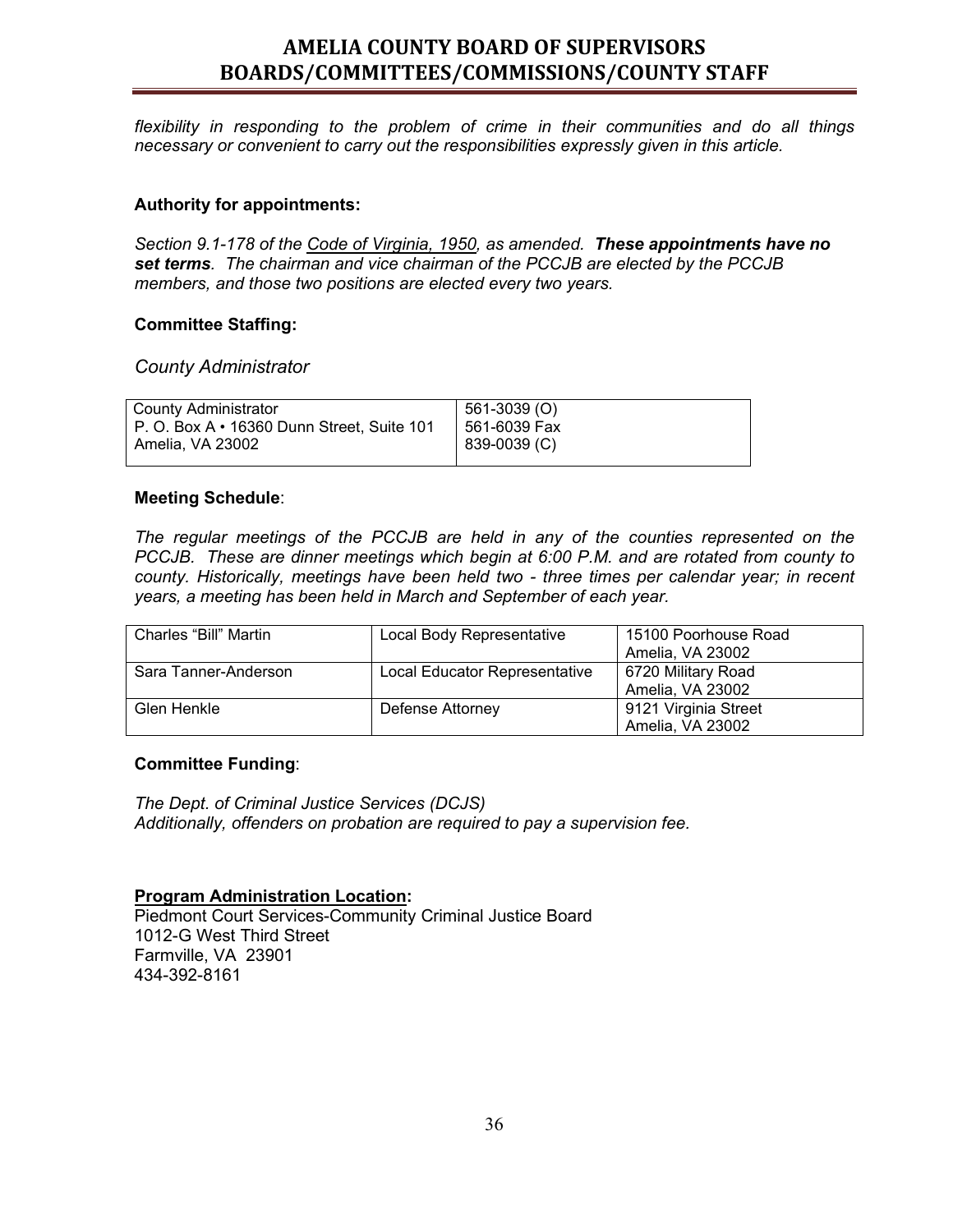## **PIEDMONT REGIONAL JAIL AUTHORITY**

#### **Purpose:**

*The Piedmont Regional Jail Board serves as the governing body of Piedmont Regional Jail which serves the counties of Amelia, Buckingham, Cumberland, Lunenburg, Nottoway and Prince Edward.* 

#### **Board Founded/Initial Appointment:**

*The Board was created in 1988.*

#### **Appointing Authority:**

*The Board of Supervisors for each member locality has the authority to appoint a Board member and alternate (to serve in the absence of appointed member) to represent Amelia County.* 

#### **Authority for appointments:**

*An ad hoc committee recommended to each of the county boards of supervisors that a regional jail board be appointed, consisting of two members from each county, to proceed with plans for construction of a regional jail. Subsequently, each county appointed two members to serve on the Piedmont Regional Jail Board, and a contractual agreement was created between the counties and approved by all six county boards of supervisors.*

#### **Board Staffing:**

#### *County Administrator*

| <b>County Administrator</b>                      | $  561-3039 (O)$ |
|--------------------------------------------------|------------------|
| P. O. Box $A \cdot 16360$ Dunn Street, Suite 101 | 1561-6039 Fax    |
| Amelia. VA 23002                                 | $ 839-0039(C) $  |
|                                                  |                  |

#### **Meeting Schedule**:

*Board meetings are scheduled on the 3rd Wednesday of each month beginning at 1:00 p.m. at the Farmville Train Station.* 

**Board Funding:** *Member jurisdiction funding pays for Services (if adequate funds are available, these contributions are reimbursed).*

*State funding is provided and non-participating jurisdictions, state and local pay for Services.*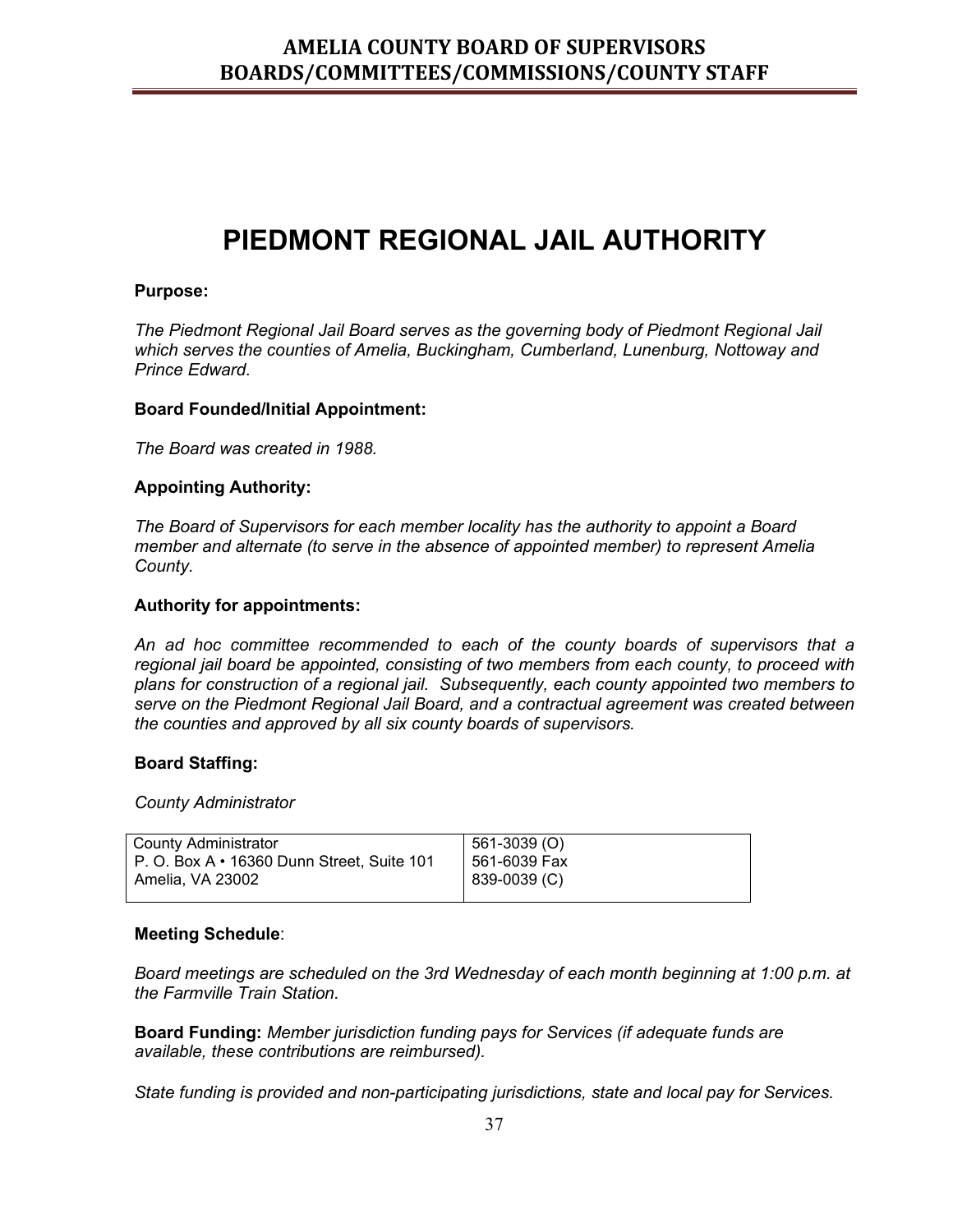| <b>Member</b>                                                                                                        |              | Term          | <b>Contact Information</b>                                 |
|----------------------------------------------------------------------------------------------------------------------|--------------|---------------|------------------------------------------------------------|
|                                                                                                                      | <b>Begin</b> | <b>Expire</b> |                                                            |
| <b>Board Representative</b><br>David M. Felts, Jr.<br>11351 Reed Rock Road<br>Amelia, VA 23002                       | 1/01/2021    | 12/31/2021    | 804-731-8254                                               |
| <b>Member (By Code of Virginia)</b><br>Sheriff Ricky L. Walker<br>P.O. Box 463 • 16441 Court St.<br>Amelia, VA 23002 |              |               | 561-2118 (O)<br>561-2269 FAX<br>rlwalker@ameliasheriff.com |

#### **Program Administration Location:**

Piedmont Regional Jail Board P.O. Drawer 388 801 Industrial Park Road Farmville, VA 23901 434-392-1601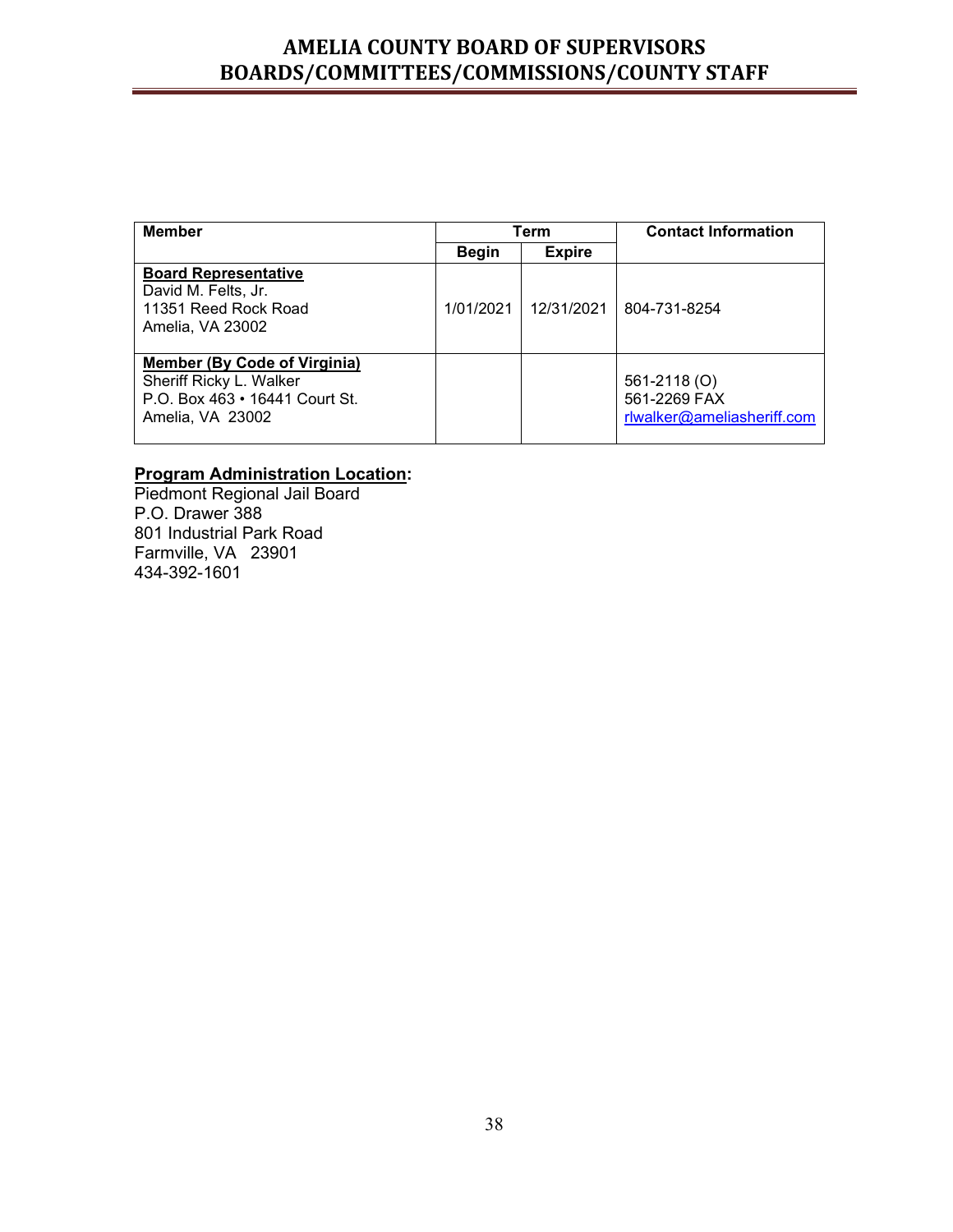## **PIEDMONT REGIONAL JUVENILE DETENTION COMMISSION**

#### **Purpose:**

*The purpose of the Piedmont Regional Juvenile Detention Commission (PRJDC) as set out in Section 16.1-315 of the Code of Virginia,1950, as amended, is to encourage and facilitate local government collaboration and cooperation in the maintaining and operating of the Piedmont Regional Juvenile Detention Center.*

#### **Commission Founded/Initial Appointment:**

*The Piedmont Regional Juvenile Detention Commission was created in 1998 by the appointment (by the Board's of Supervisors) of the six participating Counties of the Piedmont Region who are the primary users of the detention center. Each County appointed their respective County Administrator to serve as their Commission Member.*

#### **Appointing Authority:**

*The Board of Supervisors for each member locality has the authority to appoint a Commission member and alternate (to serve in the absence of appointed member) to represent the interest of their respective locale.*

#### **Authority for appointments:**

*Authority for the Piedmont Regional Juvenile Detention Commission is granted through the Commonwealth of Virginia (Code of Virginia 16.1-315 – 16.1-316)*

**Commission Staffing:** *The Amelia County Administrator serves as Amelia County's staff for the Piedmont Regional Juvenile Detention Commission.*

*County Administrator*

| County Administrator                             | 561-3039 (O) |
|--------------------------------------------------|--------------|
| P. O. Box $A \cdot 16360$ Dunn Street, Suite 101 | 561-6039 Fax |
| Amelia, VA 23002                                 | 839-0039 (C) |
|                                                  |              |

#### **Meeting Schedule:**

*Commission meetings are scheduled on the 3rd Wednesday of each month beginning at 11:30 a.m. at the Juvenile Detention Center.* 

#### **Commission Funding:**

• *Local Member Investment – Per diem per child (daily usage)*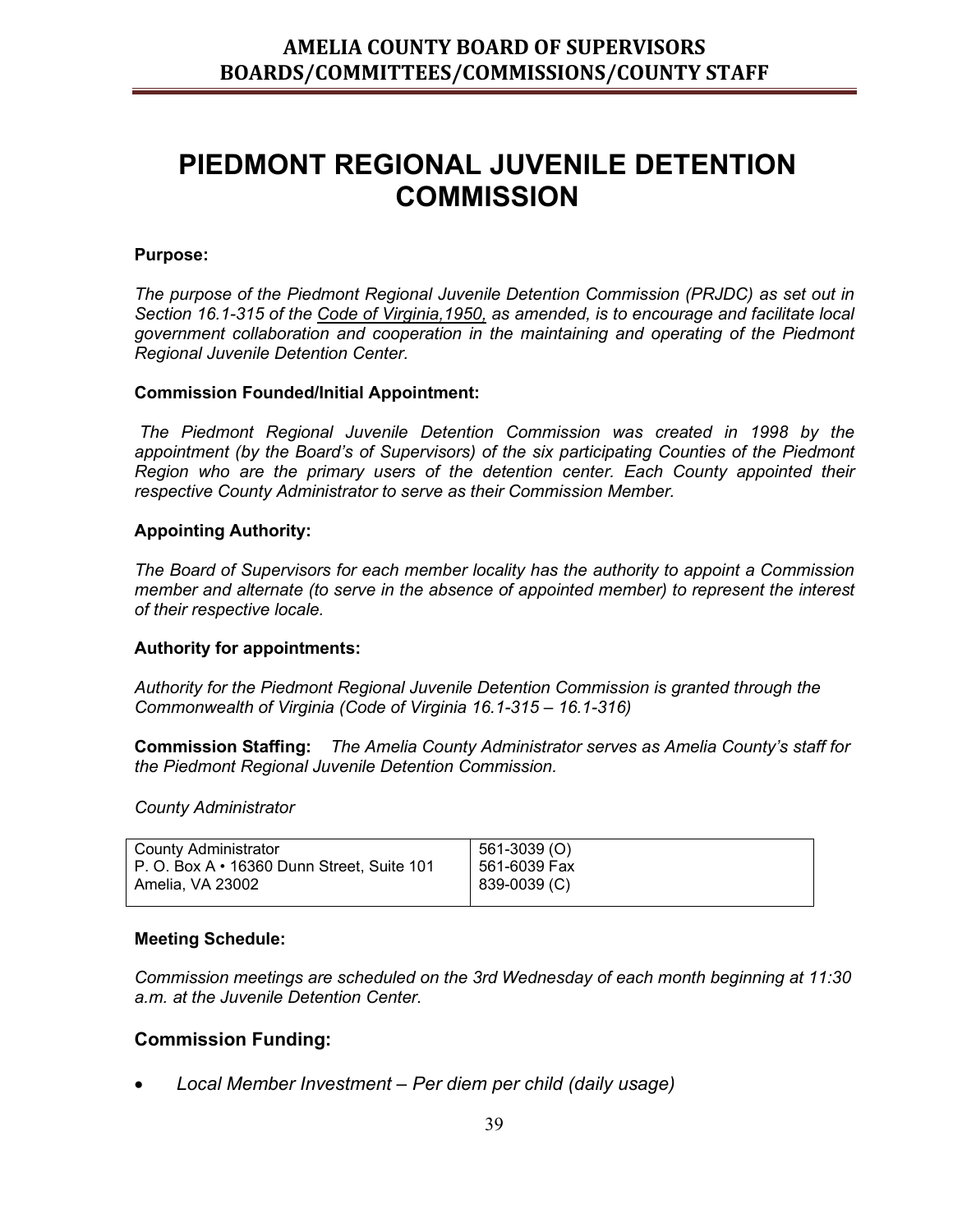- *Commonwealth of Virginia – Block Grant (quarterly)*
- *Federal Government – (USDA, quarterly)*
- *Non-participating Investment – Per diem per child (daily usage) to house nonmember youth*

### **Program Administration Location:**

Spring Johnson, Superintendent Piedmont Regional Juvenile Detention Center 701 Industrial Park Road • P.O. Box 344 Farmville, VA 23901 434-392-3834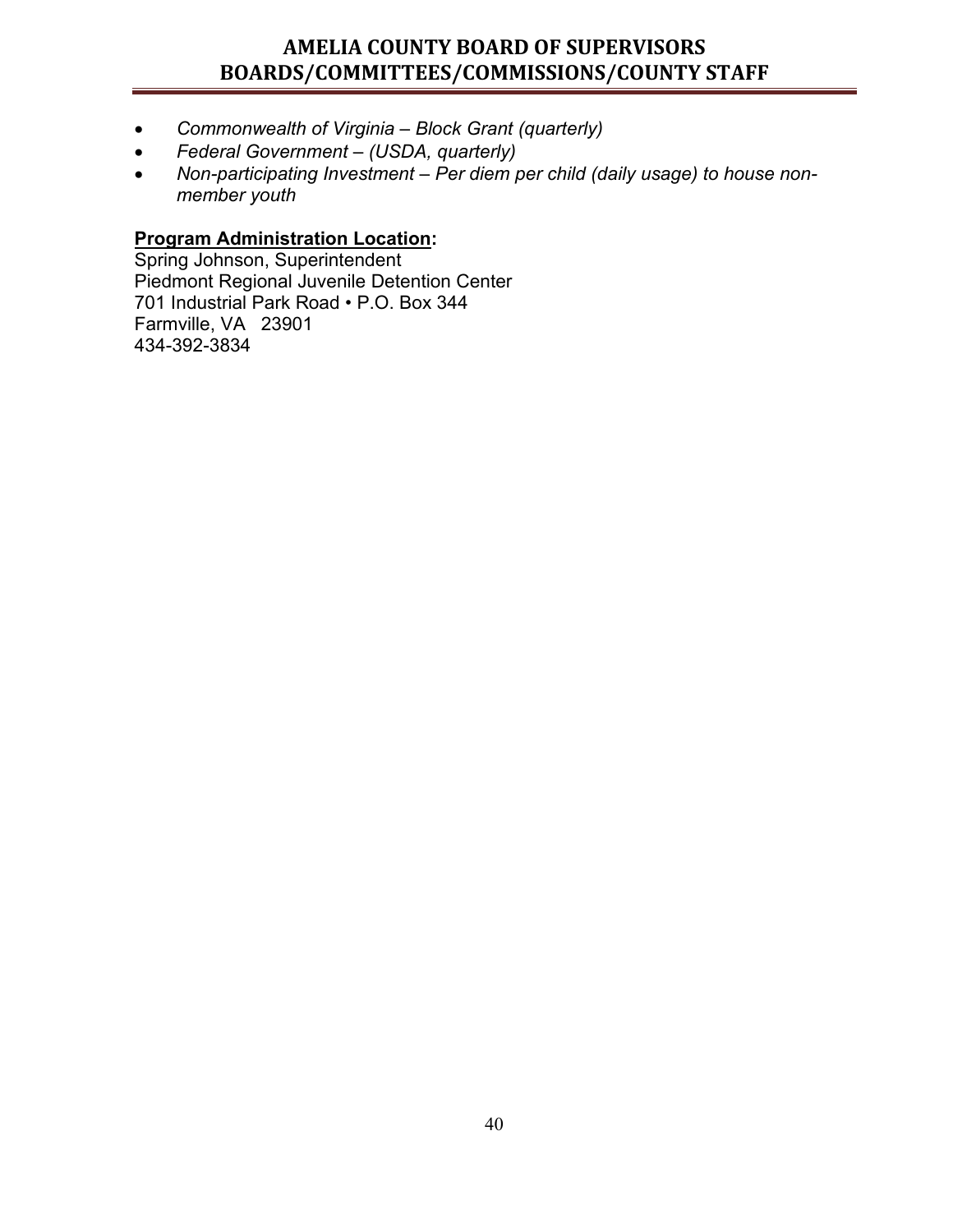## **PIEDMONT SENIOR RESOURCES AREA AGENCY ON AGING**

#### **Purpose:**

*To allow elderly persons to remain independent in their homes and out of an institution for as long as possible.*

#### **Committee Founded/Initial Appointment:**

*Piedmont Senior Resources Area Agency on Aging, Inc. was established in 1975 as a result of the Older Americans Act.*

#### **Appointing Authority:**

*Piedmont Senior Resources Area Agency on Aging, Inc. serves the 7 counties in the 14<sup>th</sup> Planning District. The Board of Supervisors in each county may appoint a member. That member may also select another person to serve as a member-at-large.*

#### **Authority for appointments:**

*Piedmont Senior Resources Area Agency on Aging, Inc. is a private non-profit incorporated 501-C-3 agency.*

#### **Committee Staffing:**

*Martha Mitchell and Georgia Clemons are the current representatives on the Piedmont Senior Resources Board from Amelia County.* 

#### **Meeting Schedule:**

*The regular meetings of the Piedmont Senior Resources Board are held on the third Tuesday 4:00 P.M. Location of meetings is subject to change. Call for exact location.* 

#### **Committee Funding:**

*Piedmont Senior Resources funding sources are federal, state, local, cash program income, fee for service contributions, interest income and in-kind.*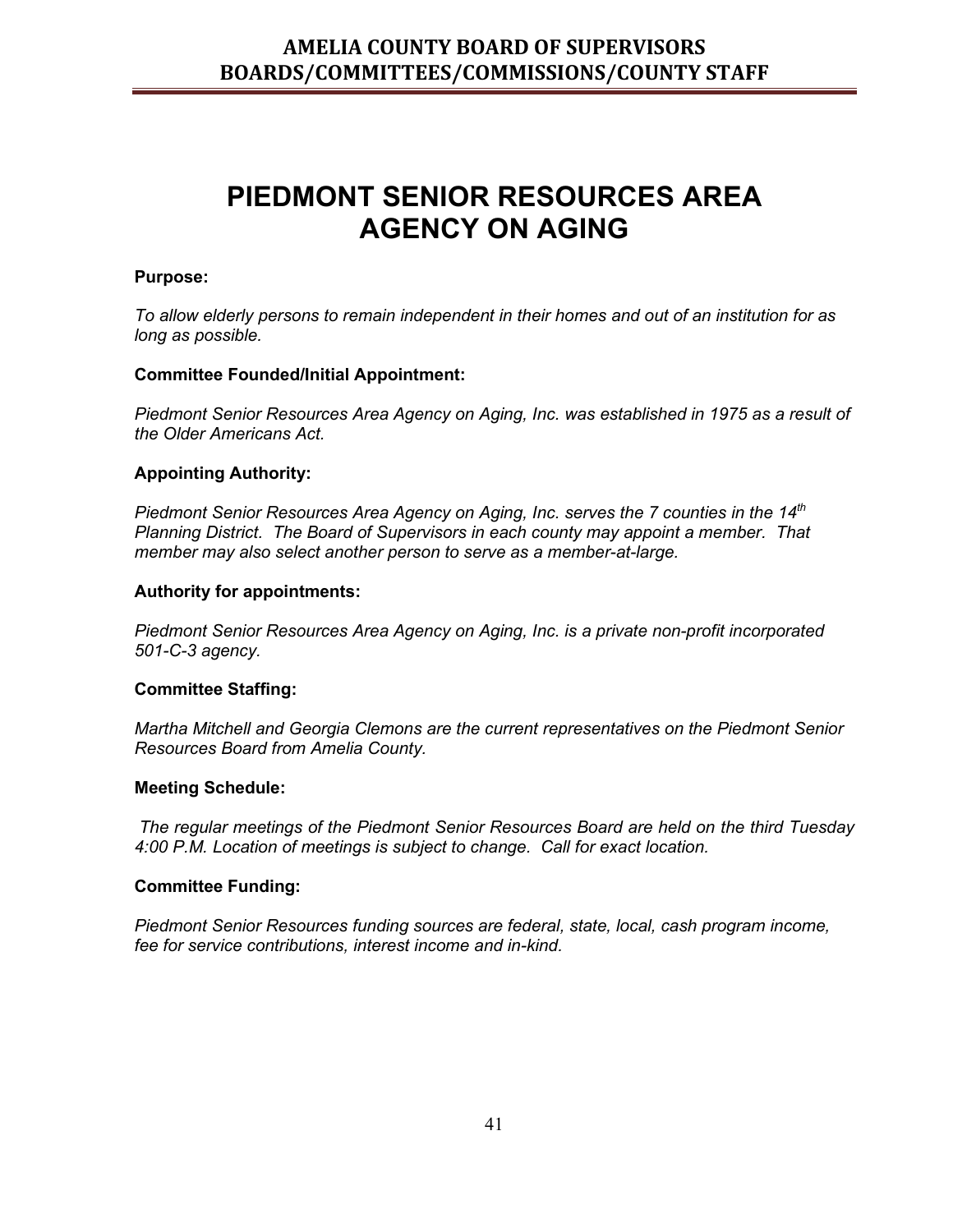| <b>Member</b>                             |              | Term - 3 Years | District | <b>Contact</b>     |
|-------------------------------------------|--------------|----------------|----------|--------------------|
|                                           | <b>Begin</b> | <b>Expire</b>  |          | <b>Information</b> |
| <b>Citizens' Representative- Board of</b> |              |                |          |                    |
| <b>Directors</b>                          |              |                |          |                    |
| Roger A. Scott                            | 5/01/2019    | 5/01/2022      |          | 240-9886 (C)       |
| 13302 Chula Road                          |              |                |          |                    |
| Amelia, VA 23002                          |              |                |          |                    |

#### **Program Administration Location:**

Piedmont Senior Resources Area Agency on Aging Justine Young, Executive Director 929 Inverness Road • P.O. Box 398 Burkeville, VA 23922 434-767-5588 (O) 434-767-2529 FAX 800-995-6818 (O)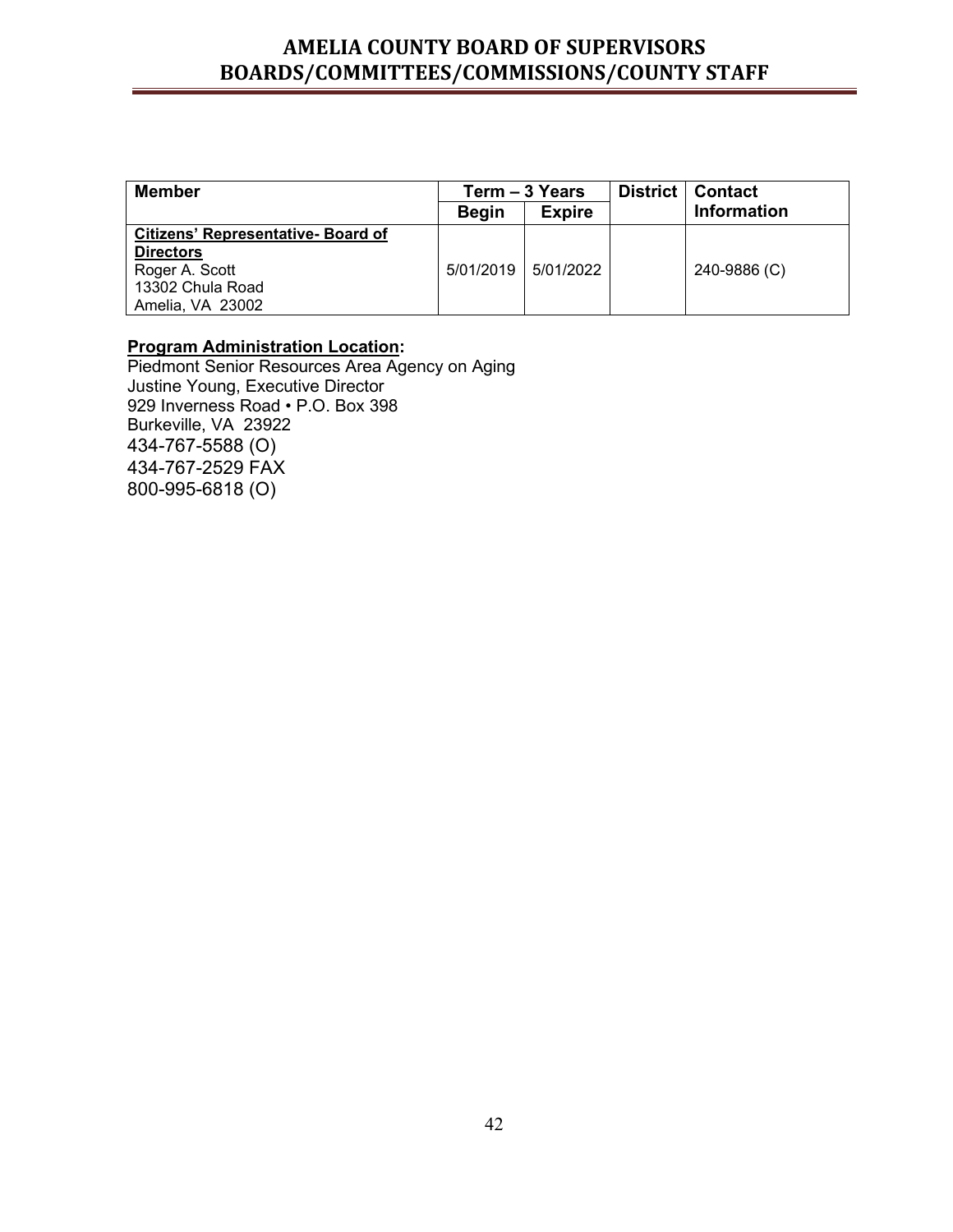## **PIEDMONT SOIL AND WATER CONSERVATION DISTRICT**

### **Purpose:**

*The District's purpose is to administer the Department of Conservation's Agricultural Best Services Practice Cost-Share program, and in general to encourage and initiate land use practices that improve water quality and reduce soil erosion, listen to and respond to local natural resource conservation needs and concerns, and provide opportunities for learning and leadership.* 

#### **Committee Founded/Initial Appointment:**

*The Piedmont SWCD was organized in 1939, the fifth district in the Commonwealth to be formed, and originally included Amelia, Dinwiddie, Nottoway, Powhatan and Prince Edward counties. In the 1950's it was reduced to Amelia, Nottoway and Prince Edward Counties, covering an area of 663,680 acres in the Southern Piedmont Region of Virginia.* 

#### **Appointing Authority:**

*Code of Virginia Title10.1, Chapter 5*

#### **Authority for appointments:**

*The Piedmont Soil and Water Conservation District (Piedmont SWCD) is a political subdivision of the Commonwealth of Virginia, defined and established by the Code of Virginia,1950, as amended, Title 10.1, Chapter 5, and is responsible under state law for soil and water conservation work within the boundaries of Amelia, Nottoway and Prince Edward Counties.* 

#### **Committee Staffing:**

| Deanna Fehrer         | <b>District Manager</b>               |
|-----------------------|---------------------------------------|
|                       | Admin & Public Information            |
|                       | <b>Specialist</b>                     |
| <b>Charlie Wooten</b> | <b>Senior Conservation Specialist</b> |
| <b>Kevin Dunn</b>     | <b>Conservation Technician</b>        |
| <b>Brendan Burkes</b> | Equipment Program Manager             |
| <b>Kelly Atkinson</b> | <b>Education Coordinator</b>          |

*Piedmont Soil and Water Conservation District Staffing*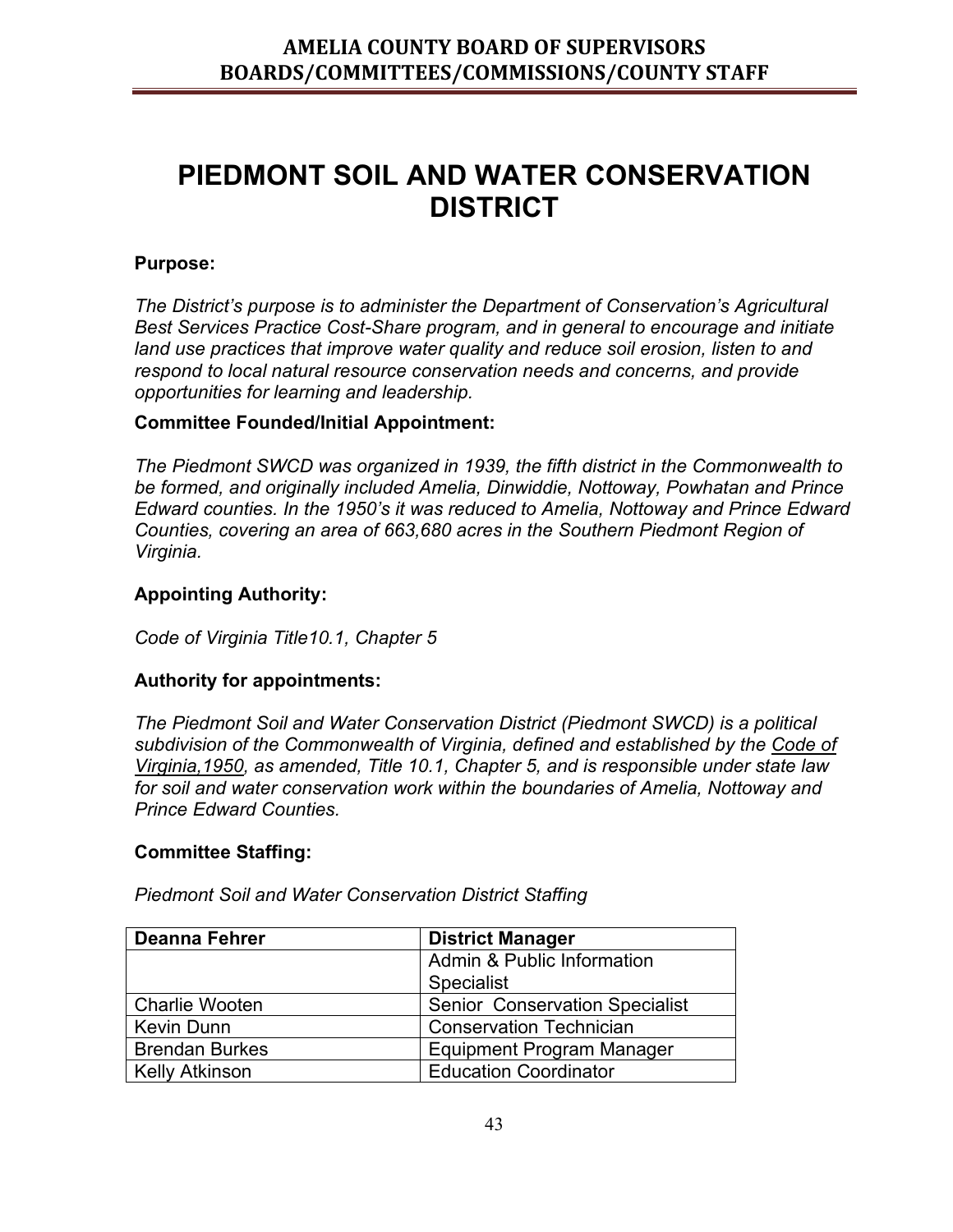#### **Meeting Schedule:**

*The Piedmont SWCD Board of Directors meets on the fourth Tuesday of every month (except December) at the conference room of the Prince Edward County Natural Resources and Agricultural Building in Farmville, Virginia at 11:00 am.* 

#### **Committee Funding:**

*The District receives funding from the state through the Virginia Department of Conservation and Recreation (DCR), from local government sources, grants and from individual and corporate sponsorship.* 

| <b>Member</b>             | <b>Terms Vary</b> |               | <b>Contact Information</b> |
|---------------------------|-------------------|---------------|----------------------------|
|                           | <b>Begin</b>      | <b>Expire</b> |                            |
| Director, Chairman        |                   |               |                            |
| Larkin Moyer              | 1/01/2020         | 12/31/2023    | 561-4461 (H)               |
| 16140 Giles Road          |                   | 4 year term   |                            |
| Amelia, VA 23002          |                   | elected       |                            |
| <b>Associate Director</b> |                   |               |                            |
| Juan W. Whittington       | 1/01/2019         | 12/31/2022    | 561-3754 (H)               |
| 13941 Genito Road         |                   | 4 year term   | 561-6795 FAX               |
| Amelia, VA 23002          |                   | appointed     |                            |
| <b>Director</b>           |                   |               |                            |
| <b>Allison Crews</b>      | 1/01/2020         | 12/31/2023    | 804-307-9608               |
| 20600 Perkinson Road      |                   | 4 year term   |                            |
| Jetersville, VA 23083     |                   | elected       |                            |
| allisonpswd@gmail.com     |                   |               |                            |
| <b>Associate Director</b> |                   |               |                            |
| Gary V. Dillard,          | 1/01/2019         | 12/31/2019    | 561-3698 (H)               |
| 7761 James Town Road      |                   | 1 year        |                            |
| Rice, VA 23966            |                   | appointed     |                            |

Associate Directors are appointed by the elected Board of Directors for Piedmont Soil and Water.

#### **Program Administration Location:**

Deanna Fehrer, District Manager 100-B Dominion Drive Farmville, VA 23901 434-392-3782

[dfehrer@piedmontswcd.org](mailto:dfehrer@piedmontswcd.org) Website: [www.piedmontswcd.org](http://www.piedmontswcd.org/)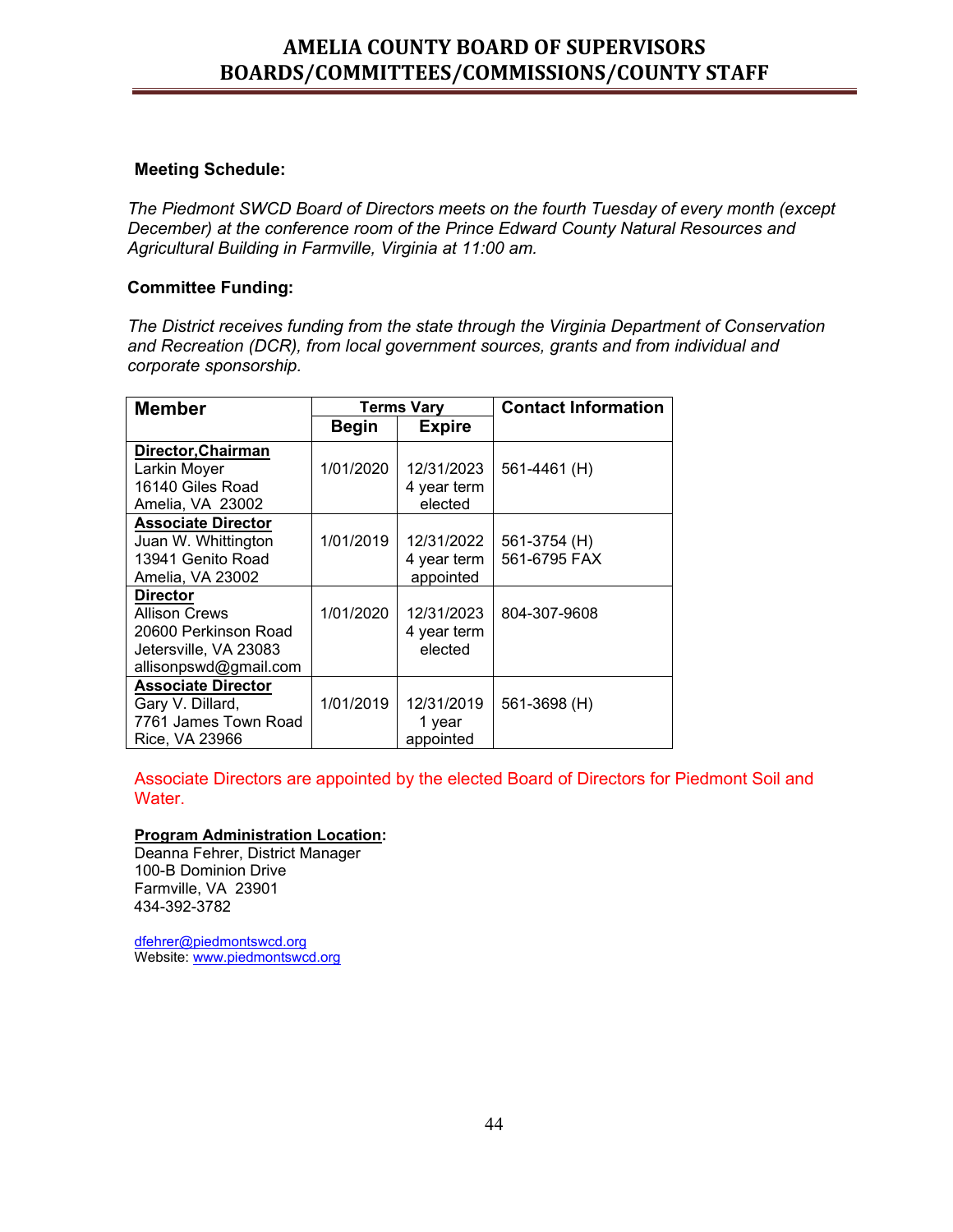## **PLANNING COMMISSION**

#### **Purpose:**

*The Amelia County Board of Supervisors originally appointed a Planning Commission on January 9, 1967 (7 years prior to requirement by law). It is the duty of the Amelia County Planning Commission to make a careful study of the resources, possibilities, and needs of the county and makes plans for the development of the county and preparation of the Comprehensive Plan.*

*As directed by Section 15.2-2200, of the Code of Virginia, 1950, as amended. Declaration of Intent.*

*This chapter is intended to encourage localities to improve the public health, safety, convenience and welfare of its citizens and to plan for the future development of communities to the end that transportation systems be carefully planned; that new community centers be developed with adequate highway, utility, health, educational, and recreational facilities; that the need for mineral resources and the needs of agriculture, industry and business be recognized in future growth; that residential areas be provided with healthy surroundings for family life; that agricultural and forestall land be preserved; and that the growth of the community be consonant with the efficient and economical use of public funds.*

#### **Committee Founded/Initial Appointment:**

*January 9, 1967 (15.1, Chapter II, Articles 1 & 3); Thomas W. Epps, James L. Hamner Jr., Charles B. Goodman, Charles A. Holman, and J.M. Borum served as the County's initial Planning Commission*

#### **Appointing Authority:**

*Amelia County Board of Supervisors (Section 15.2-2200 of the Code of Virginia, 1950, as amended).*

*Currently the Board of Supervisors appoints two members from each of the five voting districts and one member of the Board of Supervisors as the Board's representative.*

#### **Authority for appointments:**

*Section 15.2-2212 of the Code of Virginia, 1950, as amended*

#### **Committee Staffing:**

*Director of Community Development*

| Holly P. Steele              | 561-3039 (O)     |
|------------------------------|------------------|
| P.O. Box A                   | 804-350-3154 (C) |
| 16360 Dunn Street, Suite 101 | 561-6039 FAX     |
| Amelia, VA 23002             |                  |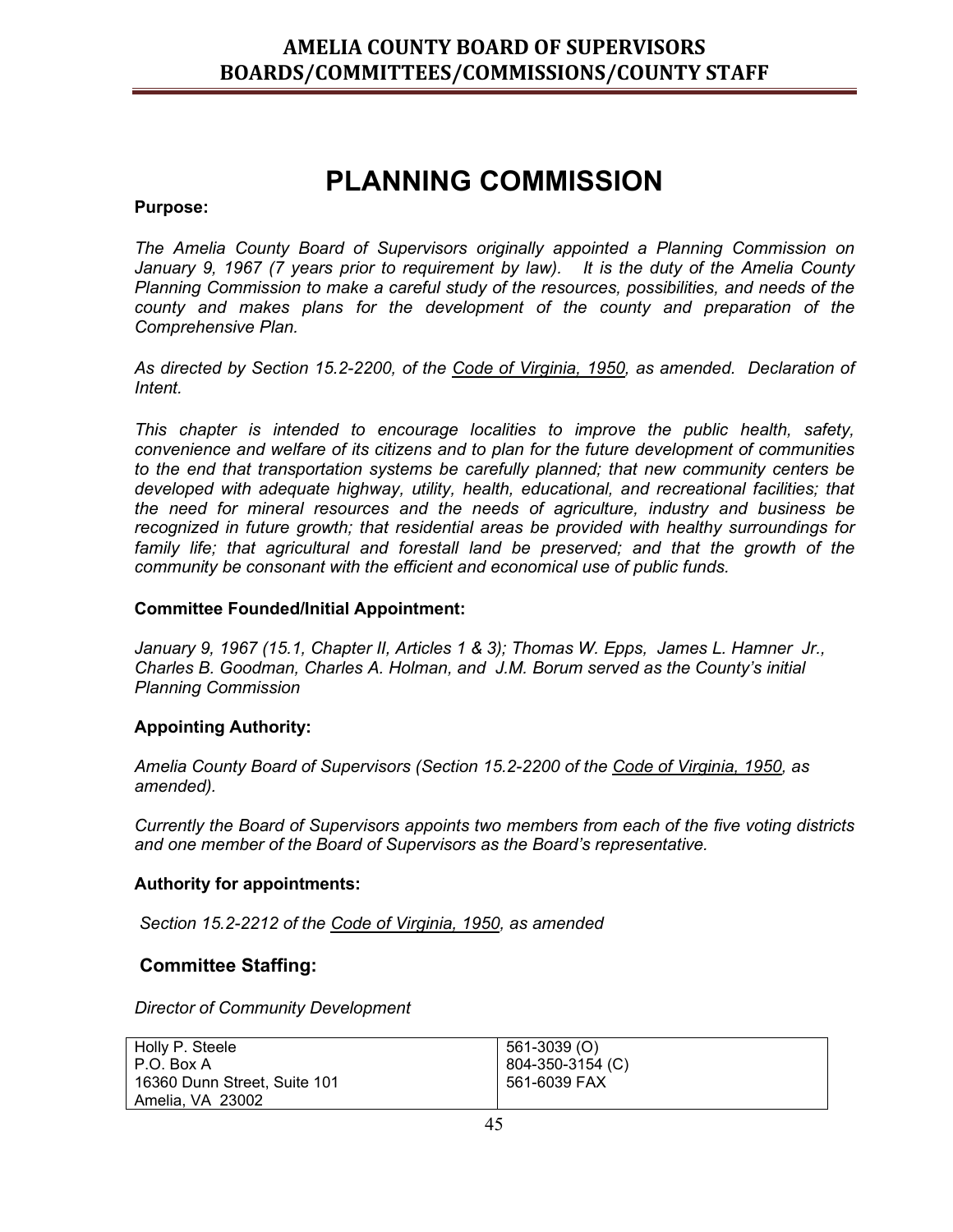H[olly.steele@ameliacova.com](mailto:david.whitaker@ameliacova.com)

#### **Meeting Schedule:**

*The Planning Commission meets the 4<sup>th</sup> Monday of each month at 7:30 p.m. in the General District Courtroom.*

#### **Committee Funding**:

*As set by the Amelia County Board of Supervisors, \$50.00 per each meeting attended by each member.*

| <b>Member</b>                 | Term - 4 Years |               | <b>District</b> | <b>Contact Information</b> |
|-------------------------------|----------------|---------------|-----------------|----------------------------|
|                               | <b>Begin</b>   | <b>Expire</b> |                 |                            |
| <b>Board's Representative</b> |                |               |                 |                            |
| David M. Felts, Jr.           | 1/01/2021      | 12/31/2021    | $\overline{2}$  | 804-731-8254               |
| 11351 Reed Rock Road          |                |               |                 |                            |
| Amelia, VA 23002              |                |               |                 |                            |
| <b>Board's Representative</b> |                |               |                 |                            |
| Shaun Weyant-Alternate        | 01/01/2021     | 12/31/2021    | 3               | 804-561-7607               |
| 18601 Patrick Henry Highway   |                |               |                 |                            |
| Amelia, VA 23002              |                |               |                 |                            |
| Dennis Ramsey                 |                |               |                 |                            |
| 22840 Rocky Ford Road         | 1/01/2019      | 12/31/2022    | 1               | 397-9278 (C)               |
| Jetersville, VA 23083         |                |               |                 |                            |
| <b>Jerry Whitaker Morris</b>  |                |               |                 |                            |
| 7100 Morris Lane              | 11/18/2020     | 12/31/2021    | 1               | 804-477-4386 (C)           |
| Jetersville, VA 23083         |                |               |                 |                            |
| Juan W. Whittington           |                |               |                 |                            |
| 13941 Genito Road             | 1/01/2020      | 12/31/2023    | $\overline{2}$  | 561-3754 (H)               |
| Amelia, VA 23002              |                |               |                 |                            |
| Larkin Moyer                  |                |               |                 |                            |
| 16140 Giles Road              | 1/01/2018      | 12/31/2021    | $\overline{2}$  | 561-4461 (H)               |
| Amelia, VA 23002              |                |               |                 |                            |
| <b>Travis Barnard</b>         |                |               |                 | 804-314-3344               |
| 12401 Little Patrick Road     | 1/01/2021      | 12/31/2025    | 3               | Travis@travisbarnard.com   |
| Amelia, VA 23002              |                |               |                 |                            |
| Richard A. Cumbie, Jr.        |                |               |                 |                            |
| 5841 Dennisville Road         | 1/01/2018      | 12/31/2021    | 3               | 561-3560 (O)               |
| Amelia, VA 23002              |                |               |                 | 561-4137 (H)               |
| Roy E. Easter                 |                |               |                 |                            |
| 9081 Oak Forest Drive         | 1/01/2018      | 12/31/2021    | 4               | 804-561-1145 (H)           |
| Amelia, VA 23002              |                |               |                 | 804-512-2908 (C)           |
| Renee' P. Winfree             |                |               |                 |                            |
| 9697 Wayside Ave.             | 1/01/2019      | 12/31/2022    | 4               | 561-2713 (H)               |
| Amelia, VA 23002              |                |               |                 |                            |
| John Aaron                    |                |               |                 |                            |
| 3011 Crayton Lane             | 11/21/2020     | 12/31/2023    | 5               | 804-387-3450 (C)           |
| Amelia, VA 23002              |                |               |                 |                            |
| Howard L. Worsham             |                |               |                 |                            |
| 11821 Bevils Bridge Road      | 1/01/2021      | 12/31/2024    | 5               | 561-4950 (H)               |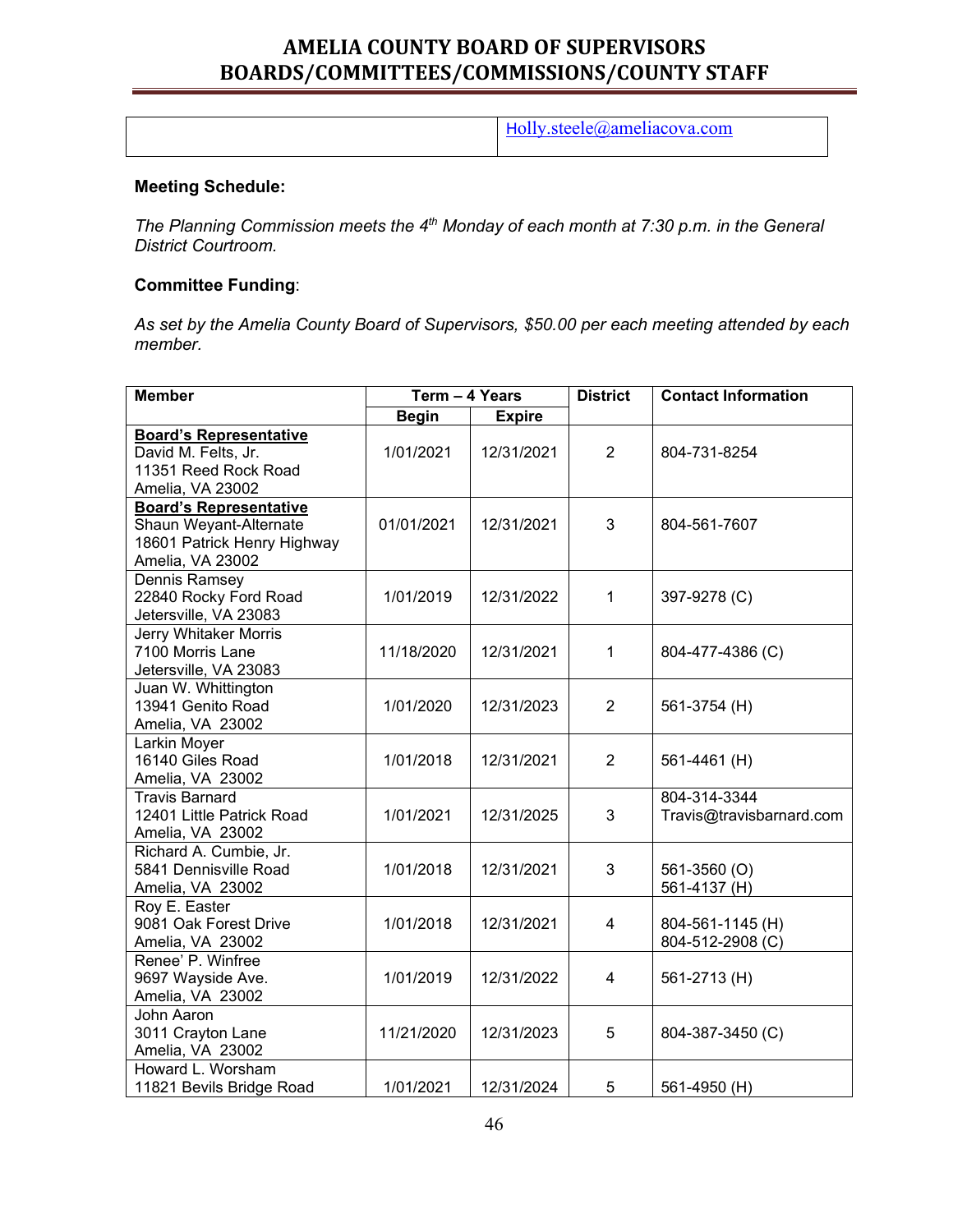Amelia, VA 23002

## **SOUTH CENTRAL WORKFORCE INVESTMENT BOARD (WIB)**

#### **Purpose:**

*The vision for the South Central Workforce Investment Board (WIB) is to have and promote a well trained, well educated, highly skilled and qualified workforce that is actively engaged in lifelong learning and fulfilling the needs of local employers. This workforce will be critical to the attraction and retention of successful business and industry in the area and will help ensure a desirable quality of life. Through its demands for high performance, flexibility and customer satisfaction, the new workforce development system will ensure that employers, educators, job seekers, and workers coalesce to promote economic development throughout Southside Virginia.* 

*The WIB is a business-led board that provides strategic leadership to Area 8 regarding the workforce development system and its efforts to create a strong workforce aligned with employer needs.* 

#### *Committee Founded/Initial Appointment:*

*The Federal Workforce Investment Act of 1998 created Local Workforce Investment Boards to oversee employment and training Services for local areas. Training programs are funded for low-skilled, low income adults, dislocated workers, at-risk low income youth in high school or out of high school ages 14 – 21.*

#### **Appointing Authority:**

*A member of the Board of Supervisors serves as the representative for the county on the Chief Local Elected Officials (CLEO) Board with another member serving as the alternate member. The CLEO Board consists of the Board of Supervisor members from the 10 counties in Area 8 which are Amelia, Brunswick, Buckingham, Charlotte, Cumberland, Halifax, Lunenburg, Mecklenburg, Nottoway and Prince Edward. The Amelia County Board of Supervisors nominates 2 business owners to represent Amelia on the South Central WIB. The CLEOs approve the nominations for 2 year terms.*

#### **Authority for appointments:**

*Federal Workforce Investment Act of 1998*

#### **Committee Staffing:**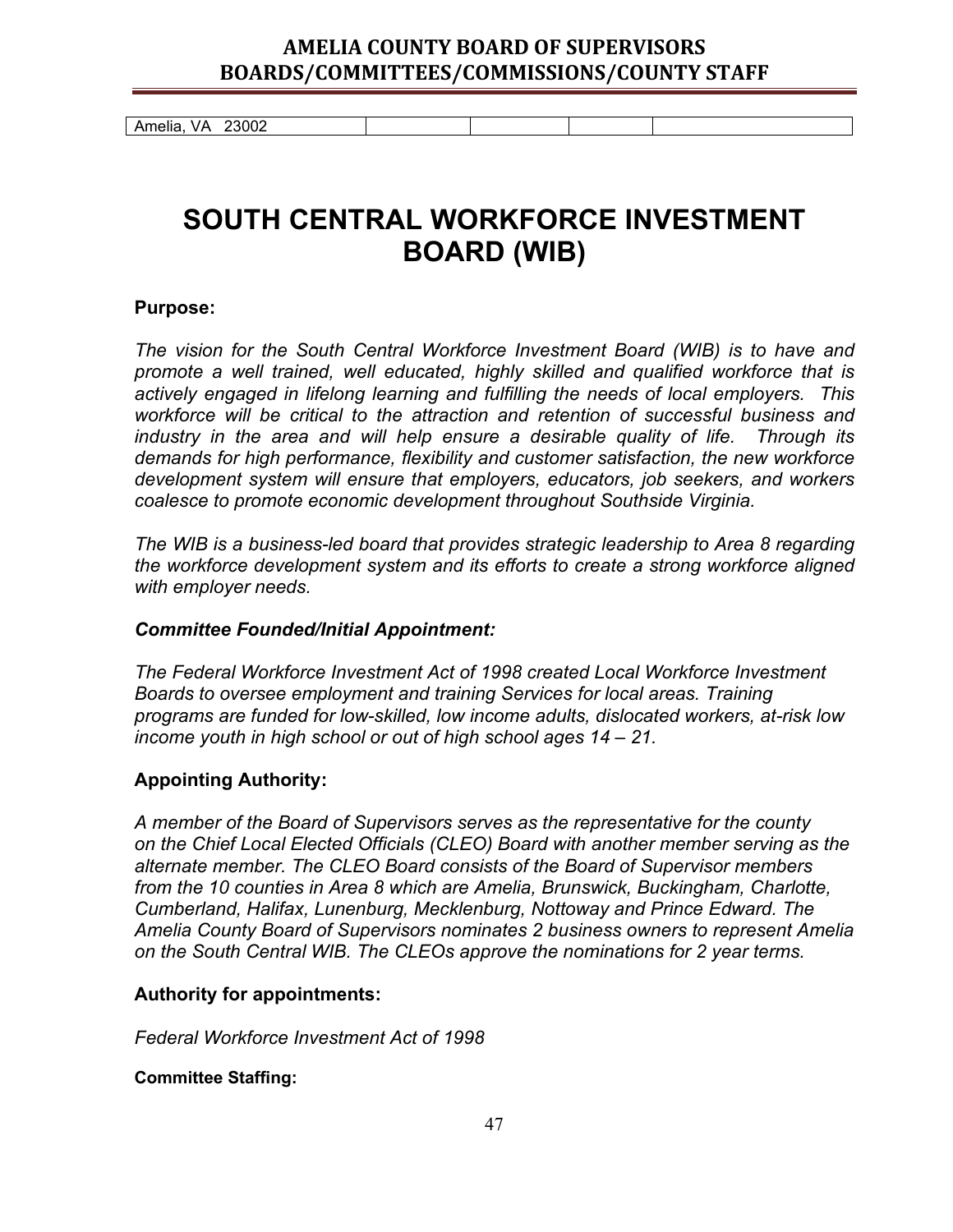*The County Administrator serves as the Amelia County staff person and liaison* 

| <b>County Administrator</b>               | 561-3039 (O) |
|-------------------------------------------|--------------|
| P.O. Box A • 16360 Dunn Street, Suite 101 | 561-6039 Fax |
| Amelia, VA 23002                          | 839-0039 (C) |

#### **Meeting Schedule:**

**South Central WIB-Quarterly** *(January, April, July and October)-9:00 a.m. /Sheldon's Restaurant in Keysville*

**CLEO-Quarterly**-*9:00 a.m./Sheldon's Restaurant in Keysville* 

#### **Committee Funding:**

*Federal funds (no Local Match)*

#### **CLEO Board**

| <b>Member</b>                              | Term         |               | <b>District</b> | <b>Contact Information</b> |
|--------------------------------------------|--------------|---------------|-----------------|----------------------------|
|                                            | <b>Begin</b> | <b>Expire</b> |                 |                            |
| <b>Board Representative - CLEO Board</b>   |              |               |                 |                            |
| Shaun Weyant                               |              |               |                 |                            |
| 18601 Patrick Henry Highway                | 1/01/2021    | 12/31/2021    |                 | 804-561-7607               |
| Amelia, VA 23002                           |              |               |                 |                            |
| <b>Alternate CLEO Board</b>                |              |               |                 |                            |
| H. Joseph Easter, IV                       |              |               |                 |                            |
| 19281 Oakwood Lane                         | 1/01/2021    | 12/31/2021    |                 | 804-357-9452               |
| Jetersville, VA 23083                      |              |               |                 |                            |
| <b>South Central Workforce Development</b> |              |               |                 |                            |
| <b>Board</b>                               |              |               |                 |                            |
| Don Garrett                                |              | 6/30/2021     |                 | $804 - 314 - 3019$ (C)     |
| 11900 Redbud Lane                          |              |               |                 |                            |
| Amelia, VA 23002                           |              |               |                 |                            |
| Roger A. Scott                             |              |               |                 |                            |
| 13302 Chula Road                           |              | 6/30/2022     |                 | 804-240-9886               |
| Amelia, VA 23002                           |              |               |                 |                            |
|                                            |              |               |                 |                            |

#### **Program Administration Location**

South Central Workforce Development Board (WIB) P.O. Box 580 • 270 David Bruce Avenue Charlotte Courthouse, VA 23923 434-542-5871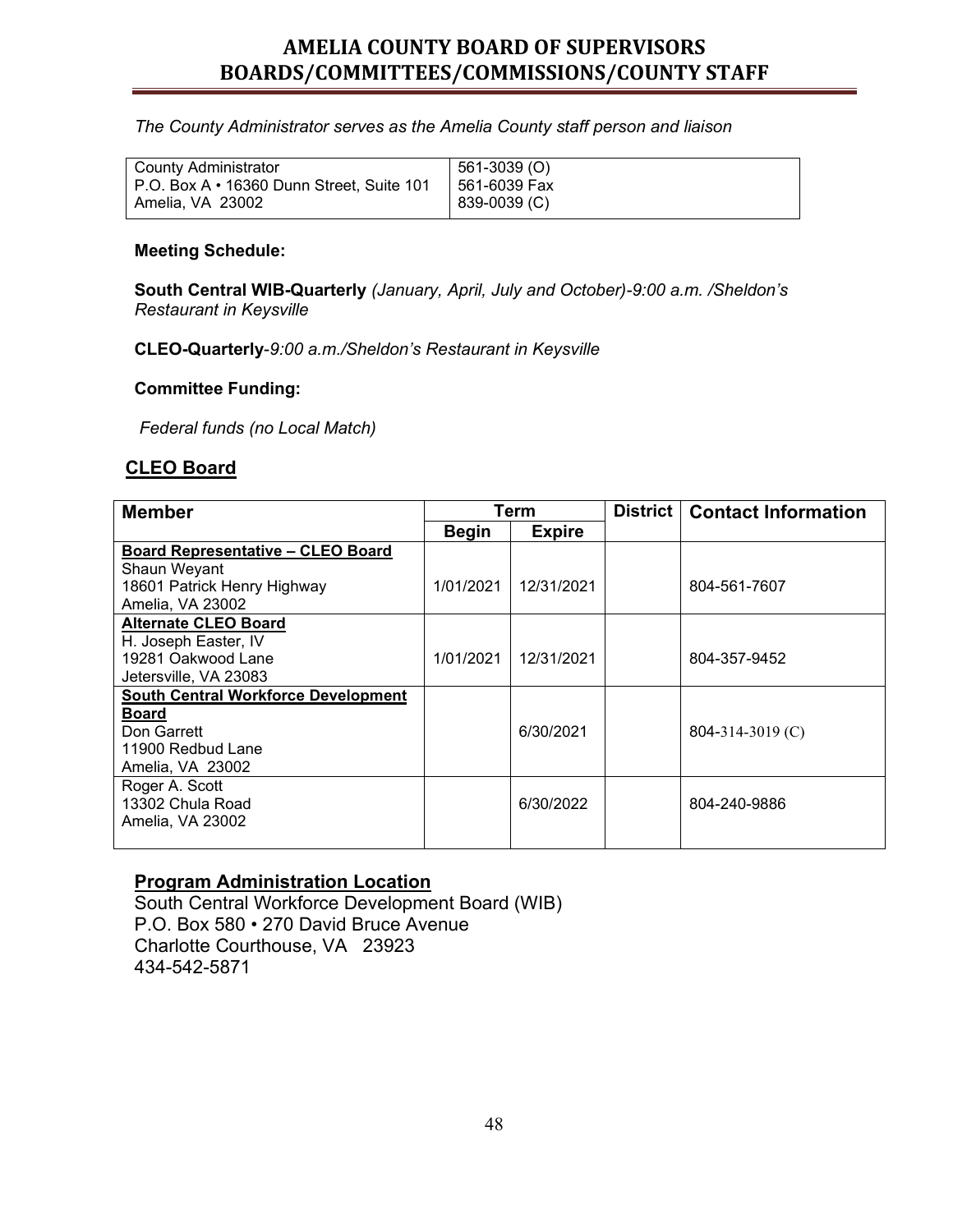## **AMELIA COUNTY REDISTRICTING COMMITTEE**

#### **Purpose:**

*The Amelia County Redistricting Committee was appointed to insure diverse community involvement in the reapportionment and formation of local election districts based on the 2010 U.S. Census. The Board of Supervisors is required by state law to adopt an ordinance establishing election districts and precincts based on the updated decennial census numbers, and such districts and precincts must be approved by the U.S. Department of Justice pursuant to Section 5 of the Voting Rights Act. Community involvement, including racial minority participation, is important in both providing the Board with valuable citizen input and in meeting federal requirements. Census is currently conducted every 10 years.*

#### **Committee Founded/Initial Appointment:**

*March 16, 2011(2010 Census)*

#### **Appointing Authority:**

*The Board of Supervisors is ultimately responsible for and required to adopt the local election districts by ordinance. To assist in this process, the Board determined a need for community participation and the citizen committee was duly appointed to advise the Board on community concerns and considerations throughout the process.* 

#### **Authority for appointments:**

*The Board of Supervisors is authorized to establish advisory committees pursuant to Section 15.2-1411 of the Code of Virginia, 1950, as amended. Members shall be appointed to serve at the pleasure of the Board.* 

*Additionally, the Board may provide for (i) reimbursement of the actual expenses incurred by members while serving on such advisory committee and (ii) compensation to members for their Services for attendance at regularly scheduled meetings, and for training in an amount determined appropriate by the Board from available funds.* 

#### **Committee Staffing:**

*Director of Community Development*

| Holly P. Steele              | 561-3039 (O)                       |
|------------------------------|------------------------------------|
| P.O. Box A                   | 804-350-3154 (C)                   |
| 16360 Dunn Street, Suite 101 | 561-6039 FAX                       |
| Amelia, VA 23002             | $\mid$ Holly.steele@ameliacova.com |
|                              |                                    |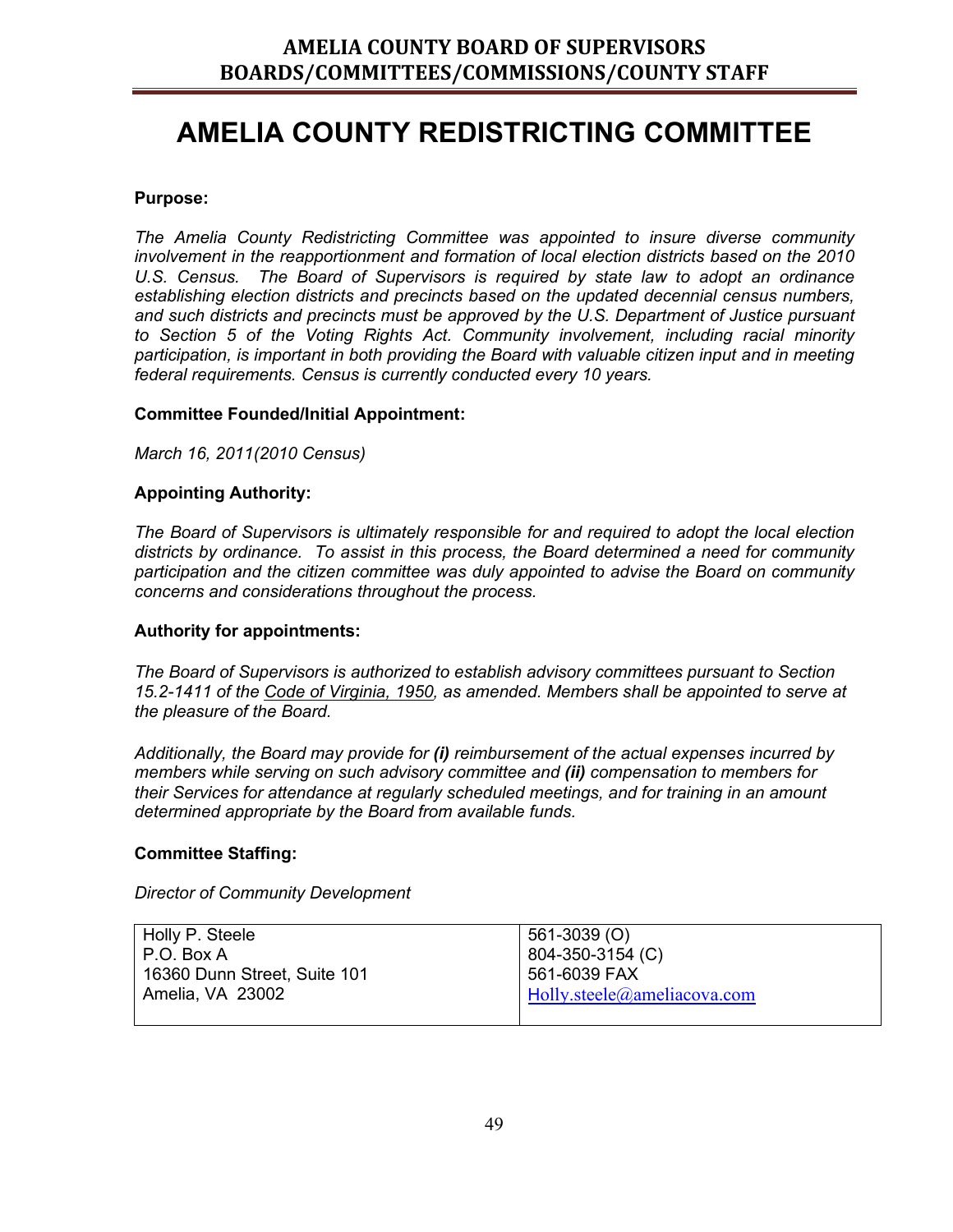### **Meeting Schedule:**

*Called as needed.*

#### **Committee Funding:**

*All funding is provided by Amelia County*

| <b>Member</b>                                                 | <b>Term</b>  |               | <b>District</b> | <b>Contact Information</b>       |
|---------------------------------------------------------------|--------------|---------------|-----------------|----------------------------------|
|                                                               | <b>Begin</b> | <b>Expire</b> |                 |                                  |
| Dorsey L. Drawhorn                                            |              |               |                 |                                  |
| 17236 Genito Road                                             |              |               | 1               | 561-0266 (H)                     |
| Amelia, VA 23002                                              |              |               |                 |                                  |
| Brenda H. Johnson                                             |              |               |                 |                                  |
| 17801 Archers Creek Lane                                      |              |               | $\overline{2}$  | 561-2722 (H)                     |
| Amelia, VA 23002                                              |              |               |                 | bhicks52@aol.com                 |
| <b>Susan Hancock</b>                                          |              |               |                 |                                  |
| 18701 Poor House Road                                         |              |               | 3               | 561-4789 (H)                     |
| Amelia, VA 23002                                              |              |               |                 |                                  |
| Jonathan H. Smith                                             |              |               |                 |                                  |
| 12521 Loblolly Drive                                          |              |               | 4               | 301-3100 (mobile)                |
| Amelia, VA 23002                                              |              |               |                 | Jonathan.smith@seconceptsplc.com |
| Paul M. Wilson                                                |              |               |                 |                                  |
| P.O. Box 432                                                  |              |               | 5               | 561-4829 (H)                     |
| Amelia, VA 23002                                              |              |               |                 | pwilson53@yahoo.com              |
| <b>Board Representative</b>                                   |              |               |                 | 434-645-3211 (O)                 |
| Supervisor Franklin D. Harris                                 |              |               |                 | 561-3209 (H)                     |
| 2901 Crayton Lane                                             |              |               |                 | 561-0206 FAX                     |
| Amelia, VA 23002                                              |              |               |                 |                                  |
| <b>County Administrator</b>                                   |              |               |                 | 561-3039 (O)                     |
| P.O. Box A · 16360 Dunn Street, Suite 101                     |              |               |                 | 561-6039 FAX                     |
| Amelia, VA 23002                                              |              |               |                 | 839-0039 (C)                     |
| Registrar                                                     |              |               |                 |                                  |
| Deborah B. Hathorn                                            |              |               |                 | 561-3460 (O)                     |
| P.O. Box 481 • 9127 Washington St., Suite 102                 |              |               |                 | Govote007@tds.net                |
| Amelia, VA 23002                                              |              |               |                 |                                  |
| <b>County Attorney</b>                                        |              |               |                 |                                  |
| Jeff Gore, Attorney At Law                                    |              |               |                 | 804-780-3143 (O)                 |
| Hefty, Wiley & Gore, P.C.                                     |              |               |                 | 804-225-8356 FAX                 |
| 100 W Franklin Street                                         |              |               |                 | roger@heftywiley.com             |
| Suite 300                                                     |              |               |                 |                                  |
| Richmond, VA 23220                                            |              |               |                 |                                  |
| <b>Director of Community Development</b>                      |              |               |                 |                                  |
| Holly P. Steele                                               |              |               |                 | 561-3039 (O)<br>561-6039 FAX     |
| P.O. Box A · 16360 Dunn Street, Suite 101<br>Amelia, VA 23002 |              |               |                 |                                  |
|                                                               |              |               |                 |                                  |

## **SOCIAL SERVICES BOARD**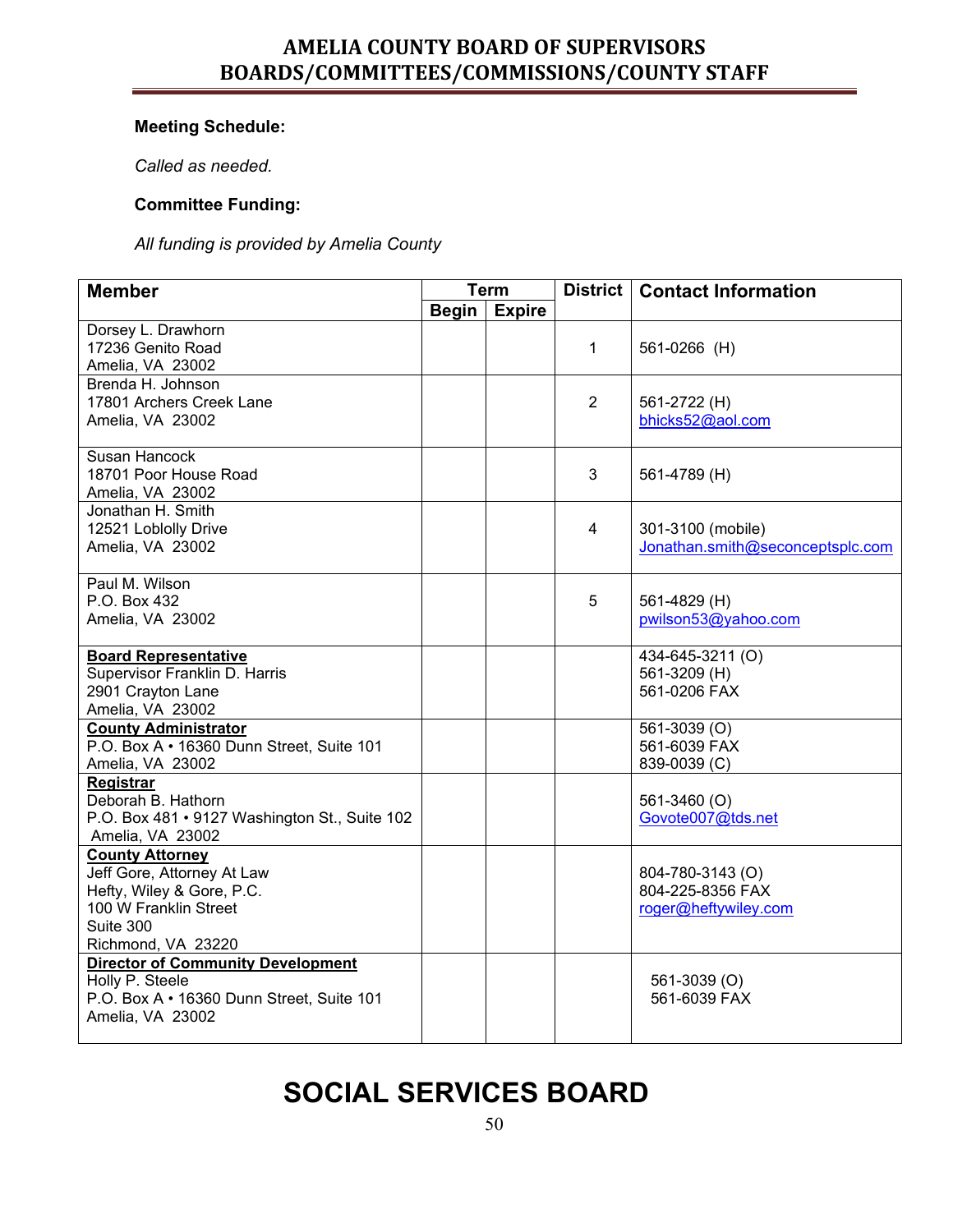#### **Purpose:**

*The Amelia County Board of Social Services (local board), subject to the regulation of the Virginia Board of Social Services, administers the applicable provisions of Virginia Code Title 63.2, Chapter 3 in Amelia County, Virginia.* 

#### **Committee Founded/Initial Appointment:**

*The local board was established by the Virginia Code in 1950.*

#### **Appointing Authority:**

*The Amelia County Board of Supervisors appoints a member of the Board of Supervisors to be one member of the local board and appoints the remainder of the local board as at large members; however, an effort is made to ensure that there is representation from each voting district.*

#### **Authority for appointments:**

*Section 63.2-300 of the Code of Virginia, 1950, as amended.*

#### **Committee Staffing:**

*Director of Social Services*

| Martha A. Pullen                             | 561-2681 (O)                   |
|----------------------------------------------|--------------------------------|
| Amelia County Department of Social Services  | 561-3950 (H)                   |
| P. O. Box 136 – 16360 Dunn Street, Suite 201 | 561-6040 Fax                   |
| Amelia. VA 23002                             | Martha.Pullen@dss.virginia.gov |

#### **Meeting Schedule:**

*The regular meetings of the local board are held at the Amelia County Department of Social Services office (16360 Dunn Street, Suite 201, Amelia Virginia 23002) on the third Wednesday every other month at 8:30 a.m.* 

#### **Committee Funding:**

*Amelia County Board of Supervisors pays each local board member \$50 per each meeting attended.*

| Member | Years<br>Term –<br>$-4$ | <b>District</b> | <b>Contact</b> |
|--------|-------------------------|-----------------|----------------|
|        |                         |                 |                |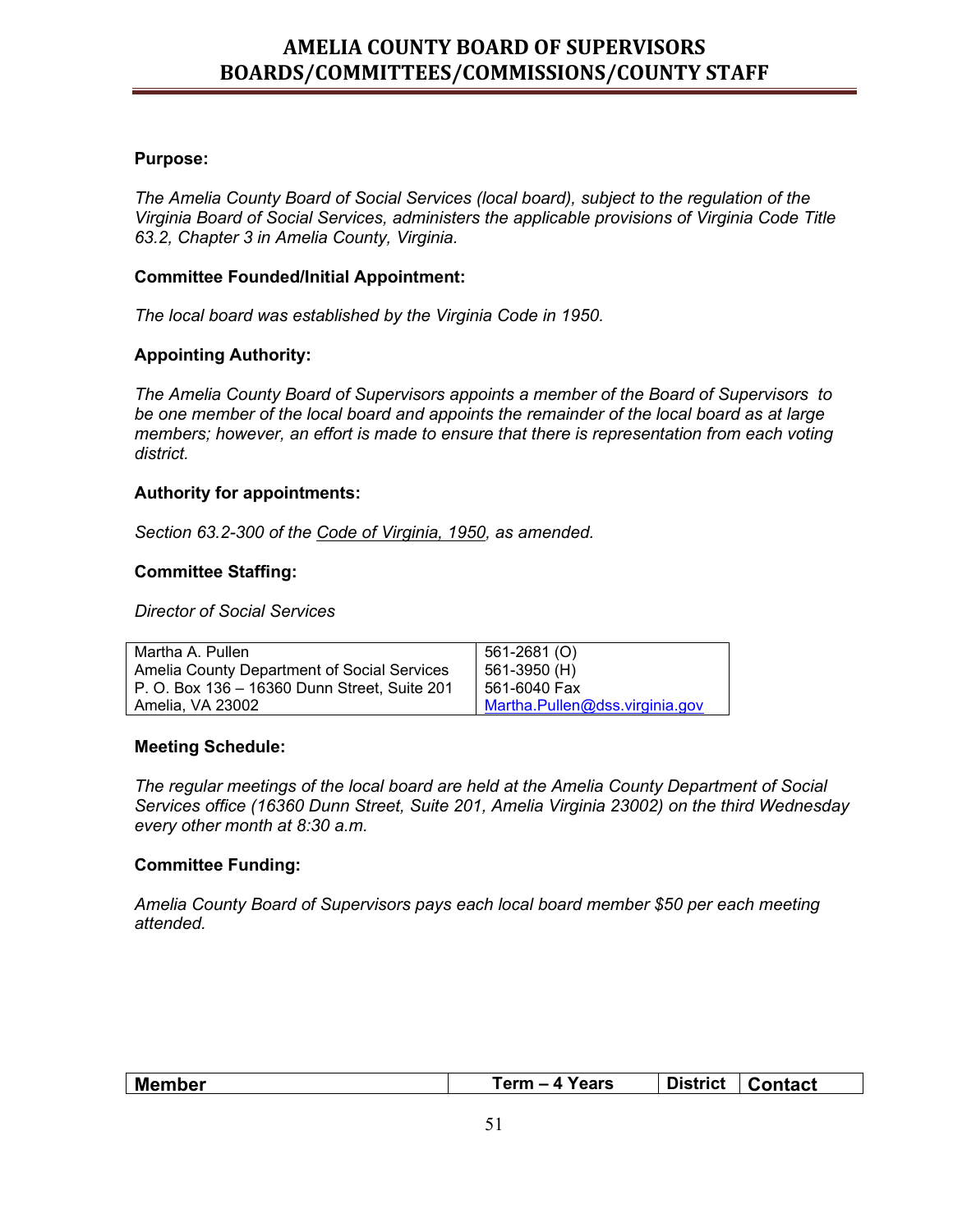|                                  | <b>Begin</b> | <b>Expire</b> |          | <b>Information</b> |
|----------------------------------|--------------|---------------|----------|--------------------|
| James Foster                     |              |               |          |                    |
| 11800 Fosters Lane               | 1/01/2021    | 12/31/2025    | At Large | 561-2747 (H)       |
| Amelia, VA 23002                 |              |               |          |                    |
| Laura Coleman                    |              |               |          |                    |
| 7890 Pembelton Drive             | 1/01/2020    | 12/31/2024    | At Large | 804-357-0050       |
| Amelia, VA 23002                 |              |               |          |                    |
| Debra Adams                      |              |               |          |                    |
| P.O. Box 553                     | 1/01/2018    | 12/31/2021    | At Large | 561-3258 (H)       |
| Amelia, VA 23002                 |              |               |          |                    |
| <b>William Stanley Wilkerson</b> |              |               |          |                    |
| 10700 Clementown Road            | 1/01/2019    | 12/31/2023    | At Large | 561-3348 (H)       |
| Amelia, VA                       |              |               |          |                    |
| <b>Board Representative</b>      |              |               |          |                    |
| David M. Felts                   | 1/01/2021    | 12/31/2021    | N/A      | 804-731-8254       |
| 11351 Reed Rock Road             |              |               |          |                    |
| Amelia, VA 23002                 |              |               |          |                    |

## **STEPS, INCORPORATED**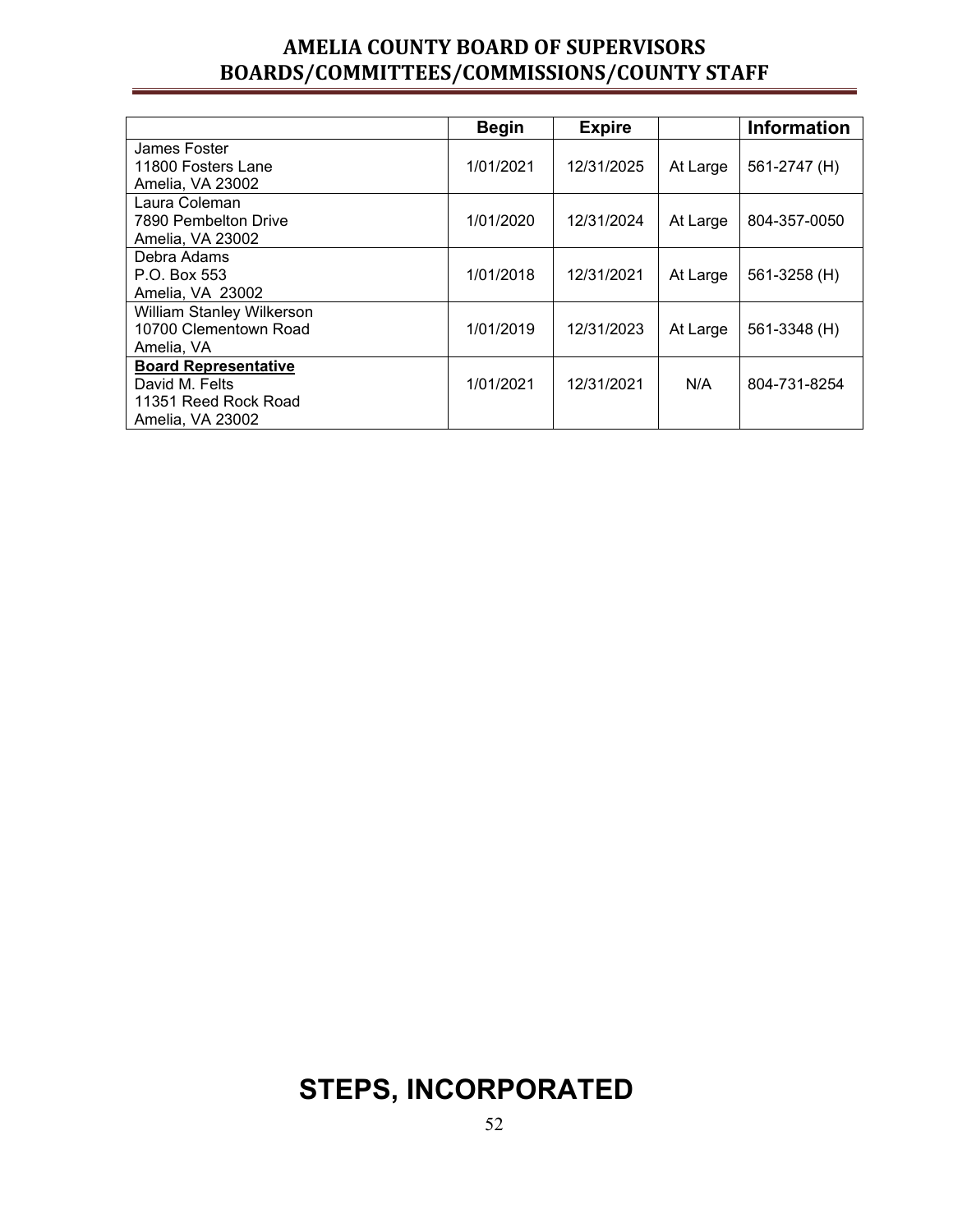#### **Purpose:**

*STEPS provides employment opportunities and related Services to individuals with diverse abilities in our communities in the way of job training and employment to individuals with disabilities and citizens with barriers to employment.* 

#### **Committee Founded/Initial Appointment:**

*STEPS was founded in 1976 as a satellite of Lynchburg Sheltered Industries and formed their own 501c (3) not for profit corporation in 1981.* 

#### **Appointing Authority:**

*Nominations for Board membership are solicited from the Board of Supervisors, business partners and supporters.*

#### **Authority for appointments:**

| Roger Scott<br>13302 Chula Road | 1/1/2021 | 12/30/2021   804-240-9886  |
|---------------------------------|----------|----------------------------|
| Amelia. VA 23002                |          | Roger.scott@ameliacova.com |

#### **Meeting Schedule:**

*Meetings are held on the fourth Thursday of the following months: January, April, June, July & October.* 

#### **Committee Funding**:

*County Government, grants, fundraising, job training, miscellaneous income and production revenue.*

#### **Program Administration Location:**

Sharon L. Harrup Executive Director of STEPS, Inc 225 Industrial Park Road Farmville, VA 23901 434-315-5909 (O) 434-315-0246 Fax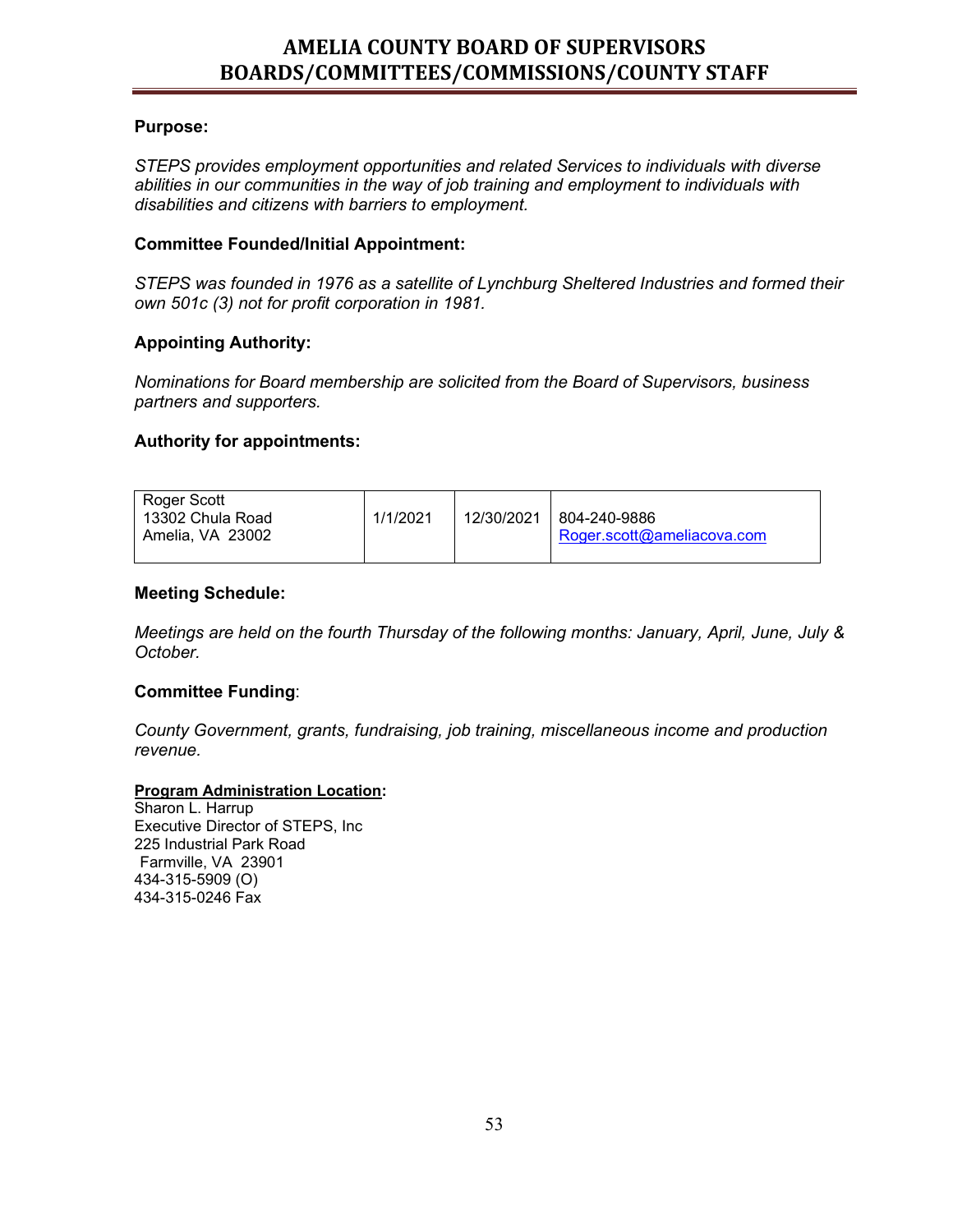## **VIRGINIA HEARTLAND REGIONAL INDUSTRIAL FACILITIES AUTHORITY**

#### **Purpose:**

The Authority is charged with the specific purpose to develop the "Virginia's Heartland First Regional Industrial Park" as a regional industrial park and for the additional purpose of future development of other industrial properties or other reasons as permitted by the Act and as agreed upon by the Member Localities.

#### **Committee Founded/Initial Appointment:**

**Appointing Authority** (role of the Board of Supervisors)**:** 

**Authority for appointments:** (State Code, Ad-Hoc, etc.):

#### **Committee Staffing:**

The County Administrator and either a member of the Governing Body or a member of the Industrial Development Authority.

#### **Committee Funding:**

Funding for the Authority is by appropriation by the Governing Bodies of the member localities and other sources as identified in the Agreement.

| <b>Member</b>                                                                                               | Term         |               | <b>District</b> | <b>Contact</b>                               |
|-------------------------------------------------------------------------------------------------------------|--------------|---------------|-----------------|----------------------------------------------|
|                                                                                                             | <b>Begin</b> | <b>Expire</b> |                 | <b>Information</b>                           |
| <b>Board's Representative</b><br>Supervisor Shaun Weyant<br>18601 Patrick Henry Highway<br>Amelia, VA 23002 | 1/01/2021    | 12/31/2021    |                 | 561-7607 (H)                                 |
| <b>County Administrator</b><br>P.O. Box A • 16360 Dunn Street, Suite 101<br>Amelia, VA 23002                | No Term      |               |                 | 561-3039 (O)<br>561-6039 Fax<br>839-0039 (C) |

# **BOARD OF ZONING APPEALS**

**(Appointed by Circuit Court Judge)**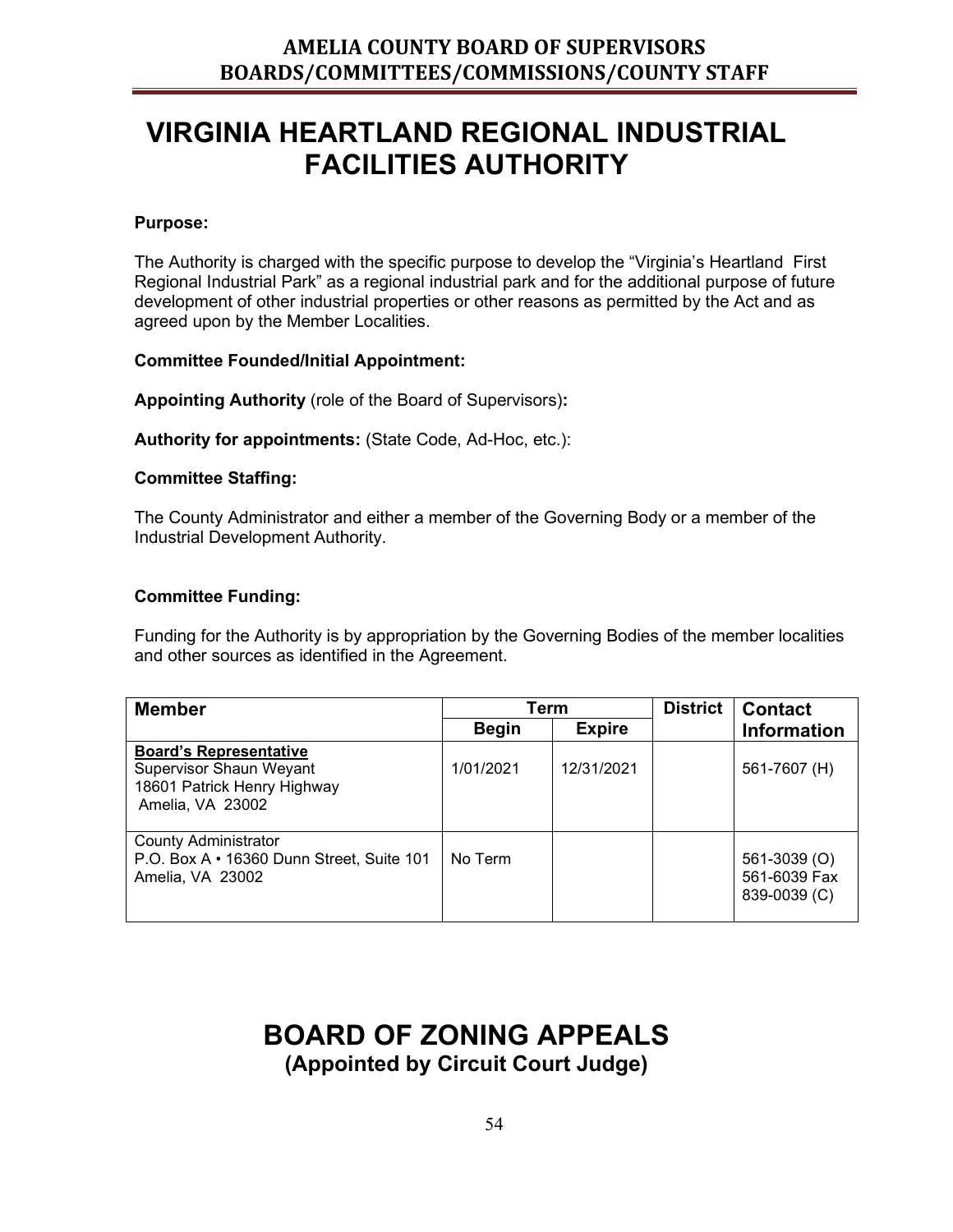#### **Purpose:**

*The Board of Zoning Appeals is a semi-judicial body established by state law and county ordinance to provide relief in special cases where the exact application of the terms of the ordinance would be unduly restrictive and cause a hardship. Its function is to hear and decide upon the interpretation and the application of the provisions of the zoning ordinance in these cases* 

#### **Committee Founded/Initial Appointment:**

*The first recorded meeting of the Amelia County Board of Zoning Appeals was held on December 20, 1974. The members were James L. Hamner, Jr. (Chairman), Thomas W. Epps, and G. Perkins Hastings. Also present was County Administrator Philip F. Boepple.* 

#### **Appointing Authority:**

*Members are appointed by the Judge of Amelia County Circuit Court with the Board of Supervisors making recommendations for appointment.* 

#### **Authority for appointments:**

*Section 15.430* of the Code of Virginia, 1950, as amended.

#### **Committee Staffing:**

#### *Director of Community Development*

| Holly P. Steele                                  | 561-3039 (O)                |
|--------------------------------------------------|-----------------------------|
| P. O. Box $A \cdot 16360$ Dunn Street, Suite 101 | 804-350-3154 (C)            |
| Amelia, VA 23002                                 | 561-6039 Fax                |
|                                                  | Holly.steele@ameliacova.com |

#### **Meeting Schedule:**

*Meetings are held on an as-needed basis.*

#### **Committee Funding:**

*Amelia County Board of Supervisors pays each Board member \$20.00 per each meeting attended.*

| <b>Member</b>        | Term - 5 Years |               | <b>District</b> | <b>Contact</b> |
|----------------------|----------------|---------------|-----------------|----------------|
|                      | <b>Begin</b>   | <b>Expire</b> |                 | Information    |
|                      |                |               |                 |                |
| Ellsworth J. Bennett |                |               |                 |                |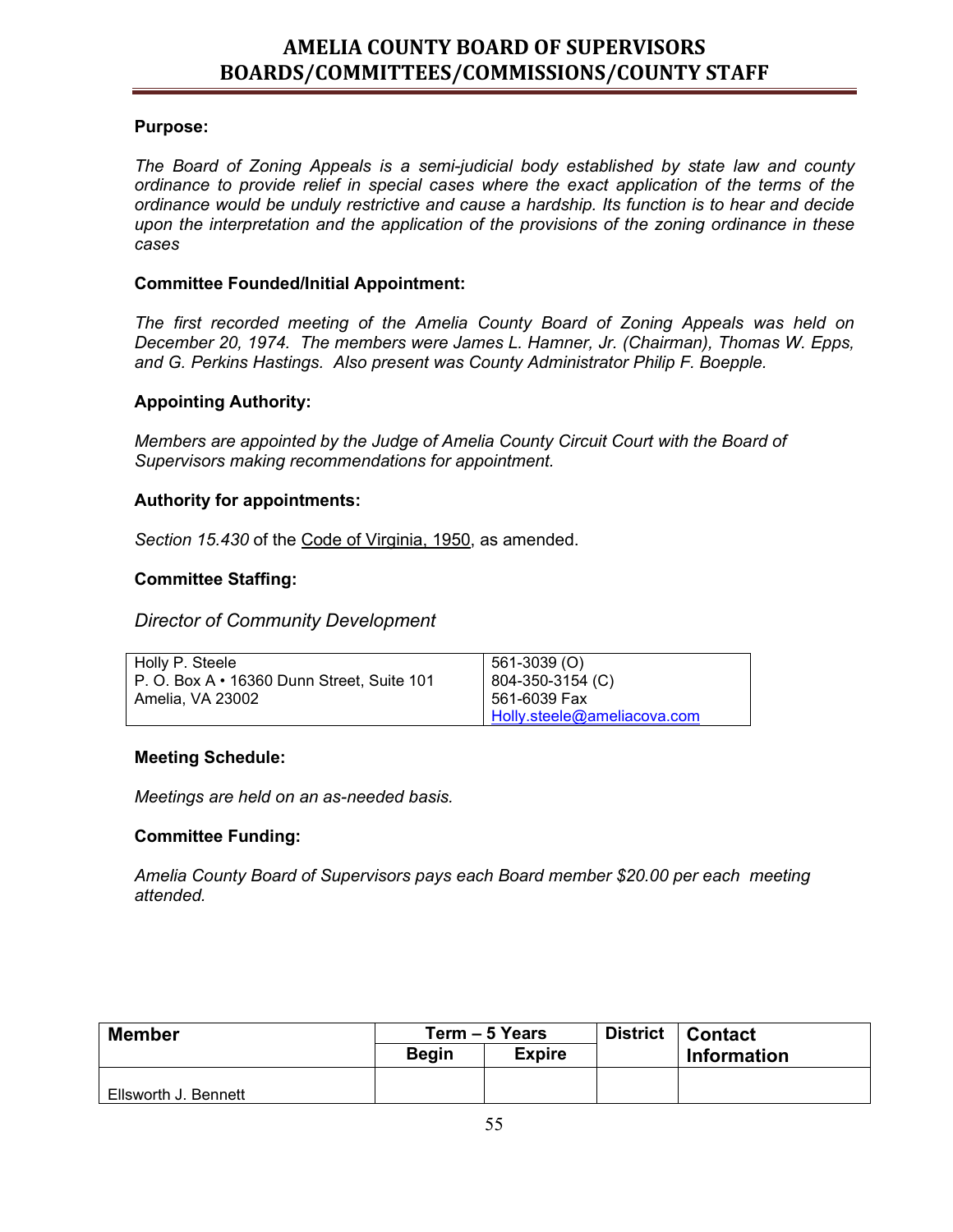| 12440 Fowlkes Bridge Road<br>Amelia, VA 23002                              | 05/01/2017 | 12/31/2021 |   | 561-4857 (H)                 |
|----------------------------------------------------------------------------|------------|------------|---|------------------------------|
| Janet H. Ashman<br>13121 N. Lodore Road<br>Amelia, VA 23002                | 1/01/2019  | 12/31/2023 | 2 | 561-4073 (H)                 |
| <b>Russell Easter</b><br>6401 Buckskin Creek Road<br>Jetersville, VA 23083 | 1/01/2020  | 12/31/2024 | 3 | 804-338-2373                 |
| David E. Poore, III<br>11401 Winterham Road<br>Amelia, VA 23002            | 1/01/2021  | 12/31/2025 | 4 | 561-0425 (H)<br>840-1899 (C) |
| Diane H. Martin<br>4300 Richmond Road<br>Amelia, VA 23002                  | 05/01/2017 | 12/31/2021 | 5 | 561-4557 (H)                 |

## **CONSTITUTIONAL OFFICERS**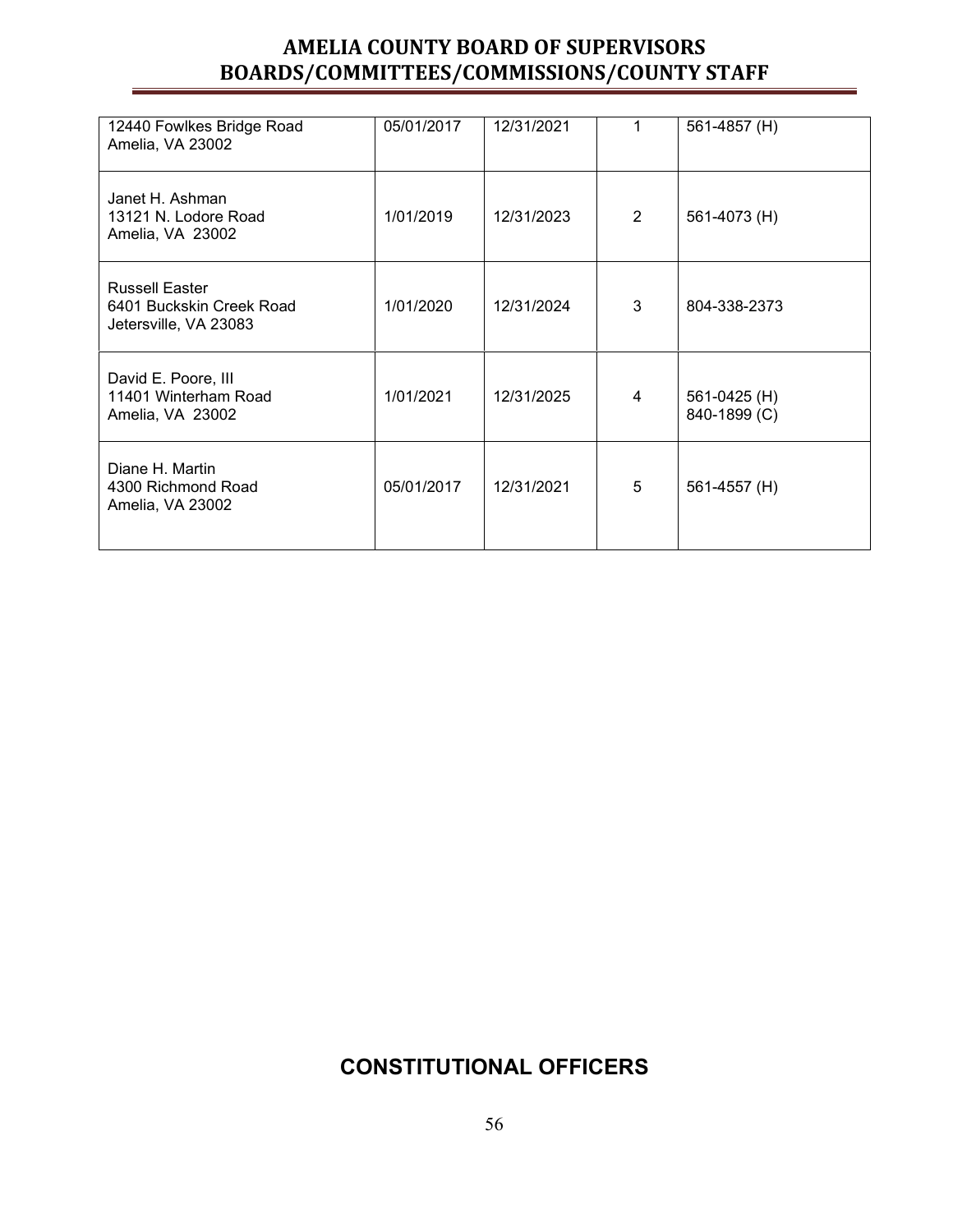| <b>Clerk of Circuit Court</b>               |                |                             |
|---------------------------------------------|----------------|-----------------------------|
| Marilyn L. Wilson                           | 8 Year Term    | 561-2128 (O)                |
| P.O. Box 237 • 16441 Court Street           | Expires:       | 561-4929 (H)                |
| Amelia, VA 23002                            | 12/31/2023     | 561-6364 FAX                |
|                                             |                | mwilson@courts.state.va.us  |
| <b>Commissioner of the Revenue</b>          |                | 561-2158 (O)                |
| Laura Walsh                                 | 4 Year Term    | 561-4540 (H)                |
| P.O. Box 269 • 16360 Dunn Street, Suite 102 | <b>Expires</b> | 561-6472 FAX                |
| Amelia, VA 23002                            | 12/31/2023     | Joyce.morris@ameliacova.com |
| <b>Commonwealth's Attorney</b>              |                |                             |
| Lee R. Harrison                             | 4 Year Term    | 561-3302 (O)                |
| P.O. Box 169 • 9127 Washington Street       | Expires:       | 561-1956 (H)                |
| Amelia, VA 23002                            | 12/31/2023     | 561-3705 FAX                |
|                                             |                | ameliaca@tds.net            |
| <b>Sheriff's Department</b>                 |                |                             |
| Sheriff Ricky L. Walker                     | 4 Year Term    | 561-2118 (O)                |
| P.O. Box 463 • 16441 Court Street           | Expires        | 561-5020 (H)                |
| Amelia, VA 23002                            | 12/31/2023     | 561-2269 FAX                |
|                                             |                | ameliaso@tds.net            |
|                                             |                | rlwalker@ameliasheriff.org  |
| Treasurer                                   |                |                             |
| Stephanie G. Coleman (Interim)              | 4 Year Term    | 561-2145 (O)                |
| P.O. Box 430 • 16360 Dunn Street, Suite 103 | <b>Expires</b> | 561-3276 (H)                |
| Amelia, VA 23002                            | 12/31/2023     | 561-3390 FAX                |

## **COUNTY STAFF**

#### **County Administrator**

A. Taylor Harvie, III P.O. Box A • 16360 Dunn Street, Suite 101 Amelia, VA 23002

#### **Sr. Animal Control Officer**

Brian Wootton P.O. Box A • 6565 Five Forks Road Amelia, VA 23002

#### **Building Official**

Richard T. Jones, III P.O. Box A • 16360 Dunn Street, Suite 101 Amelia, VA 23002

561-3039 (O) 561-4510 (H) 561-6039 FAX [Taylor.harvie@ameliacova.com](mailto:Taylor.harvie@ameliacova.com) [www.ameliacova.com](http://www.ameliacova.com/)

561-3878 (O) 561-6039 FAX 387-0132 (C) [ameliaanimalshelter@ameliacova.com](mailto:ameliaanimalshelter@ameliacova.com)

[pam.conyers@ameliacova.com](mailto:pam.conyers@ameliacova.com)

561-3039 (O) 561-5037 (H) 561-6039 FAX 317-3158 (C) [richard.jones@ameliacova.com](mailto:richard.jones@ameliacova.com)

## **CSA Coordinator**

561-2681 (O)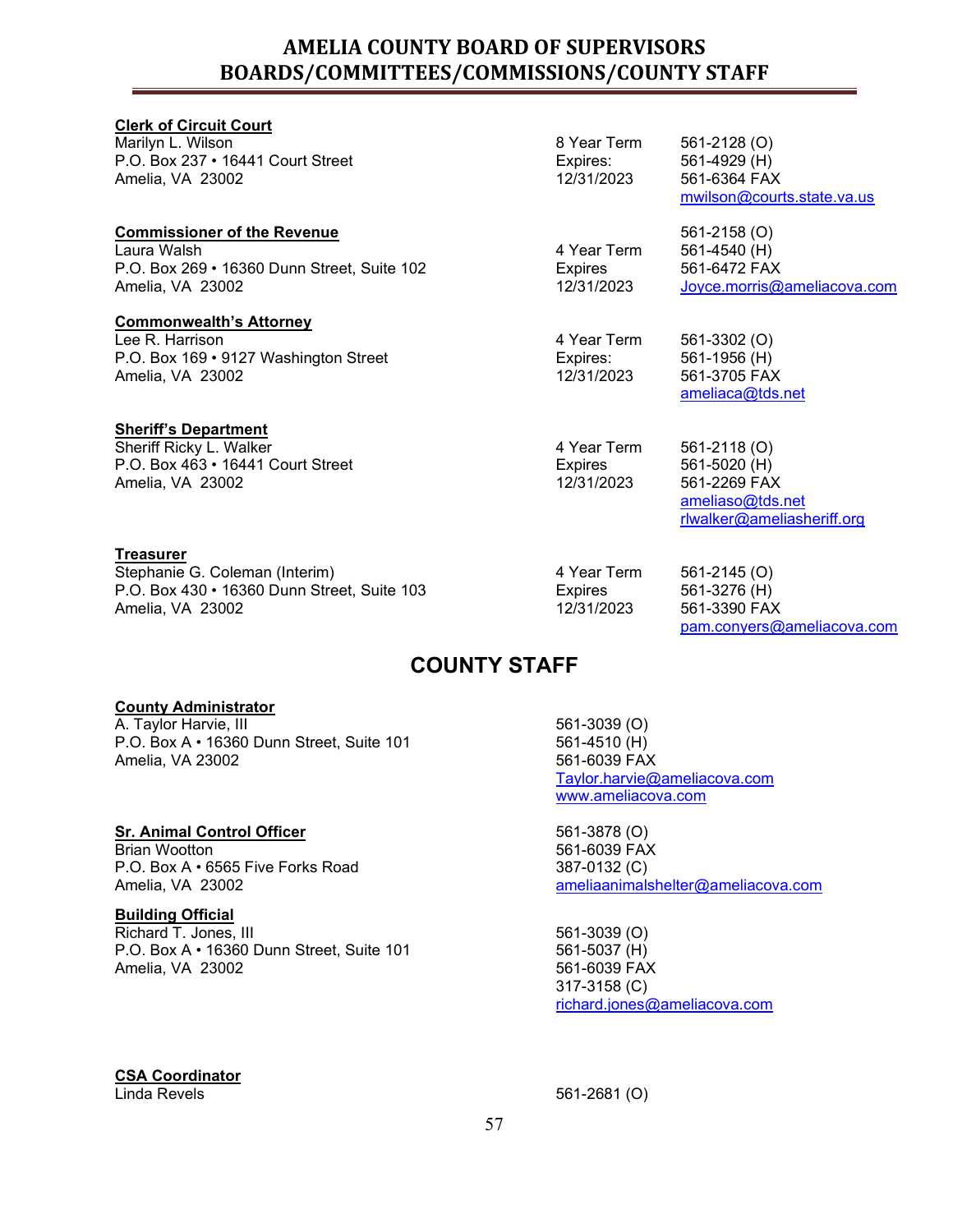Amelia County CSA P.O. Box 136 Amelia, VA 23002

#### **Director of Community Development**

Holly P. Steele P.O. Box A • 16360 Dunn Street, Suite 101 Amelia, VA 23002

#### **Director of Emergency Management**

B. Kent Emerson P.O. Box A • 16410 Dunn Street Amelia, VA 23002

#### **Sr. Landfill Inspector**

Patty C. Averett P.O. Box A • 16360 Dunn Street, Suite 101 Amelia, VA 23002

#### **Director of Parks and Recreation**

Glenn B. Wilkerson P.O. Box A • 16330 Dunn Street Amelia, VA 23002

#### **Director of Public Works**

Daryl L. Gough P.O. Box A • 9730 N. Five Forks Road Amelia, VA 23002

#### **Soil Erosion and Sediment Control Administrator**

Kenneth O. Llewellyn, Jr. P.O. Box A • 16360 Dunn Street, Suite 101 Amelia, VA 23002

561-2269 FAX

561-3039 (O) 804-350-3154 (C) 561-6039 FAX [Holly.steele@ameliacova.com](mailto:Holly.steele@ameliacova.com)

561-3914 (O) 561-6039 FAX 561-4365 (H) 677-7481 (C) [kent.emerson@ameliacova.com](mailto:kent.emerson@ameliacova.com)

561-3039 (O) 561-6039 FAX [patty.averett@ameliacova.com](mailto:patty.averett@ameliacova.com)

561-4100 (O) 561-1813 FAX 314-9073 (C) [glen.wilkerson@ameliacova.com](mailto:glen.wilkerson@ameliacova.com)

561-4565 (O) 561-6978 (H) 561-4069 FAX 314-1698 (C) [daryl.gough@ameliacova.com](mailto:daryl.gough@ameliacova.com)

561-3039 (O) 561-6039 FAX

## **COURT SYSTEM**

**Circuit Court**  Judge Paul W. Cella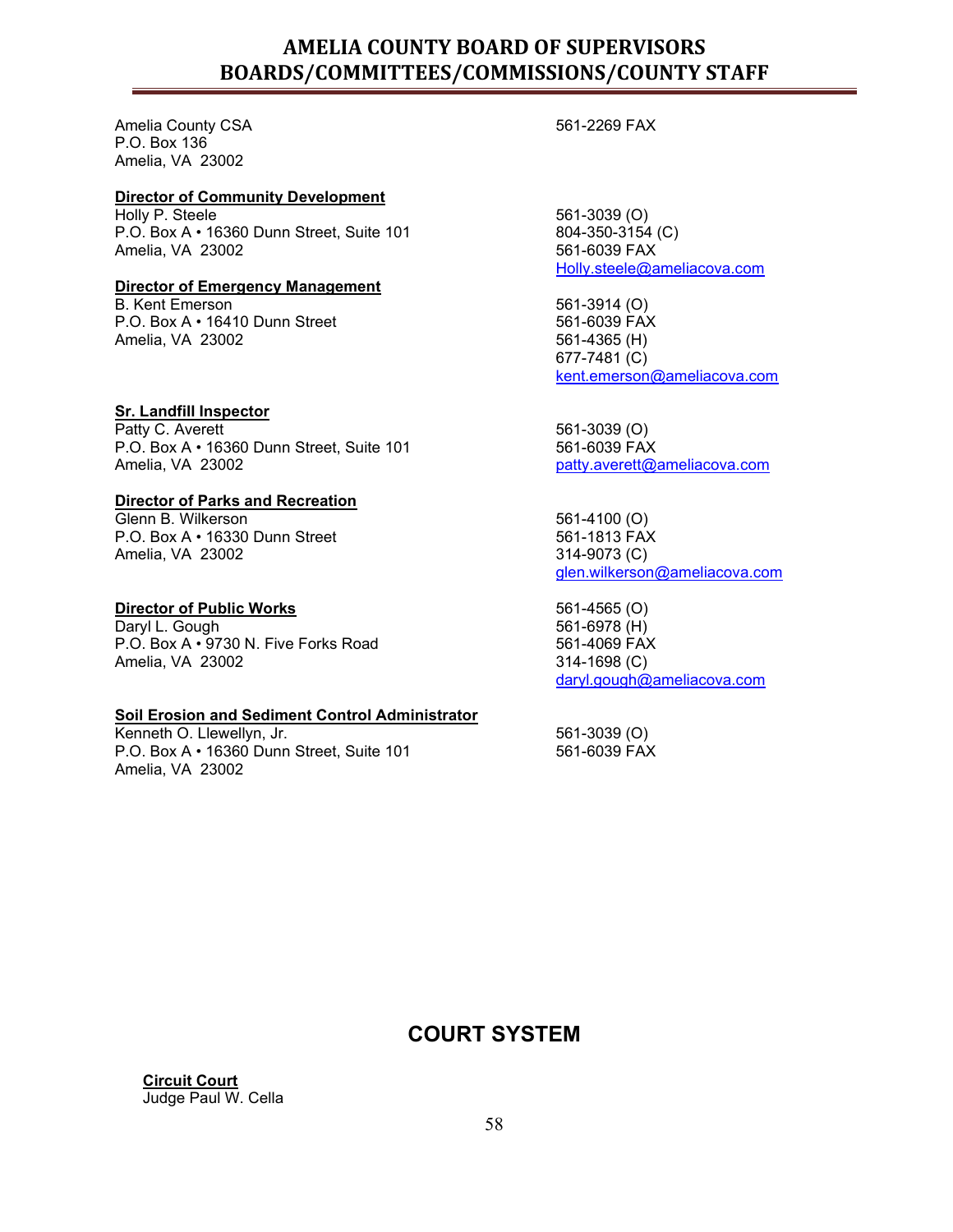3880-C Old Buckingham Road Powhatan, VA 23139

#### **Clerk of Circuit Court**

Marilyn L. Wilson P.O. Box 237 • 16441 Court St. Amelia, VA 23002

#### **General District Court**

Judge Thomas Stark, IV P.O. Box 24 Amelia, VA 23002

#### **Clerk of General District Court**

Melissa "Missy" Gill P.O. Box 24 • 16441 Court Street Amelia, VA 23002

#### **Juvenile & Domestic Relations Court Judge**

Phillip T. DiStanislao 11<sup>th</sup> Judicial District P.O. Box 24 • 16441 Court Street Amelia, VA 23002

#### **Clerk of Juvenile and Domestic Relations Court**

Melissa "Missy" Gill P.O. Box 392 • 16441 Court Street Amelia, VA 23002

## **Juvenile & Domestic Relations Court Services Unit**

**Juvenile Probation Officer**

Sheryl Jackson-Wade P.O. Box 94 • 9127 Washington Street Amelia, VA 23002

## **Probation Supervisor**

Tracy L. King 11<sup>th</sup> Judicial District Court Service Unit 200 N. Sycamore Street, Suite 100 Petersburg, VA 23803

#### **Director of Court Services**

Michael Traylor 11<sup>th</sup> Judicial District Court Service 200 North Sycamore Street, Suite 100 Petersburg, VA 23803

804-598-5664 (O)

561-2128 (O) 561-4929 (H) 561-6364 FAX [mwilson@courts.state.va.us](mailto:mwilson@courts.state.va.us)

561-2456 (O) 561-6956 FAX [mgil@courts.state.va.us](mailto:mgil@courts.state.va.us)

561-2456 (O) 561-2372 (H) 561-6956 FAX [vsouthall@courts.state.va.us](mailto:vsouthall@courts.state.va.us)

561-2456 (O) 561-6956 FAX [mgil@courts.state.va.us](mailto:mgil@courts.state.va.us)

561-3453 (O) 561-6048 FAX [Sheryl.jackson-wade@djj.virginia.gov](mailto:Sheryl.jackson-wade@djj.virginia.gov)

**Magistrate** 561-5728 - Amelia Office

804-431-3250 (O) 804-469-5381 FAX 561-3453 Amelia Office [tracy.king@djj.virginia.gov](mailto:tracy.king@djj.virginia.gov)

804-431-3250 (O) 804-884-3663 FAX

### **EMERGENCY SQUAD, INC.**

Amelia Emergency Squad, Inc PO Box 888

804-561-3336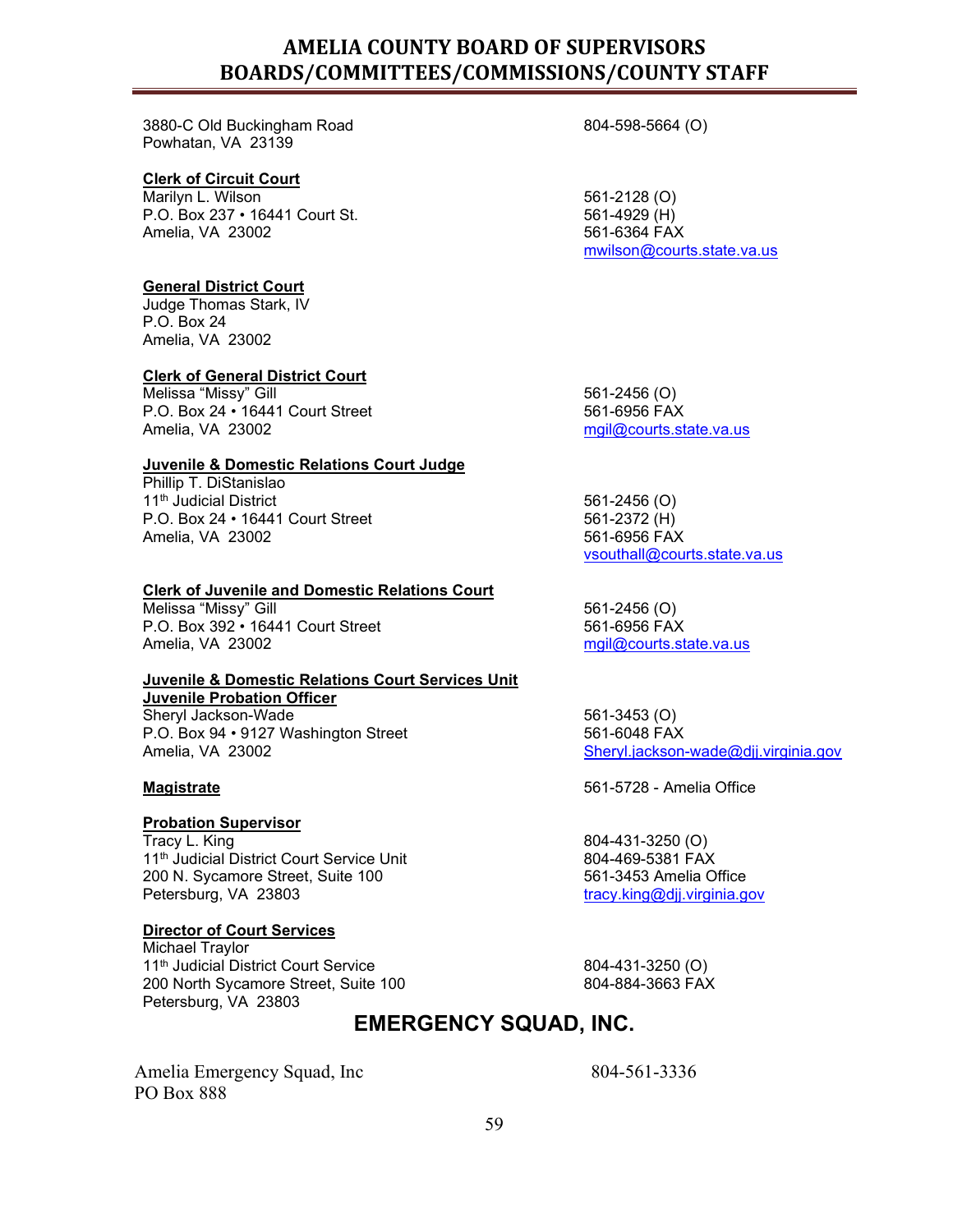8930 Otterburn Road Amelia, VA 23002

| <b>President</b><br>Jamare Dickerson           | 804-690-6213 |
|------------------------------------------------|--------------|
| <b>Secretary</b><br>Marie Willet               | 804-295-6087 |
| <b>Treasurer</b><br>Linda Kirkman              | 804-561-2339 |
| <b>Operations</b><br>Melissa Watley            | 804-839-4517 |
| <b>Board Member at Large</b><br>Selena Yanoska | 804-718-5510 |

## **AMELIA HEALTH DEPARTMENT**

| <b>Public Health Nurse</b><br>Rebecca Bolton<br>P.O. Box 392 • 16320 Church Street<br>Amelia, VA 23002 | 561-2711 (O)<br>561-2712 FAX |
|--------------------------------------------------------------------------------------------------------|------------------------------|
| Sanitarian                                                                                             |                              |
| -Issac "Ike" Yeatts                                                                                    | 561-2711 (O)                 |
| P.O. Box 392 • 16320 Church Street                                                                     | 561-3139 (H)                 |
| Amelia, VA 23002                                                                                       | 561-2712 FAX                 |
| <b>Piedmont District Health Director</b>                                                               |                              |
| H. Robert Nash, MD FCAP                                                                                | 434-392-3984 (O)             |
| 111 South Street, 1 <sup>st</sup> Floor                                                                | 434-392-1038 FAX             |
| Farmville, VA 23901                                                                                    |                              |
| <b>Piedmont Health District Business Manager</b>                                                       |                              |
| Lee Cox                                                                                                | 434-392-3984 (O)             |
| 111 South Street, 1 <sup>st</sup> Floor                                                                | 434-392-1038 FAX             |

## **AMELIA HISTORICAL SOCIETY**

**President**

Farmville, VA 23901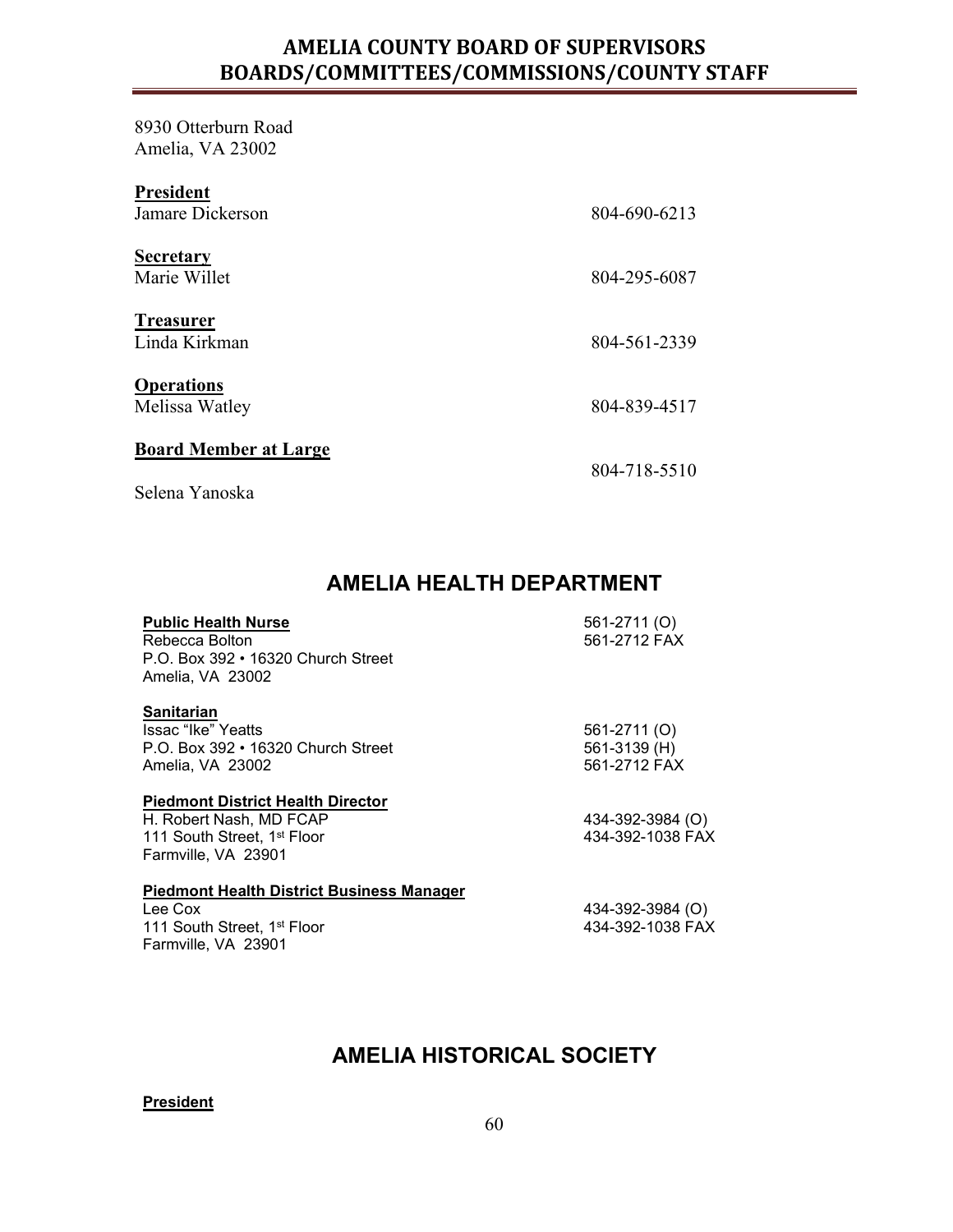Michael Whitaker **Vice-President** Karen Arrington 561-3180 (O) 546-3180 (O) **Amelia Historical Library Librarian** 561-3180 (O)

## **VIRGINIA COOPERATIVE EXTENSION – AMELIA OFFICE**

| <b>Extension Agent, 4-H Youth Development</b><br>Thomas Woodson                                                                                   | 561-2481 (O)<br>561-3224 FAX<br>thwoods@vt.edu                     |
|---------------------------------------------------------------------------------------------------------------------------------------------------|--------------------------------------------------------------------|
| <b>Extension Agent, Agriculture and Natural Resources</b><br>Vacant                                                                               | 561-2481 ((O)<br>561-3224 FAX                                      |
| Unit Coordinator, Extension Agent, Family & Consumer<br><b>Sciences</b><br>Jane Henderson<br>P.O. Box 229 • 16360 Dunn Street<br>Amelia, VA 23002 | 561-2481 (O)<br>703-568-5418 (C)<br>561-3224 FAX<br>Johns59@vt.edu |

## **VIRGINIA DEPARTMENT OF FORESTRY**

**Area Forester** Douglas Audley P.O. Box 27 • 16520 Five Forks Road Amelia, VA 23002

561-4117 (H) 561-2427 (O) [douglas.audley@dof.virginia.gov](mailto:douglas.audley@dof.virginia.gov)

### **VIRGINIA DEPARTMENT OF GAME AND INLAND FISHERIES**

**Game Warden**

Kevin Webb P.O. Box 341 • 16441 Court Street Amelia, VA 23002

561-2118 – Sheriff's Office

**Amelia Wildlife Management Area**

15841 Kennons Lane Amelia, VA 23002

561-3350

### **VIRGINIA DEPARTMENT OF TRANSPORTATION (VDOT)**

**Residency Administrator**